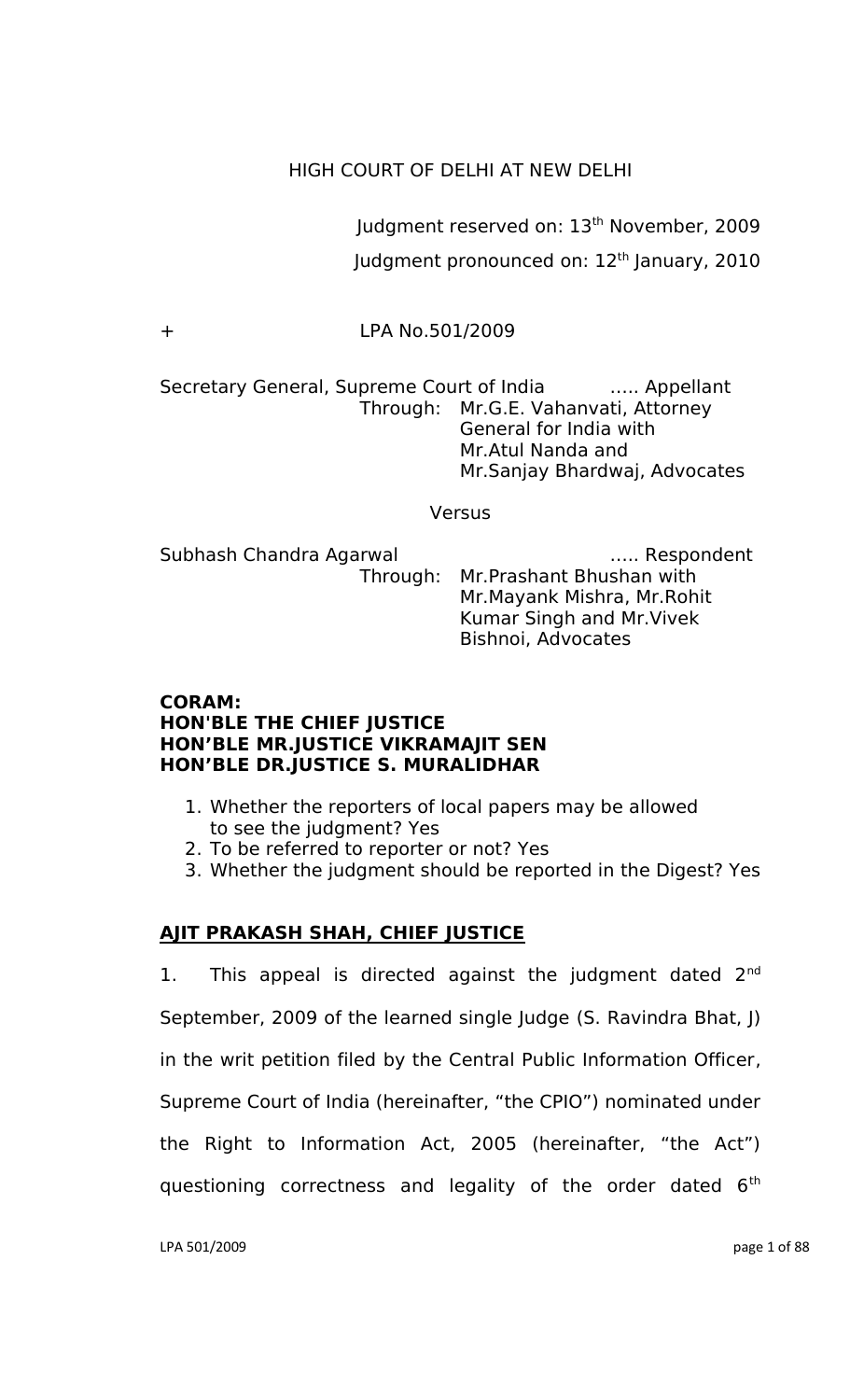January, 2009 of the Central Information Commission (hereinafter, "the CIC") whereby the request of the respondent No.1 (a public person) for supply of information concerning declaration of personal assets by the Judges of the Supreme Court was upheld.

## *PREFACE*

2. The subject matter at hand involves questions of great importance concerning balance of rights of individuals and equities against the backdrop of paradigm changes brought about by the legislature through the Act ushering in an era of transparency, probity and accountability as also the increasing expectation of the civil society that the judicial organ, like all other public institutions, will also offer itself for public scrutiny. A citizen demanded information about asset declarations by the Judges. In this context, questions have been raised and need to be answered as to whether a "right to information" can be asserted and maintained within the meaning of the expression defined in Section 2(j) of the Act. Equally important are the questions requiring interpretation of the expressions "fiduciary", as in Section  $8(1)(e)$  and "privacy" as in Section  $8(1)(j)$ , both used but not defined specifically by the statute.

3. When the learned single Judge set about the task of hearing submissions on the writ petition, the Attorney General for India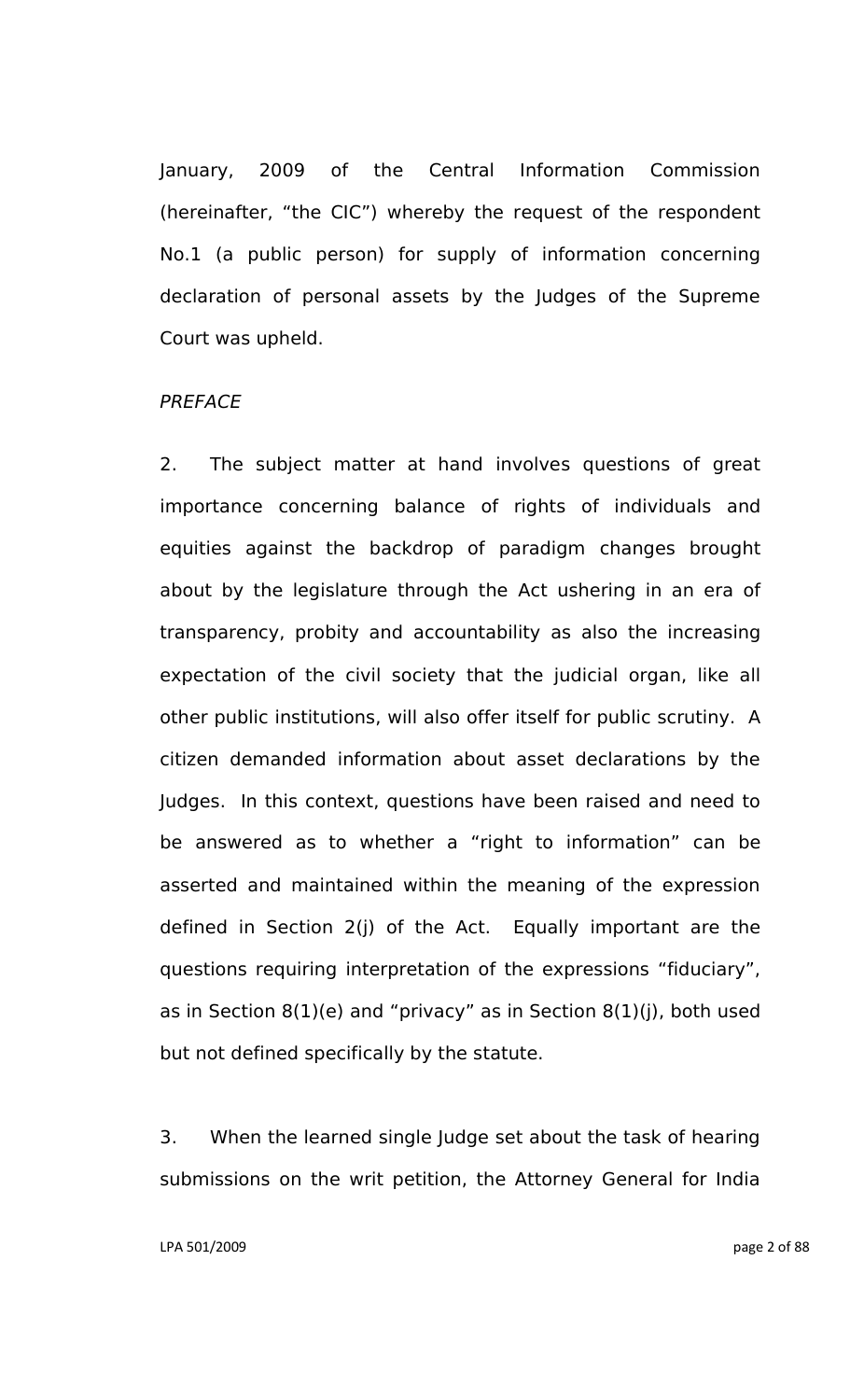appearing for the appellant clarified at the outset that the learned Judges of the Supreme Court are "not opposed to declaring their assets, provided that such declarations are made in accordance with due procedure laid down by a law which would prescribe (a) the authority to which the declaration would be made (b) the form in which the declaration should be made, with definitional clarity of what are "assets", and (c) proper safeguards, checks and balances to prevent misuse of information made available." After the learned single Judge had concluded the hearing and had reserved his judgment on the writ petition, certain events supervened. The Full Court of the Supreme Court resolved to place the information on the court website after modalities are duly worked out. Some High Courts, including Delhi High Court, also resolved similarly to make public the information about the declaration of assets by the Judges. The learned single Judge in the impugned judgment had given certain directions about disclosure. In the course of hearing on  $7<sup>th</sup>$  October, 2009, on CM No.14043/2009, the learned Attorney General for India informed that the operative part in the judgment under appeal had been complied with. The appeal has been pursued on the ground that fundamental questions of law with regard to scope and applicability of the Act with specific reference to declarations of assets by the Judges of High Courts and Supreme Court persist and need to be addressed.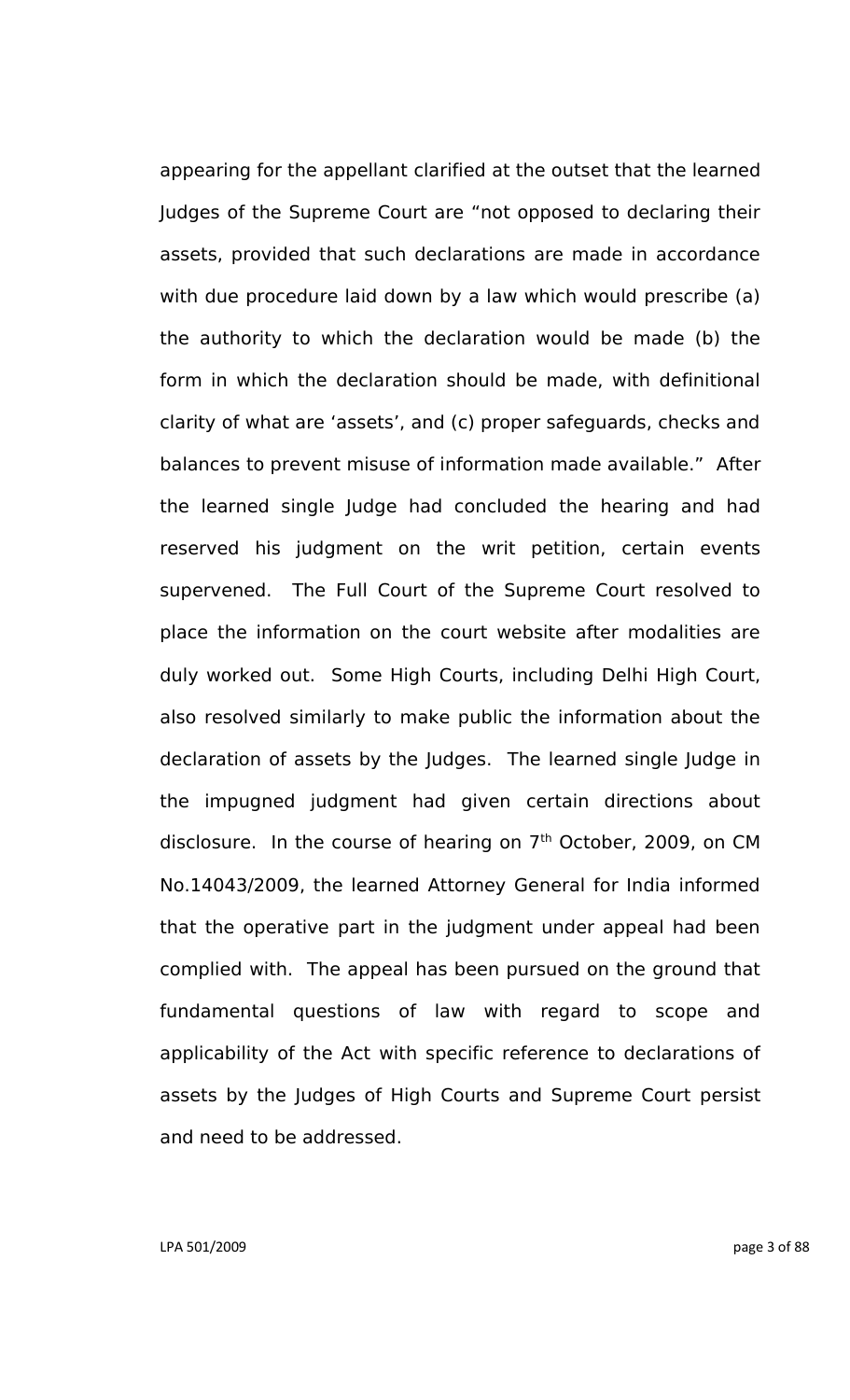# *FACTS*

4. The genesis of the dispute at hand relates to two resolutions; first, resolution dated  $7<sup>th</sup>$  May, 1997 of the Full Court of the Supreme Court (hereinafter, "the 1997 Resolution") and second, the "Re-statement of Values of Judicial Life (Code of Conduct)" adopted unanimously in the Conference of the Chief Justices of all High Courts convened in the Supreme Court on  $3^{\mathsf{rd}}$ and 4<sup>th</sup> December, 1999 (hereinafter, "the 1999 Resolution"). Through the 1997 Resolution, Hon"ble Judges of the Supreme Court, *inter alia*, resolved that "every Judge should make a declaration of all his/her assets in the form of real estate or investment" held in own name or in the name of spouse or any person dependent within a reasonable time and thereafter make a disclosure "whenever any acquisition of a substantial nature is made". The 1999 Resolution, *inter alia*, referred to the 1997 Resolution and the draft re-statement of values of judicial life prepared on the basis, amongst others, inputs received from various High Courts and an earlier committee as also resolutions passed in the Chief Justices' Conference held in 1992. The Code of Conduct, thus finalized, came to be adopted and may also be called 1999 Judicial Conference Resolution.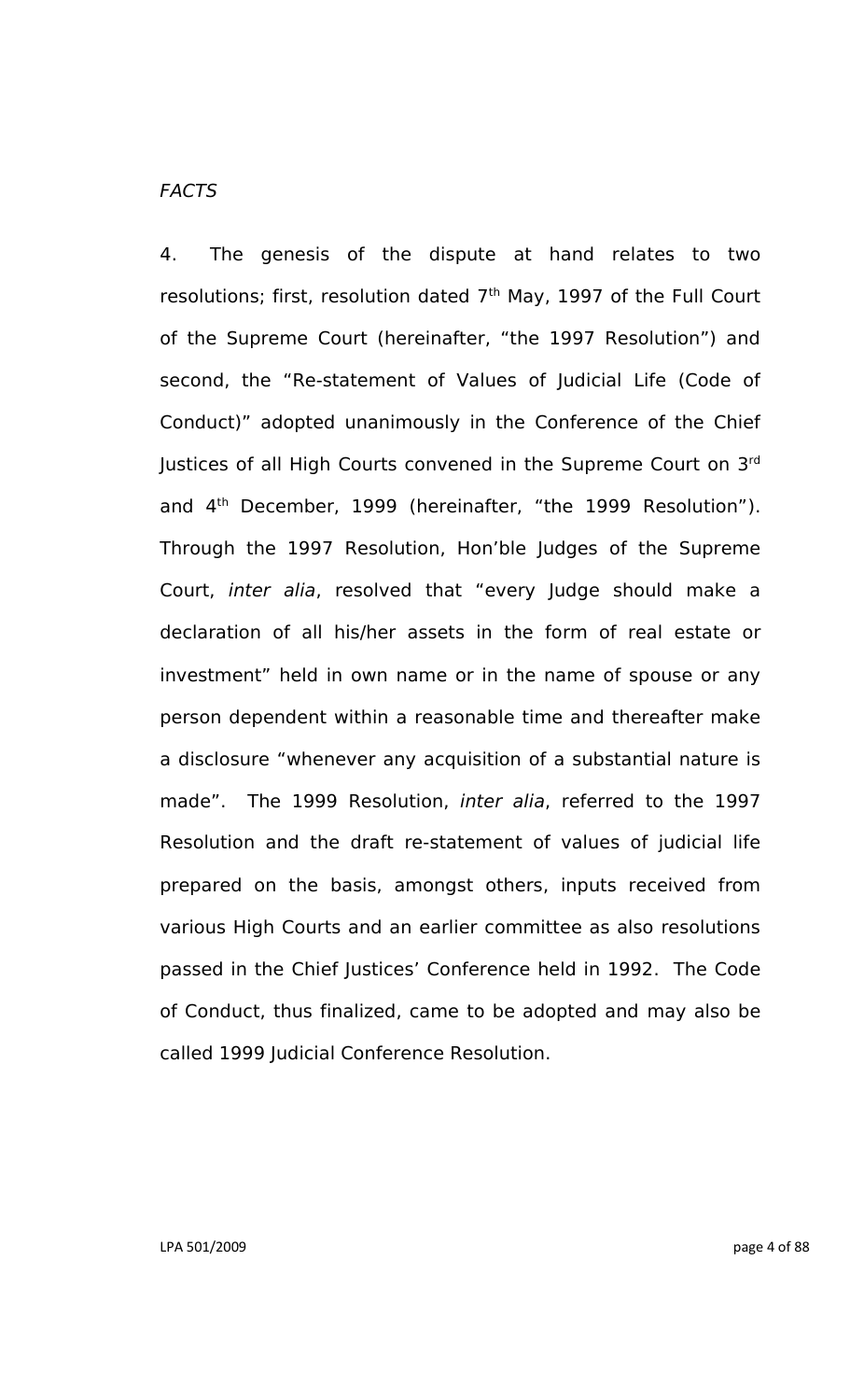5. The facts of the case, briefly stated, are that the respondent (hereinafter, "the applicant") made an application to the CPIO on 10<sup>th</sup> November, 2007 under the Act making two-fold request; viz.,

> (i) to furnish a copy of the 1997 resolution of the Full Court of the Supreme Court, and

> (ii) information on any such declaration of assets etc. ever filed by Hon"ble Judges of the Supreme Court and further information if High Court Judges are submitting declaration about their assets etc. to respective Chief Justices in States.

6. The first request was granted by the CPIO and a copy of the 1997 resolution was made available to the applicant. The CPIO vide order dated 30<sup>th</sup> November, 2007, however, informed the applicant that the information sought under the second head was not held or under the control of the registry (of the Supreme Court) and, therefore, could not be furnished. The applicant preferred an appeal before the nominated appellate authority.

7. The Appellate Authority remanded the matter to CPIO, *inter alia,* observing that "the appellant is justified in contending that if the CPIO was not holding the information, he should have considered the question of Section 6(3). Regarding the respective States, if the CPIO was not holding information, he should have considered whether he should have invoked the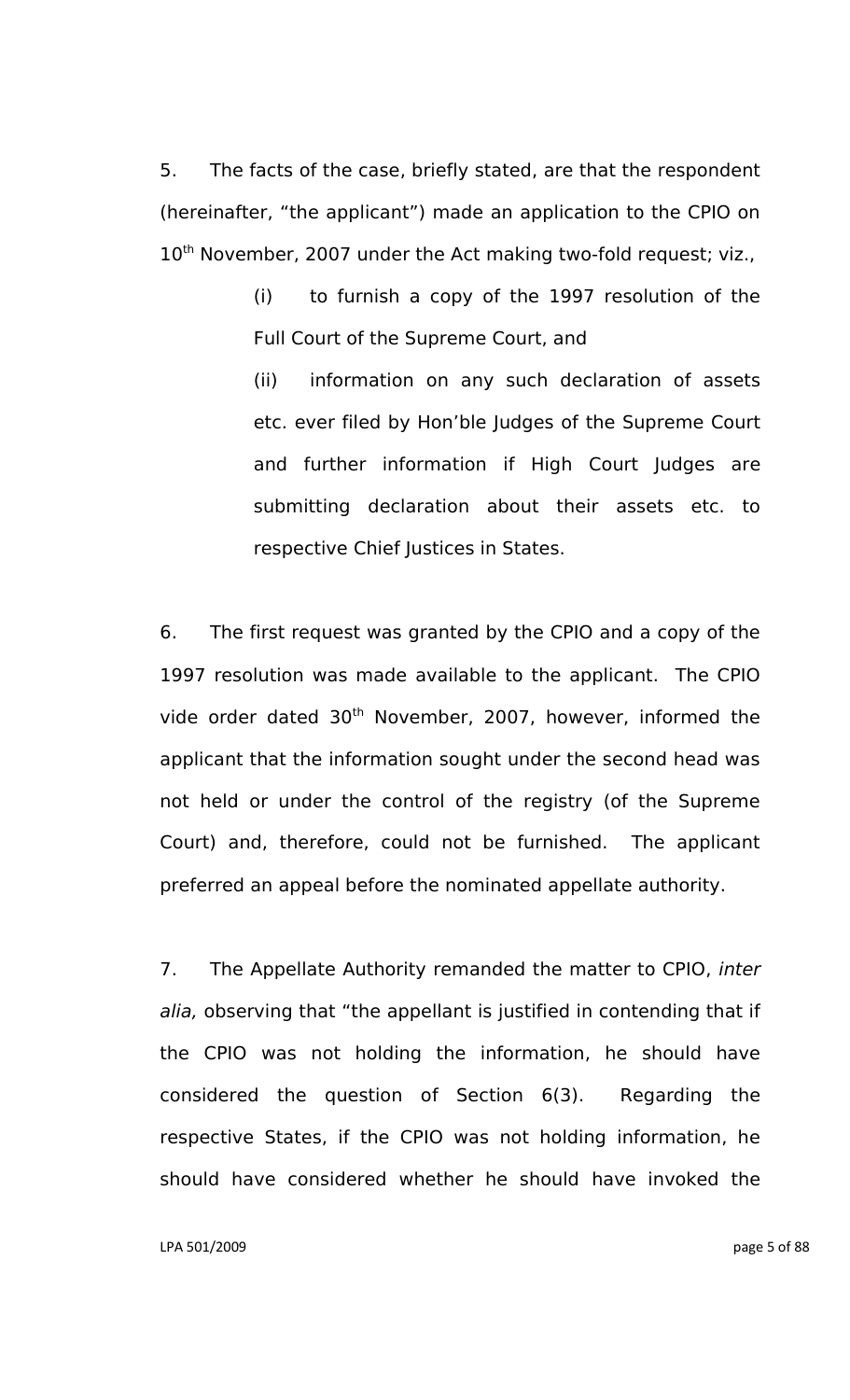provision under Section 6(3) of the Right to Information Act". The CPIO, after the said remand order, once again declined the relief, now stating that the request could not be appreciated since it was against the spirit of Section 6(3) inasmuch as the applicant had been very well aware that the information sought related to various High Courts and yet had taken a "short circuit procedure" by approaching the CPIO, Supreme Court of India, "and getting it referred to all the public authorities at the expense of one Central Public Information Officer".

8. The applicant then filed an appeal before the CIC, the apex appellate authority under the Act. The contention raised was that the CPIO had not followed the directions of the appellate authority, which originally remanded the case for decision as to whether the application had to be sent to another authority. It was also submitted before the CIC that the order of CPIO maintained a studied silence about disclosure of information regarding asset declaration by Judges of the Supreme Court to the Chief Justice of India (hereinafter, "the CJI"), in accordance with the 1997 Resolution.

9. In the appeal before the CIC, the CPIO took several defences including the submission that the Registrar of the Supreme Court did not hold the information; the information sought related to a subject matter which was "an in-house exercise" and pertained to material held by the CJI in his personal capacity. It was also

LPA 501/2009 page 6 of 88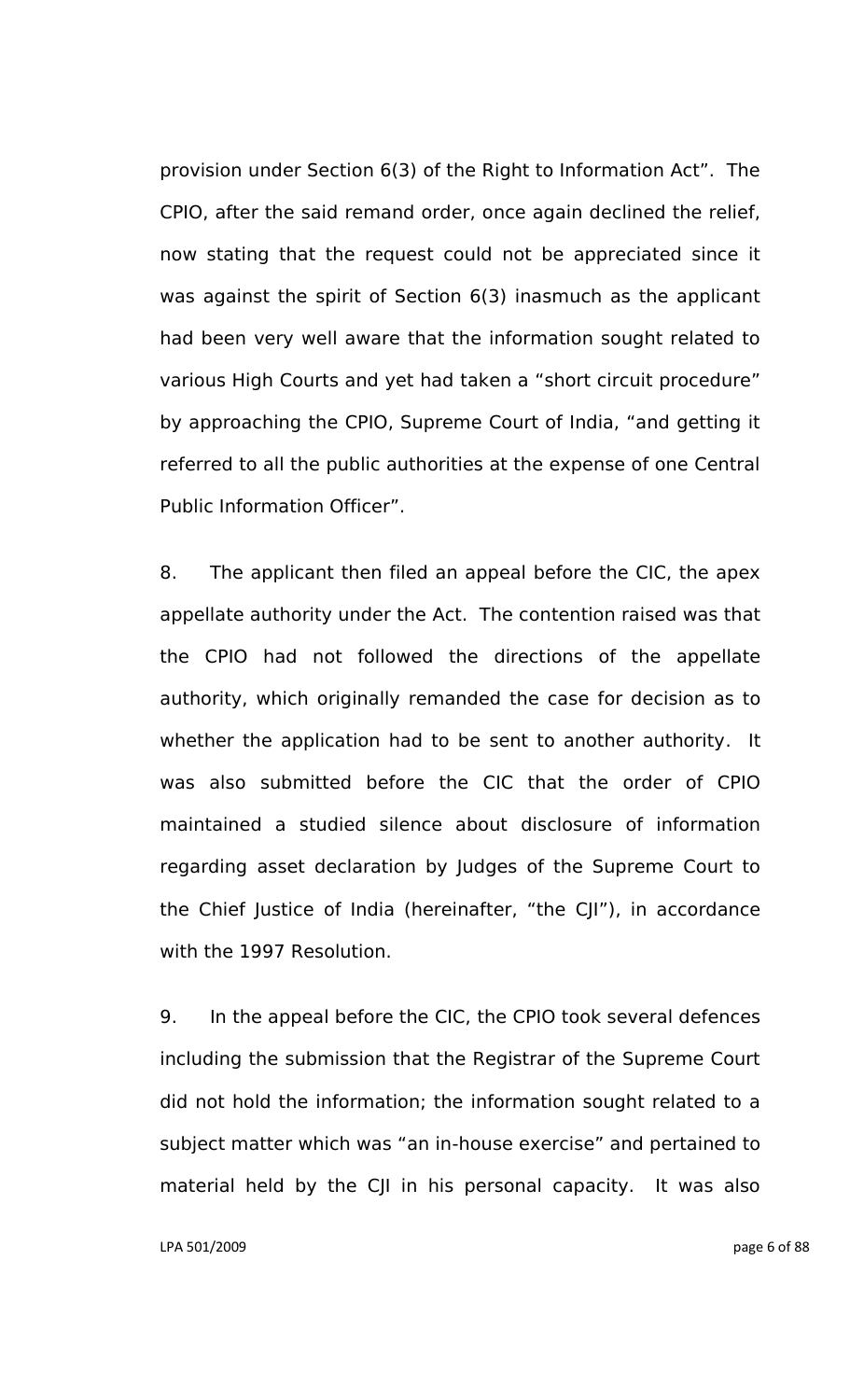submitted that the declarations made by the Judges of the Supreme Court had been made over by them to the CJI on voluntary basis in terms of the 1997 Resolution in a "fiduciary relationship". On the basis of the last said submission, it was also contended before the CIC that the disclosure of such information would be in breach of the fiduciary character attached to the material and, therefore, contrary to the provisions of Section 8(1) of the Act.

LPA 501/2009 page 7 of 88 10. Before the CIC the issue concerning transfer of the request under Section 6(3) of the Act was not pressed. The CIC vide its order dated 6<sup>th</sup> January, 2009 rejected the contentions of the CPIO. He reasoned that Supreme Court is a "public authority" within the meaning of Section 2(h) of the Act since it has been established by the Constitution of India. He referred to Section 2(e)(i) to hold that the CJI is a "competent authority" empowered to frame rules under Section 28 to carry out the provisions of the Act and thus concluded that the CJI and the Supreme Court cannot disclaim being public authorities. The CIC pointed out that the information in question is maintained like any other official information available for perusal and inspection to every succeeding CJI and, therefore, cannot be categorized as "personal information" held by the CJI in his "personal capacity". It was argued before the CIC that CJI and Supreme Court of India are two distinct public authorities. This contention was repelled with further observation that the Registrar and CPIO of the Supreme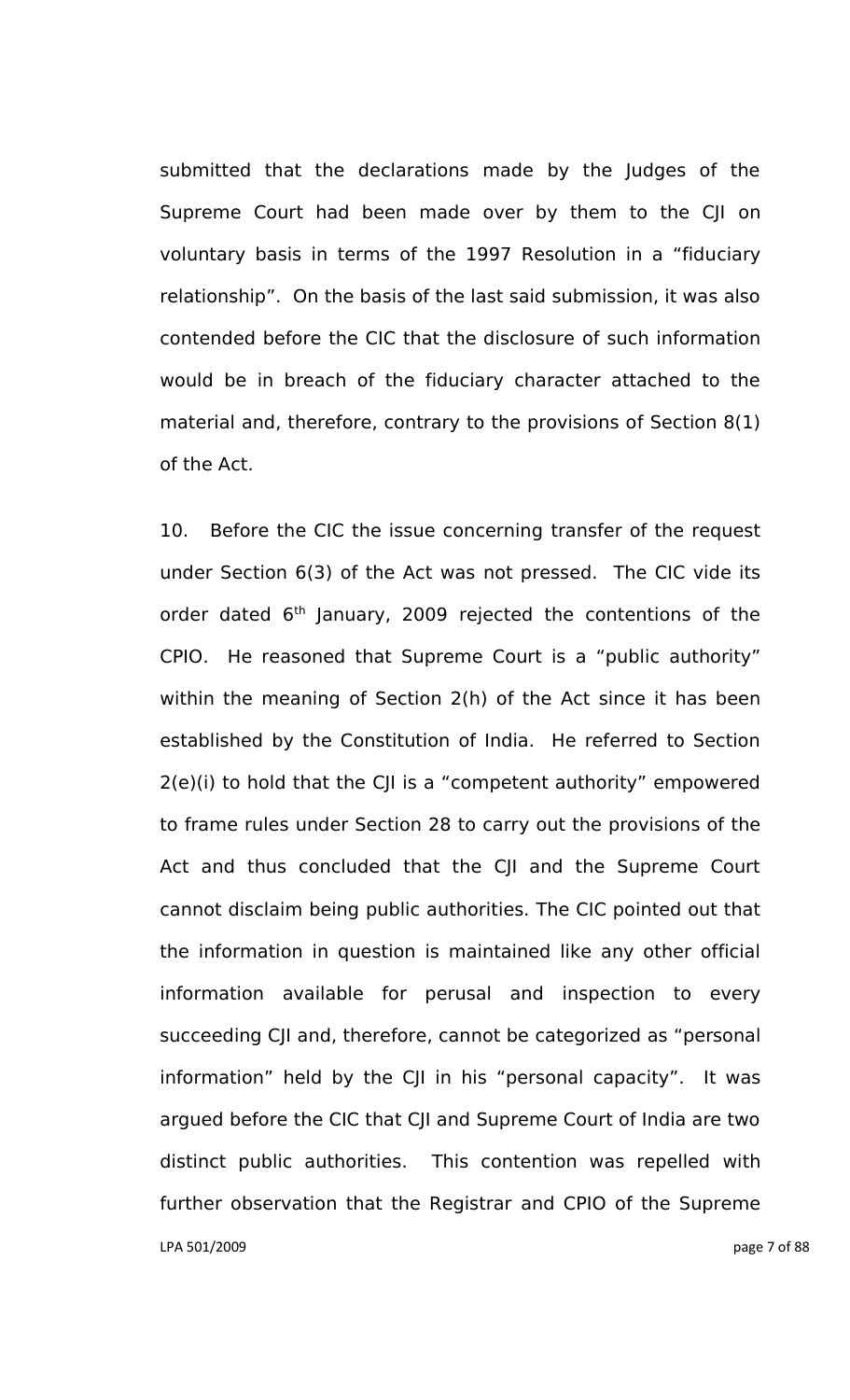Court are part of the said institution and thus not independent or distinct authorities. On this finding, it was held by CIC that the CPIO is obliged to provide the information to a citizen making an application under the Act unless the disclosure was exempt. The CIC noted that neither the CPIO nor the first appellate authority had claimed that the information asked for is exempt on account of "fiduciary relationship" or it being "personal information". He further noted that the applicant was apparently not seeking a copy (or inspection) of the declaration or the contents thereof or even the names etc. of the Judges giving the same. He concluded that the exemptions under Sections  $8(1)(e)$  or  $8(1)(i)$ were not attracted to the case.

11. The CIC, vide order dated  $6<sup>th</sup>$  January, 2009 thus directed the CPIO "to provide the information asked for by the appellant in his RTI application as to whether such declaration of assets etc. has been filed by the Hon"ble Judges of the Supreme Court or not within ten working days from the date of receipt of this decision notice".

## *PROCEEDINGS BEFORE THE SINGLE JUDGE*

12. The writ petition was preferred by the CPIO challenging the said directions of CIC in the impugned order. The applicant was impleaded as a respondent.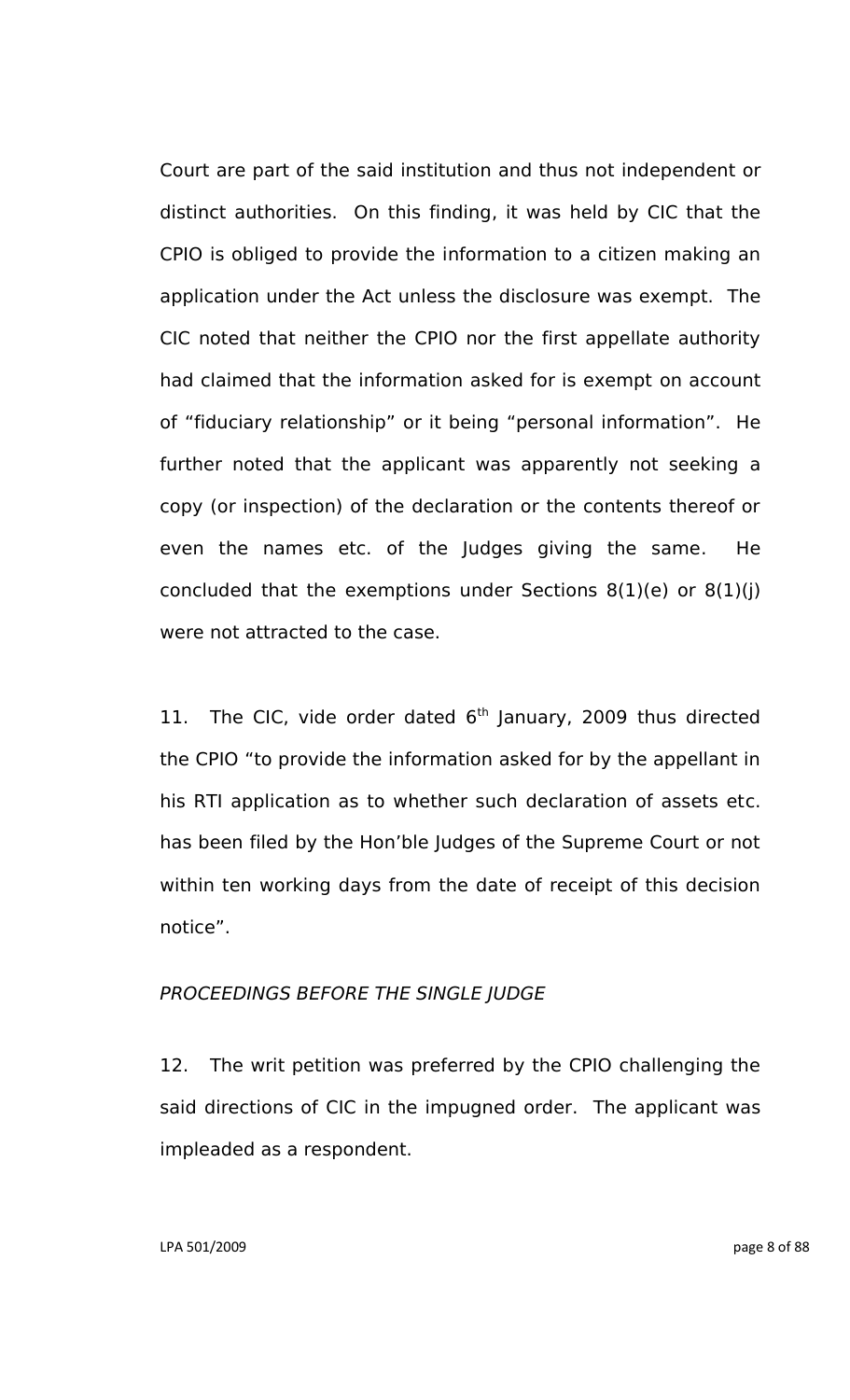13. In the writ proceedings before the learned single Judge, the Registrar, Supreme Court was subsequently added as a copetitioner. On the other hand, Delhi High Court Bar Association (hereinafter, "DHCBA") and Rashtriya Mukti Morcha were allowed to join as interveners.

14. In the writ petition, the order of CIC was challenged mainly on the following lines:-

- a. The "information", to the disclosure of which a "right to information" can be claimed under the Act has to be an information "accessible" under the law and one "held by or under the control of any public authority", as defined in Section 2(j).
- b. The information sought for by the applicant is not in the "public domain" inasmuch as it is not held under the mandate of any law. The 1997 resolution is not binding nor can it be described as "rules" for the reasons that compliance therewith is a matter of choice or own volition for the individual Judges and there is no sanction attached for "non-performance";
- c. The disclosure made by the Judges, pursuant to the 1997 resolution, is not a public act done in the discharge of duties of their office whereas the regime under the Act is aimed at ensuring access to all actions of public officials done or performed during the course of their official duties;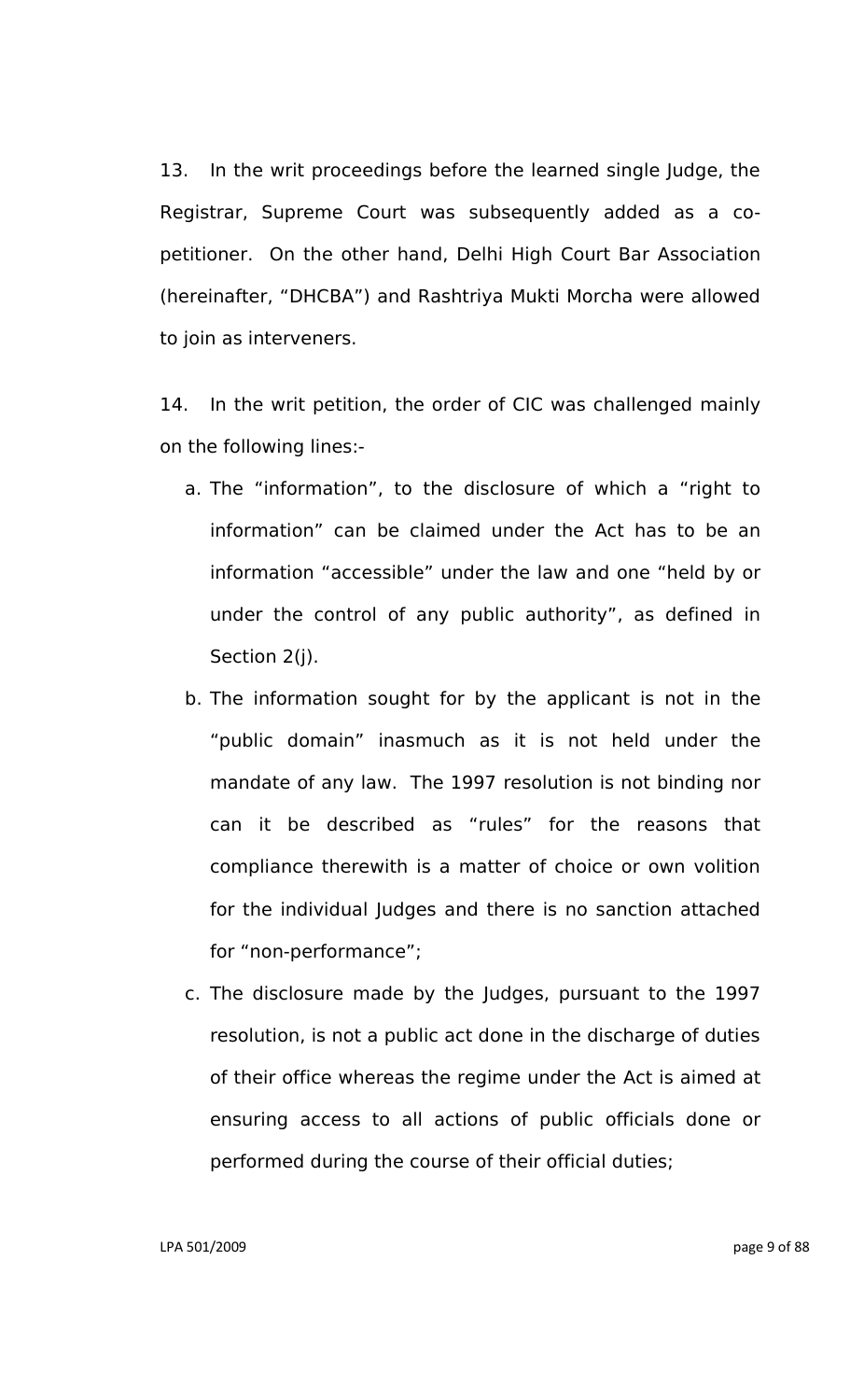- d. If it were to be held that the information sought by the applicant is "information" within the meaning of the expression used in the statute, the question of its access would arise with reference to exemptions under Section 8;
- e. The information sought is exempt from disclosure by virtue of Section 8(1)(e) of the Act. The 1997 resolution emphasized on the understanding that "declaration made by the Judges or the Chief Justice, as the case may be, shall be confidential", and, therefore, there is a fiduciary duty cast on the CJI to hold these declarations "in confidence". Founded on the last mentioned premise, it was further argued that any attempt to compel the CJI to make the information public would amount to compelling him "to breach the fiduciary nature of his duty"; and
- f. The information sought is exempt by virtue of Section  $8(1)(i)$ of the Act for the reason it relates to "personal information" which has no nexus with "any public activity or interest" and the disclosure of which was likely to cause "unwarranted invasion of the privacy" of the Judges.

15. The applicant contested the writ petition before the learned single Judge joining issue on each of the grounds taken. It was submitted that Section 22 of the Act conferred upon this special statute an "overriding effect" and the classification of any information as "confidential", by itself, would not render it an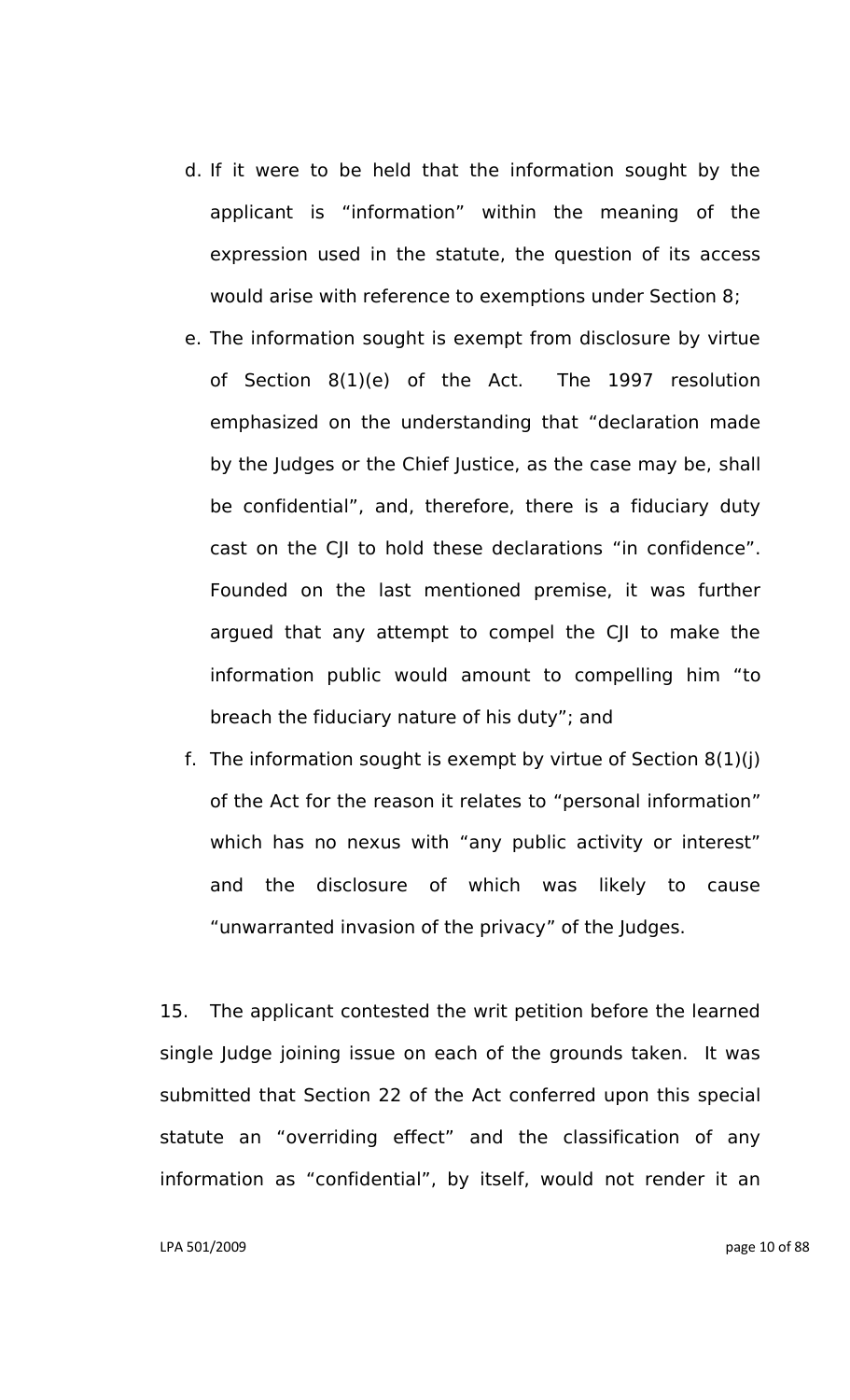information "not in the public domain" or one which cannot be accessed. It was argued that the 1997 Resolution represented a conscious decision taken by the Judges of the Supreme Court and, therefore, its binding nature could not be undermined. Before the learned single Judge, the applicant questioned the plea that the information was held by the CJI in his private capacity or in a fiduciary relationship. It was submitted that the Judges are public functionaries and the declarations in question were made by them in their official capacity to the CJI, who, in turn, received the same and held it in his official capacity. Though pointing out that the contents of the declarations made by the respective Judges were not part of the information that had been requested from the CPIO and thus submitting that there was no invasion of privacy in the case at hand, it was insisted that only such further information (i.e. contents of the declarations) could be asked for and disclosed under the Act, notwithstanding the exemption under Section 8(1)(j), should the CPIO or the appellate authority find justification in its disclosure "in larger public interest".

16. Both the interveners, in their submissions before the learned single Judge adopted the case made out by the applicant and insisted that there exists a right to information vis-à-vis the declarations made by the judges under the Act.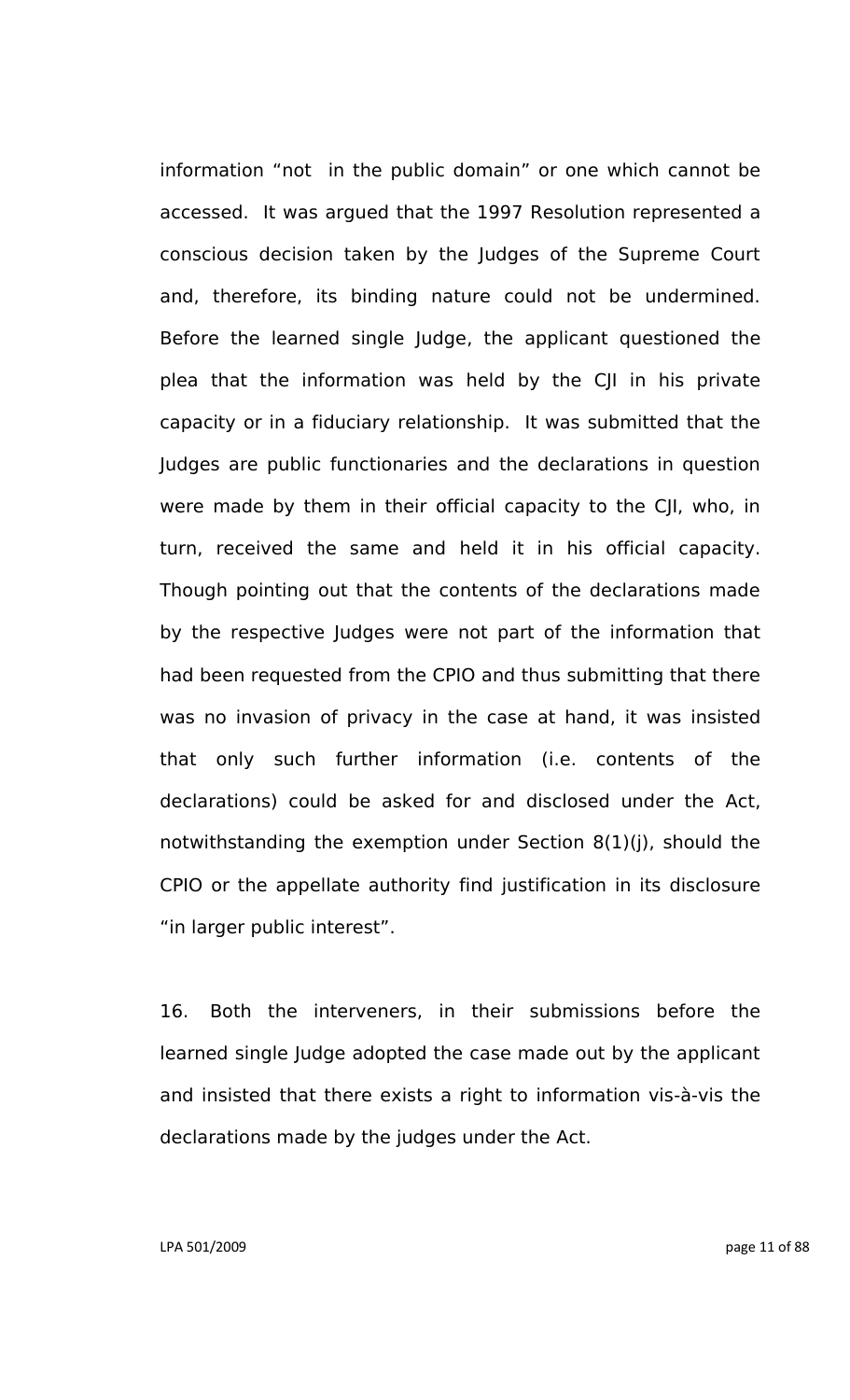17. The learned single Judge proceeded to consider the rival submissions. He culled out the points for consideration (in para 27 of the impugned judgment) as under:

- (1) Whether the CJI is a public authority;
- (2) Whether the office of CPIO of the Supreme Court of India, is different from the office of the CJI; and if so, whether the Act covers the office of the CJI;
- (3) Whether the asset declarations by Supreme Court judges, pursuant to the 1997 Resolution is "information", under the Right to Information Act, 2005;
- (4) If such asset declarations are "information" does the CJI hold them in a "fiduciary" capacity, and are they therefore, exempt from disclosure under the Act;
- (5) Whether such information is exempt from disclosure by reason of Section 8(1)(j) of the Act;
- (6) Whether the lack of clarity about the details of asset declaration and about their details, as well as lack of security renders asset declarations and their disclosure, unworkable.

18. Upon consideration of the submissions made before him, the learned single Judge concluded against point Nos.1 and 2 that the CJI is a public authority under the Right to Information Act and holds the information pertaining to asset declarations in his capacity as the Chief Justice. It was also held that the office of the Chief Justice of India is "public authority" under the Act and is covered by its provisions.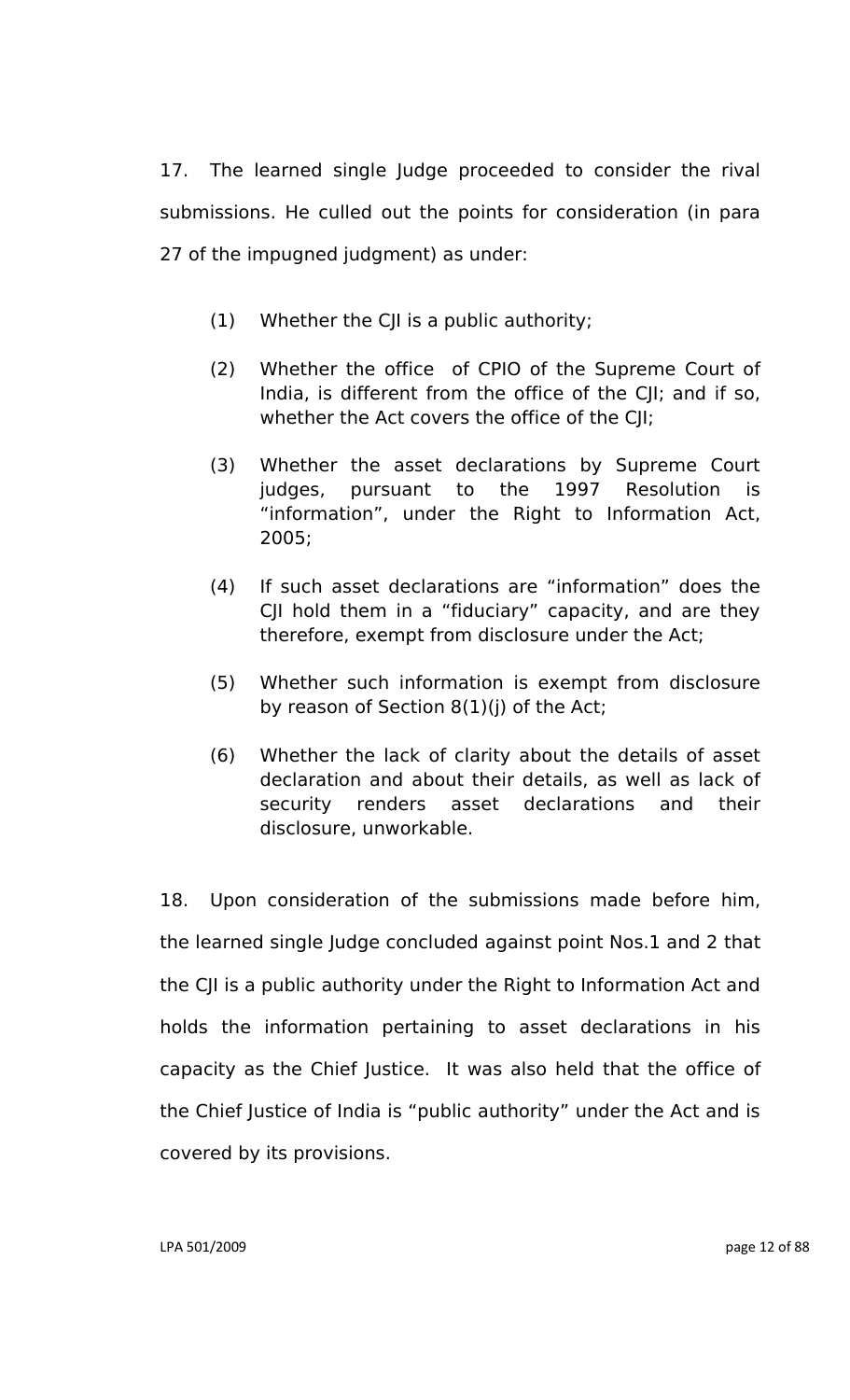19. On point No.3, it was held by the learned single Judge that the second part of the respondent"s application (which relates to declaration of assets by the Supreme Court Judges) is "information" within the meaning of the expression defined in Section 2(f) of the Act and further that the information pertaining to declarations given to the CJI and the contents of such declarations are "information" which is subject to the provisions of the Right to Information Act.

20. The plea of the appellant, founded on Section 8(1)(e), that the information contained in said asset declarations are held by the CJI in "fiduciary capacity" and, therefore, exempt from disclosure was held to be "insubstantial". Answering point No.4, it was held that the CJI does not hold such declarations in a fiduciary capacity or relationship.

21. The learned single Judge further held, in the context of point No.5, that the contents of asset declarations, pursuant to the 1997 Resolution, as also 1999 Resolution, are entitled to be treated as personal information which are "not otherwise subject to disclosure" but "may be accessed in accordance with the procedure prescribed under Section 8(1)(j)." On the specific information sought by the applicant in the case at hand (i.e. whether the declarations were made pursuant to 1997 Resolution), it was held that the procedure under Section 8(1)(j) is "inapplicable".

LPA 501/2009 page 13 of 88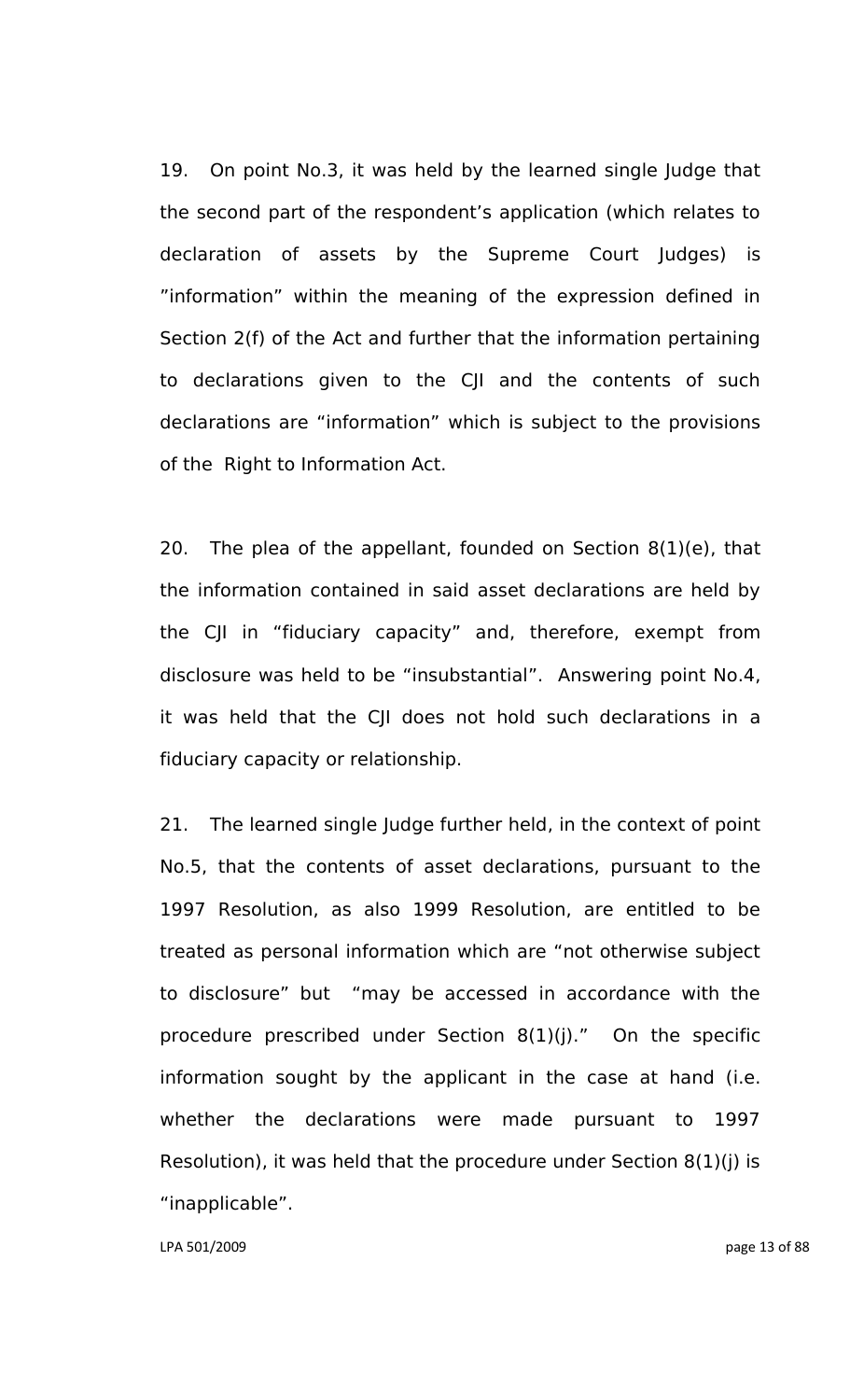22. The appellant had also raised the issue of lack of clarity about the asset declaration and details thereof as well as lack of security, claiming further that these aspects (lack of clarity and security) rendered asset declaration and the disclosure "unworkable". This was the subject-matter of point No.6 (mentioned in para 27 of the impugned judgment). Learned single Judge observed that these are not insurmountable obstacles. In his view, the CJI, if he deems it appropriate, may in consultation with the Supreme Court Judges, evolve uniform standards, devising the nature of information, relevant formalities, and if required, the periodicity of the declarations to be made. In this context, learned single Judge referred to the forms evolved as well as the procedures followed in the United States (including the "redaction" of the norms) under the Ethics in Government Act, 1978, reports of the US Judicial Conference, as well as the Judicial Disclosure Responsibility Act, 2007 (which amended the Ethics in Government Act, 1978). Learned single Judge suggested that cue can be taken from the above norms or procedures in vogue in USA to: (i) restrict disclosure of personal information about family members of judges whose revelation might endanger them; (ii) extend the authority of the Judicial Conference to redact certain personal information of Judges from financial disclosure.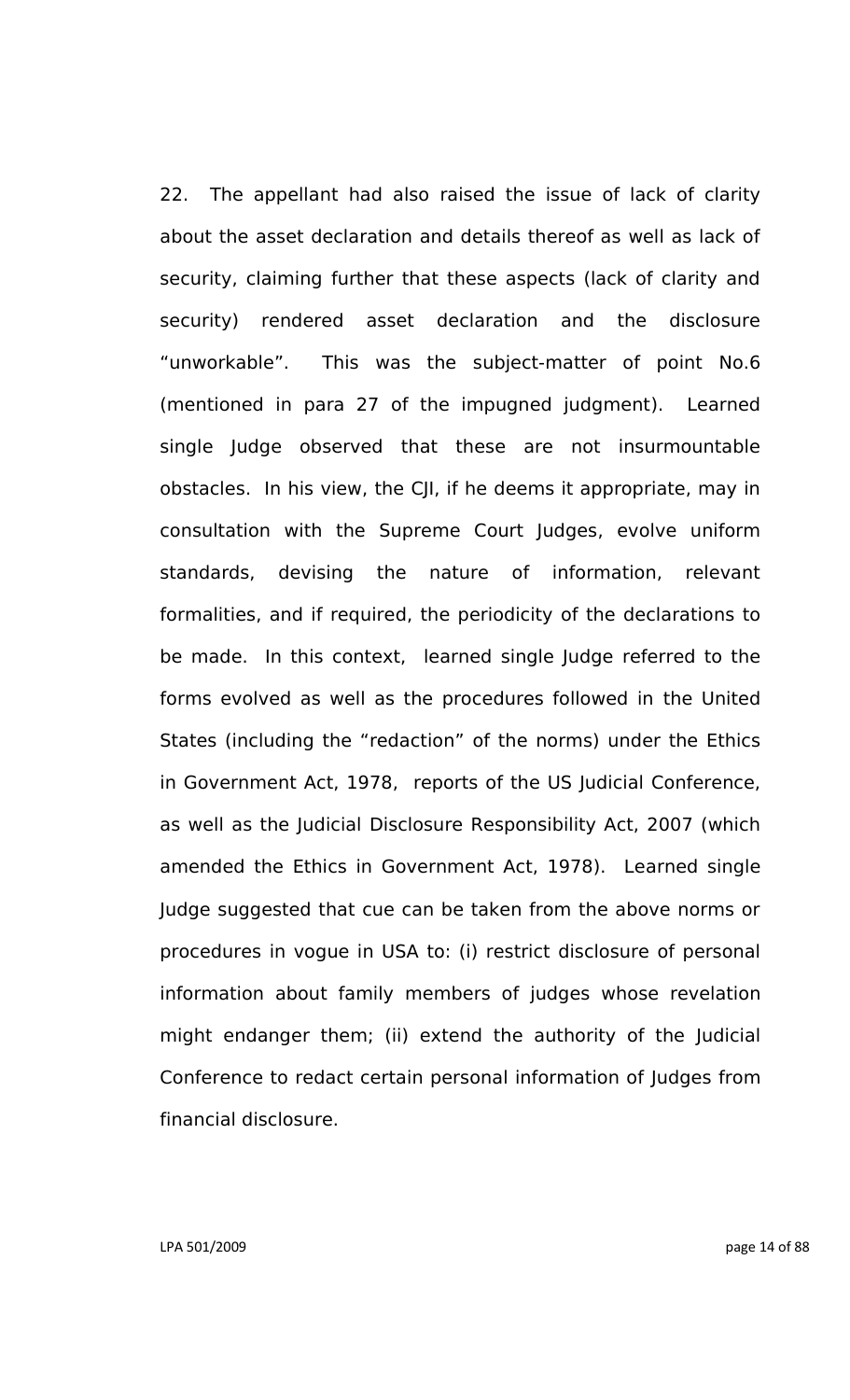23. In view of the above findings, the learned single Judge, vide the impugned judgment, directed the appellant CPIO to reveal the information sought by the respondent applicant, about the declaration of assets (and not the contents of the declarations, as that was not sought for) made by Judges of the Supreme Court, within four weeks.

## *CHALLENGE IN APPEAL*

24. This appeal was preferred by the CPIO and the Registrar of the Supreme Court impleading the applicant and the CIC as respondents. Vide order dated  $7<sup>th</sup>$  October, 2009 of the Division Bench, upon a request by the learned Attorney General for India, CPIO and CIC were deleted from the array of parties with the further direction that Secretary General, Supreme Court of India will be the appellant. Considering the importance of the question involved, the appeal was directed to be heard by a larger Bench of three Judges.

25. It may be mentioned here that the findings to above effect returned by the learned single Judge in the context of point Nos. 1 & 2 referred to above are no longer an issue of controversy or debate. It has been fairly conceded on behalf of the appellant that the conclusions arrived at by the learned single Judge in the impugned judgment and the reasons therefor are correct and thus, do not deserve to be disturbed.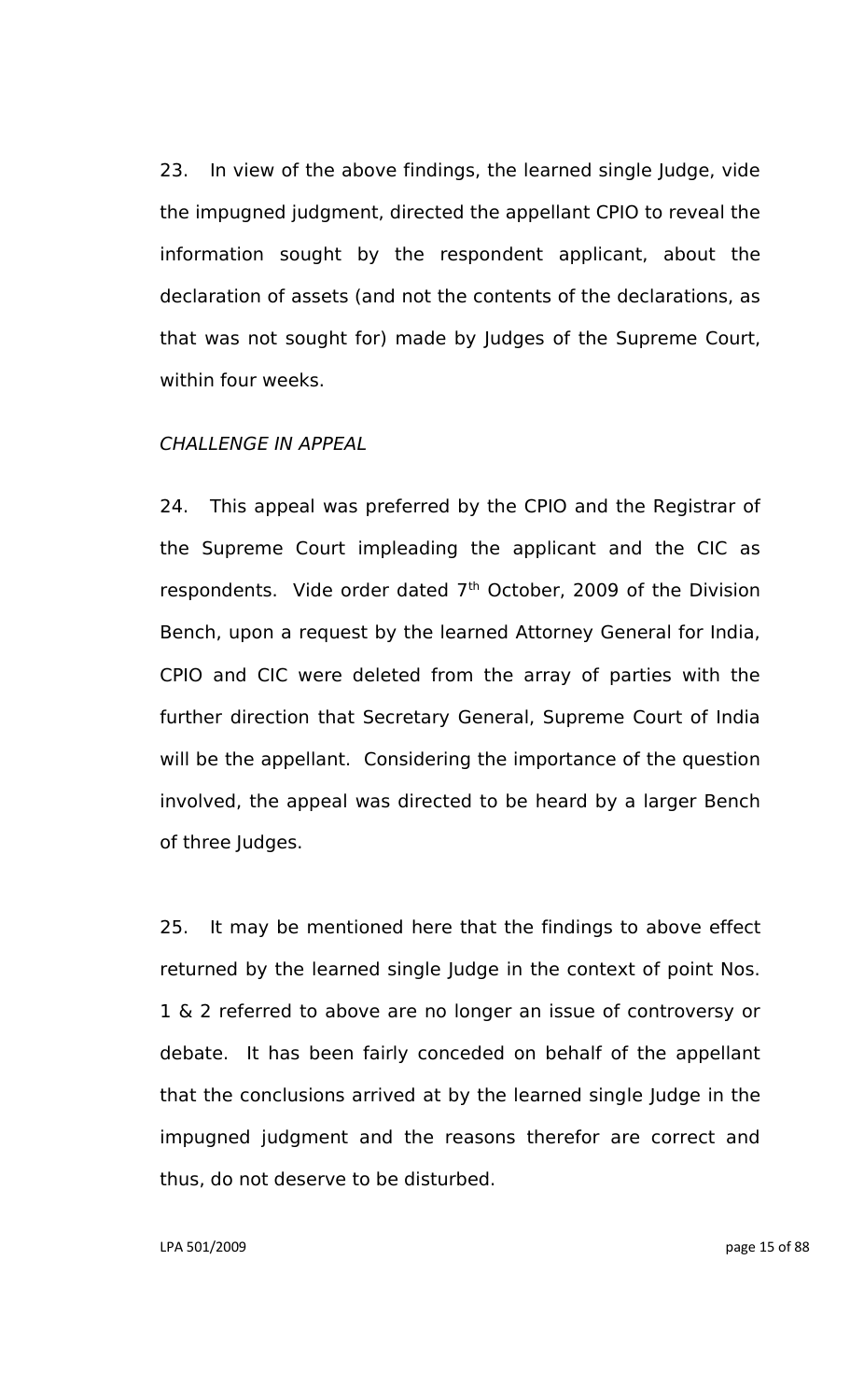26. Notwithstanding the fact that the correctness of the findings respecting point Nos. 1 & 2 have been fairly conceded by the learned Attorney General for India, we have given our careful consideration to the matter in the overall facts and circumstances of these proceedings. We find ourselves in full agreement with the reasoning set out in the impugned judgment. The expression "public authority" as used in the Act is of wide amplitude and includes an authority created by or under the Constitution of India, which description holds good for Chief Justice of India. While providing for Competent Authorities under Section 2(e), the Act specifies Chief Justice of India as one such authority in relation to Supreme Court, also conferring upon him the powers to frame rules to carry out the purposes of the said law. Chief Justice of India besides discharging the prominent role of "head of judiciary" also performs a multitude of tasks specifically assigned to him under the Constitution or various enactments. As said in the impugned judgment, these varied roles of the CJI are directly relatable to the fact that he holds the office of Chief Justice of India and heads the Supreme Court. In absence of any indication that the office of the CJI is a separate establishment with its own Public Information Office under the Act, it cannot be canvassed that the office of the CPIO of the Supreme Court is different from the office of the CJI. Thus, the answer to point Nos. 1 & 2 referred to above has been correctly given in the impugned judgment which findings are hereby confirmed.

LPA 501/2009 page 16 of 88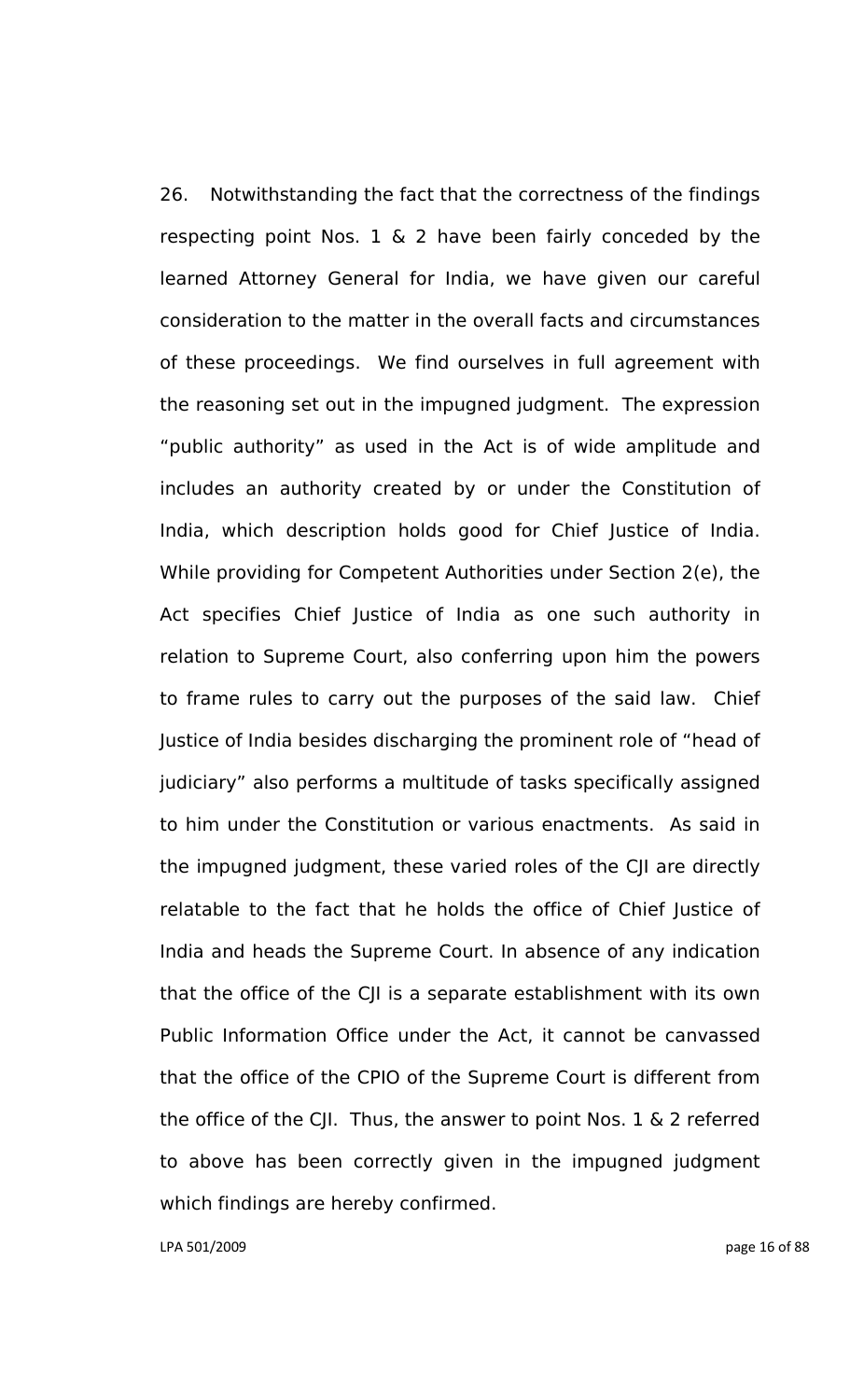27. In this quest, both the sides did not seek to make any submissions on the issue of "unworkability" on account of "lack of clarity" or "lack of security" vis-à-vis asset declarations by the Judges, which form part of the discourse on point No.6 (para 27 of the impugned judgment).

LPA 501/2009 page 17 of 88 28. The prime submission of the learned Attorney General for India appearing for the appellant is that the learned single Judge has failed to properly formulate or answer the question, which was fundamental and central to the adjudication of the issues arising, viz. that the applicant had no "right to information" under Section 2(j). It is contended that the "right to information" under Section 2(j) applies only when the information sought is in public domain. The learned Attorney General submits that the learned single Judge failed to consider or appreciate the submission about absence of "right to information" and instead had proceeded to examine whether the asset declaration pursuant to the 1997 resolution was "information", which issue was not even raised. It is argued that the Resolution dated  $7<sup>th</sup>$  May, 1997 has no force of law and even the "in-house procedure in the judiciary has its basis only of moral authority and not any exercise of power under any law". It is urged that the words "held by" or "under the law" necessarily implied the legal sanction behind the holding of or controlling of such sanction. It is argued that the plea about information sought not being in public domain was a sequitor to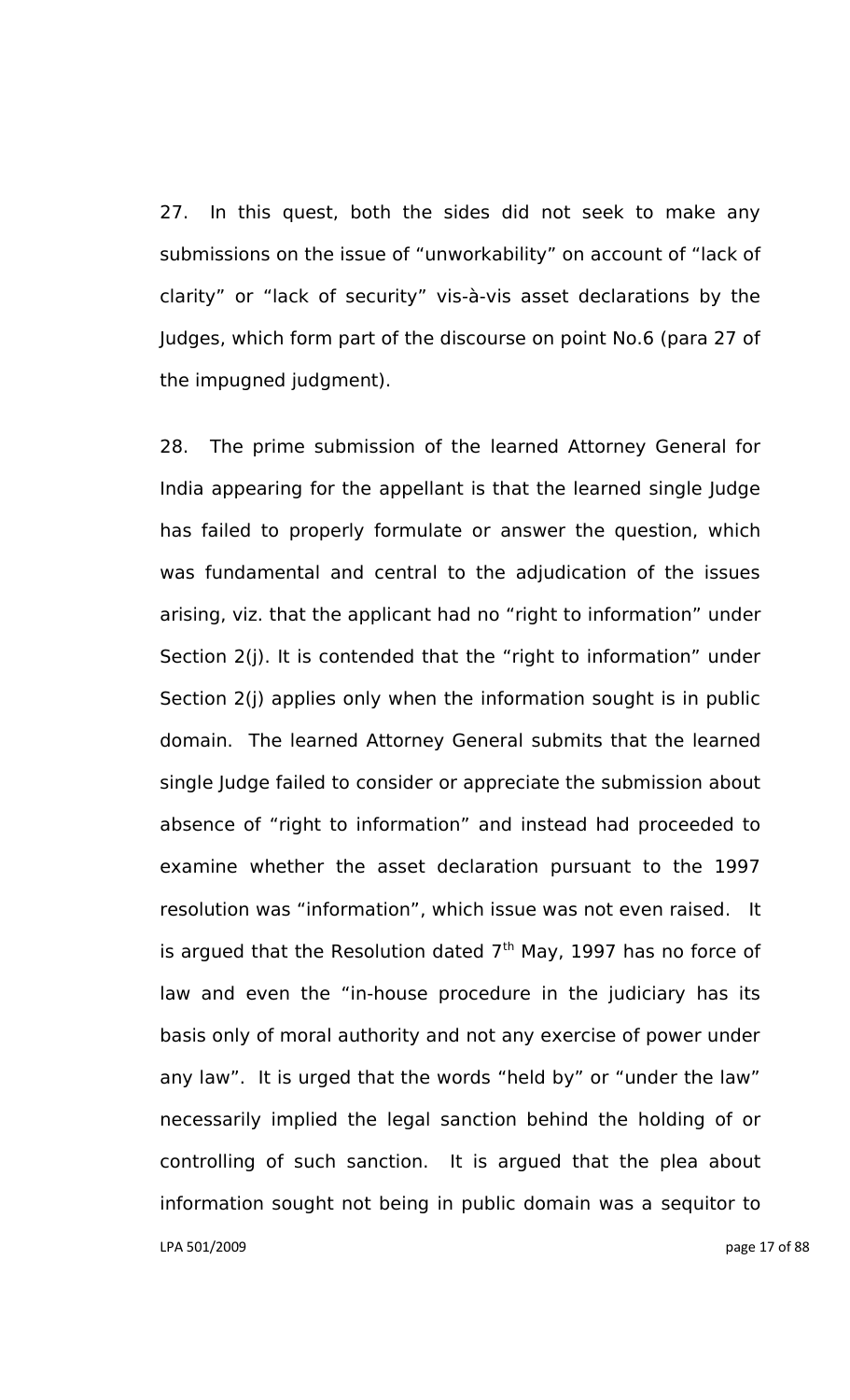the Section 2(j) argument. The argument based on Sections  $8(1)(e)$  and  $8(1)(i)$  are reiterated.

### *THE ISSUES*

29. The controversy thus subsists on point Nos. 3,4 & 5, formulated for consideration by the learned single Judge. Having regard to the submissions at the stage of appeal, the points for consideration need to be recast as under:-

- (1) Whether the respondent had any "right to information" under Section 2(j) of the Act in respect of the information regarding making of declarations by the Judges of the Supreme Court pursuant to 1997 Resolution?
- (2) If the answer to question (1) above is in affirmative, whether CJI held the "information" in his "fiduciary" capacity, within the meaning of the expression used in Section 8(1)(e) of the Act ?
- (3) Whether the information about the declaration of assets by the Judges of the Supreme Court is exempt from disclosure under the provisions of Section 8(1)(j) of the Act ?

## *RIGHT TO INFORMATION*

30. Information is currency that every citizen requires to participate in the life and governance of the society. In any democratic polity, greater the access, greater will be the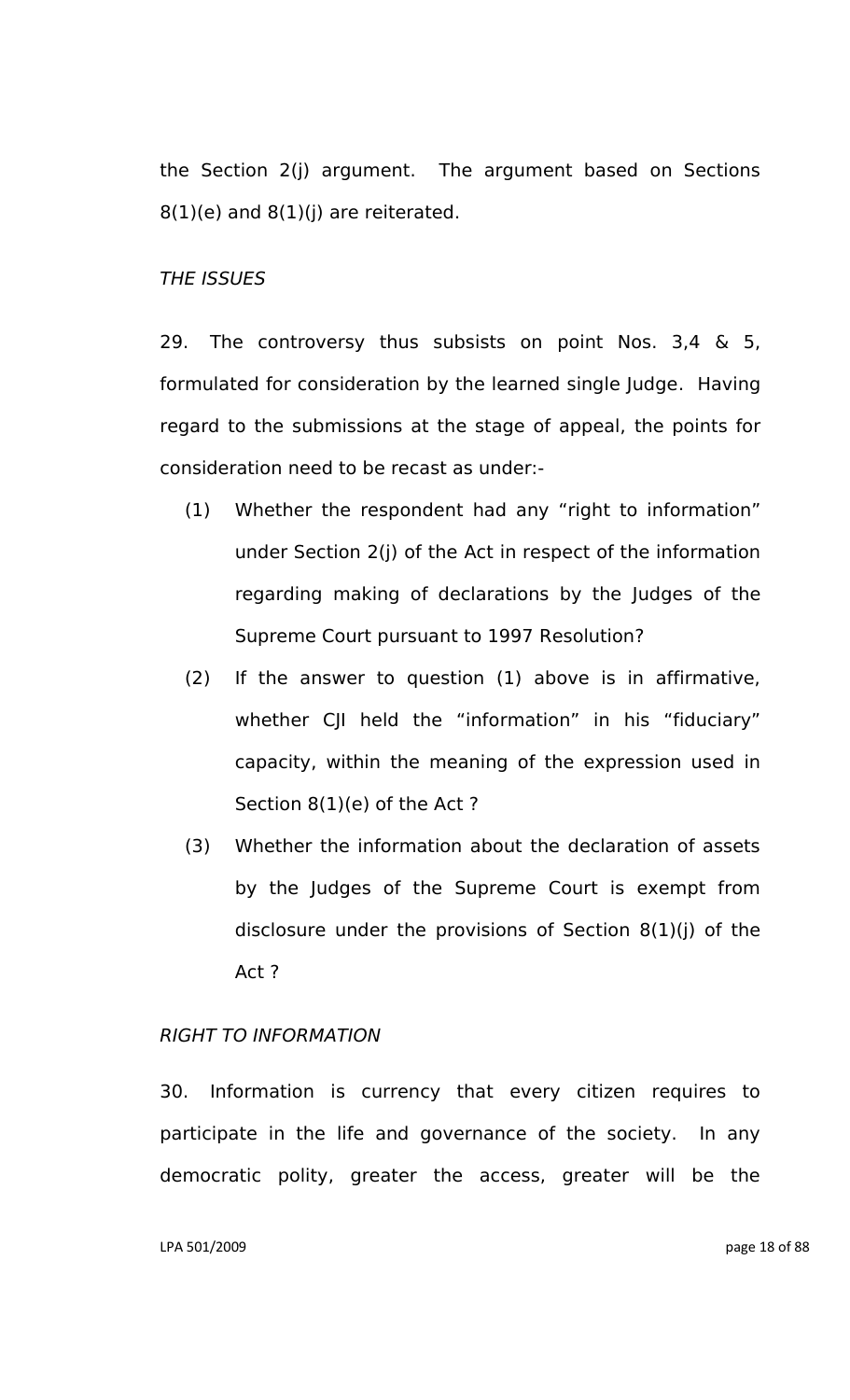responsiveness, and greater the restrictions, greater the feeling of powerlessness and alienation. Information is basis for knowledge, which provokes thought, and without thinking process, there is no expression. "Knowledge" said James Madison, "will for ever govern ignorance and a people who mean to be their own governors must arm themselves with the power knowledge gives. A popular government without popular information or the means of obtaining it is but a prologue to farce or tragedy or perhaps both". The citizens' right to know the facts, the true facts, about the administration of the country is thus one of the pillars of a democratic State. And that is why the demand for openness in the government is increasingly growing in different parts of the world.

# *RELEVANT INTERNATIONAL LAW*

31. The Charter of the United Nations, which was set up in 1945, in its preamble clearly proclaims that it was established in order to save succeeding generations (of humanity) from the scourge of war and to reaffirm faith in fundamental human rights, in the dignity and worth of the human person. The right to information was recognised at its inception in 1946, when the General Assembly resolved that: "freedom of information is a fundamental human right and the touchstone for all freedoms to which the United Nations is consecrated". [UN General Assembly, Resolution 59(1), 65th Plenary Meeting, 14th December, 1946].

LPA 501/2009 page 19 of 88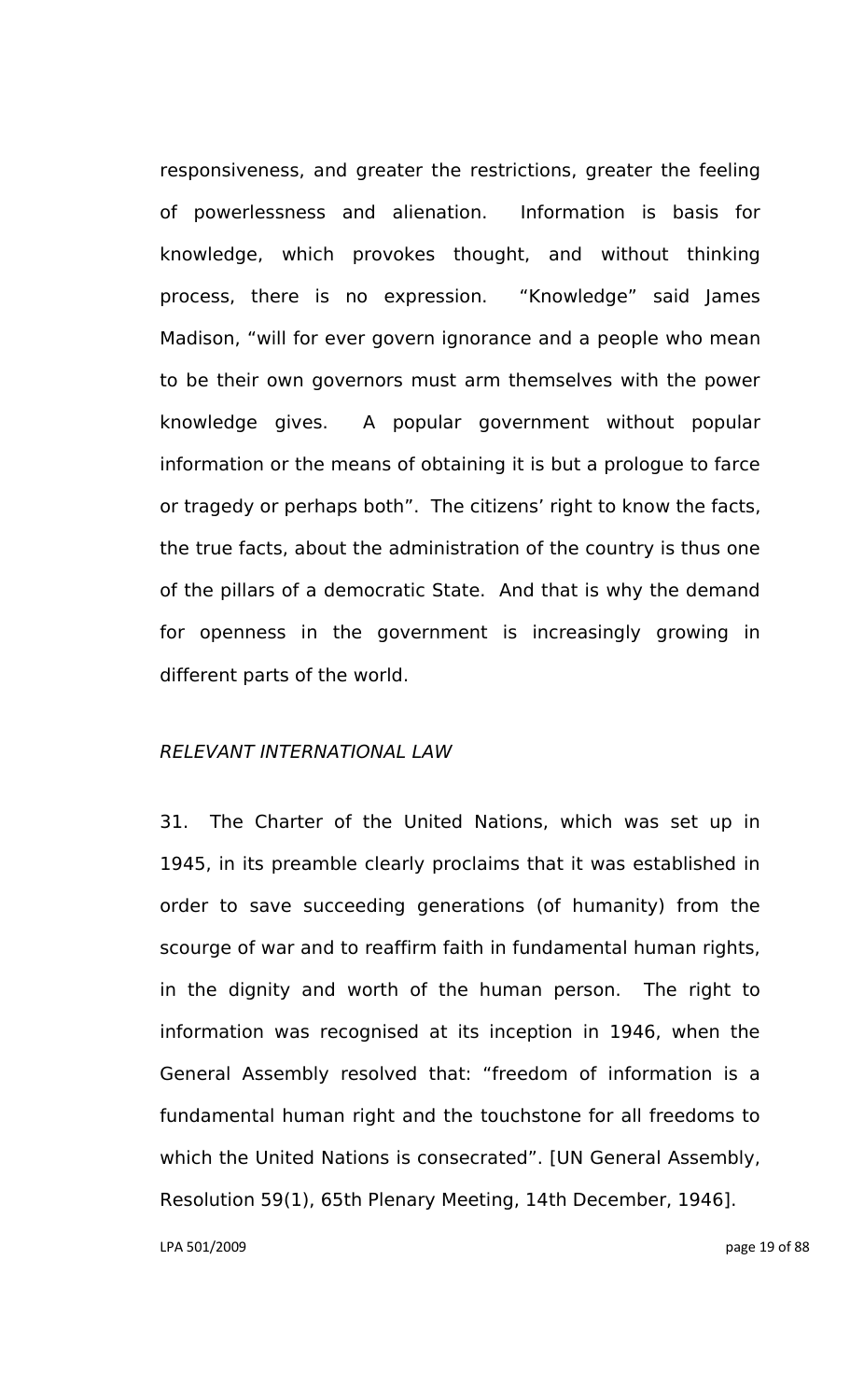32. The Universal Declaration of Human Rights of 1948 adopted

on 10th December in Article 19 said :

"Everyone has the right to freedom of opinion and expression; this right includes freedom to hold opinions without interference and to seek, receive and impart information and ideas through any media and regardless of frontiers."

33. The International Covenant on Civil and Political Rights (ICCPR) was adopted in 1968. Article 19 of the Convention reads as follows:

- (1) Everyone shall have the right to hold opinions without interference;
- (2) Everyone shall have the right to freedom of expression, this right shall include freedom to seek, receive and impart information and ideas of all kinds, regardless of frontiers, either orally, in writing or in print, in the form of art or through any other media of his choice."

India has ratified the ICCPR. Section 2(d) read with 2(f) of the Protection of Human Rights Act, 1993 clarifies "human rights" to include the rights guaranteed by the ICCPR.

34. The Convention of the Organisation of American States and European Convention on Human Rights also incorporate specific provisions on the right to information.

# *RIGHT TO INFORMATION AS A CONSTITUTIONAL RIGHT*

35. The development of the right to information as a part of the constitutional law of the country started with petitions by the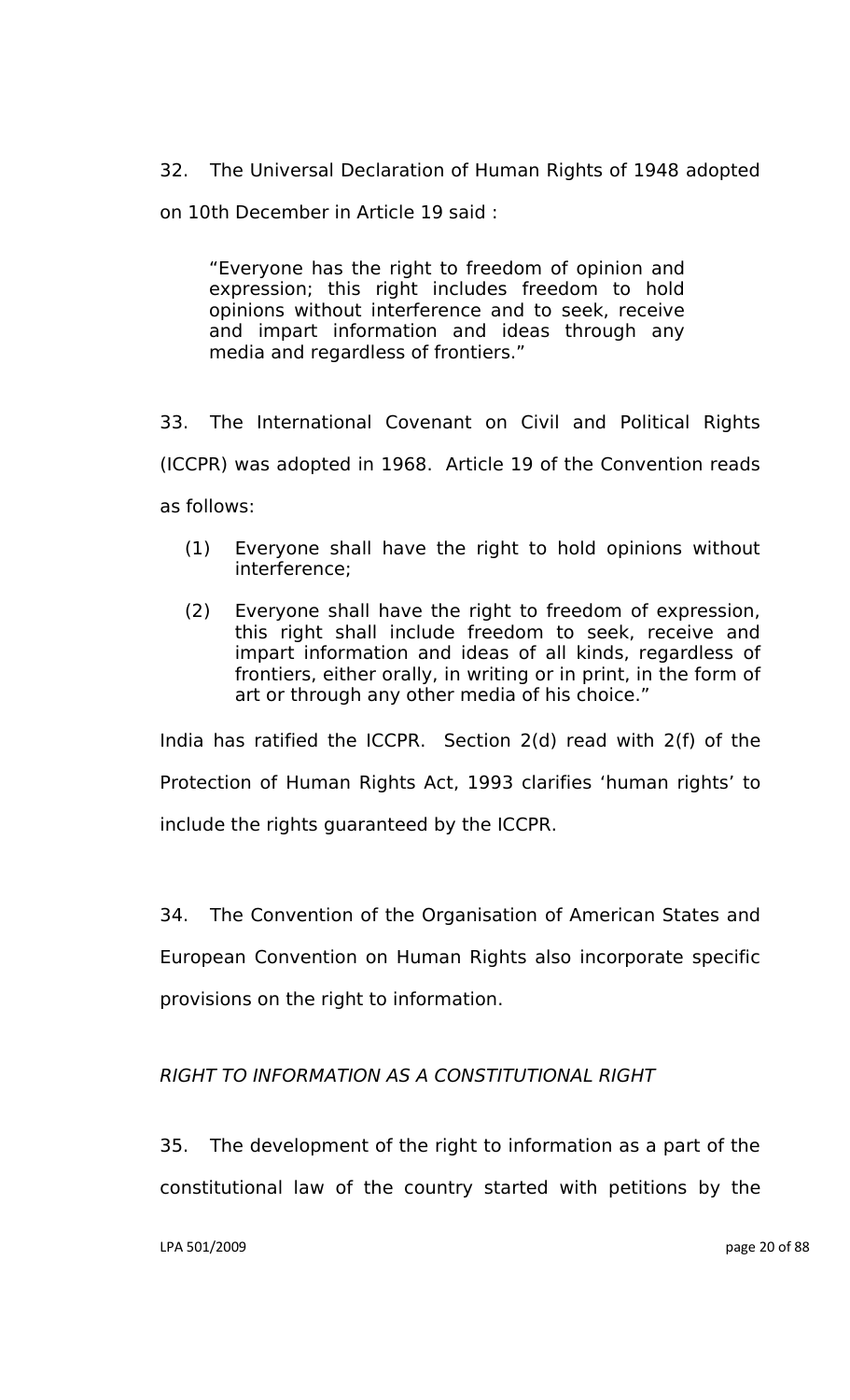print media in the Supreme Court seeking enforcement of certain logistical implications of the right to freedom of speech and expression such as challenging government orders for control of newsprint, bans on distribution of paper etc. It was through the following cases that the concept of the people's right to know developed.

36. In *Benett Coleman v. Union of India*, AIR 1973 SC 106, the Court held that the impugned Newsprint Control Order violated the freedom of the press and therefore was ultra vires Article 19(1)(a) of the Constitution. The Order did not merely violate the right of the newspapers to publish, which was inherent in the freedom of the press, but also violated the right of the readers to get information which was included within their right to freedom of speech and expression. Chief Justice Ray, in the majority judgment, said:

"It is indisputable that by freedom of the press is meant the right of all citizens to speak, publish and express their views. The freedom of the press embodies the right of the people to read." (para 45)

37. In a subsequent judgment in *Indian Express Newspaper (Bombay) Private Ltd. V. Union of India*, AIR 1986 SC 515, the Court held that the independence of the mass media was essential for the right of the citizen to information. In *Tata Press Ltd. V. Maharashtra Telephone Nigam Ltd.,* (1995) 5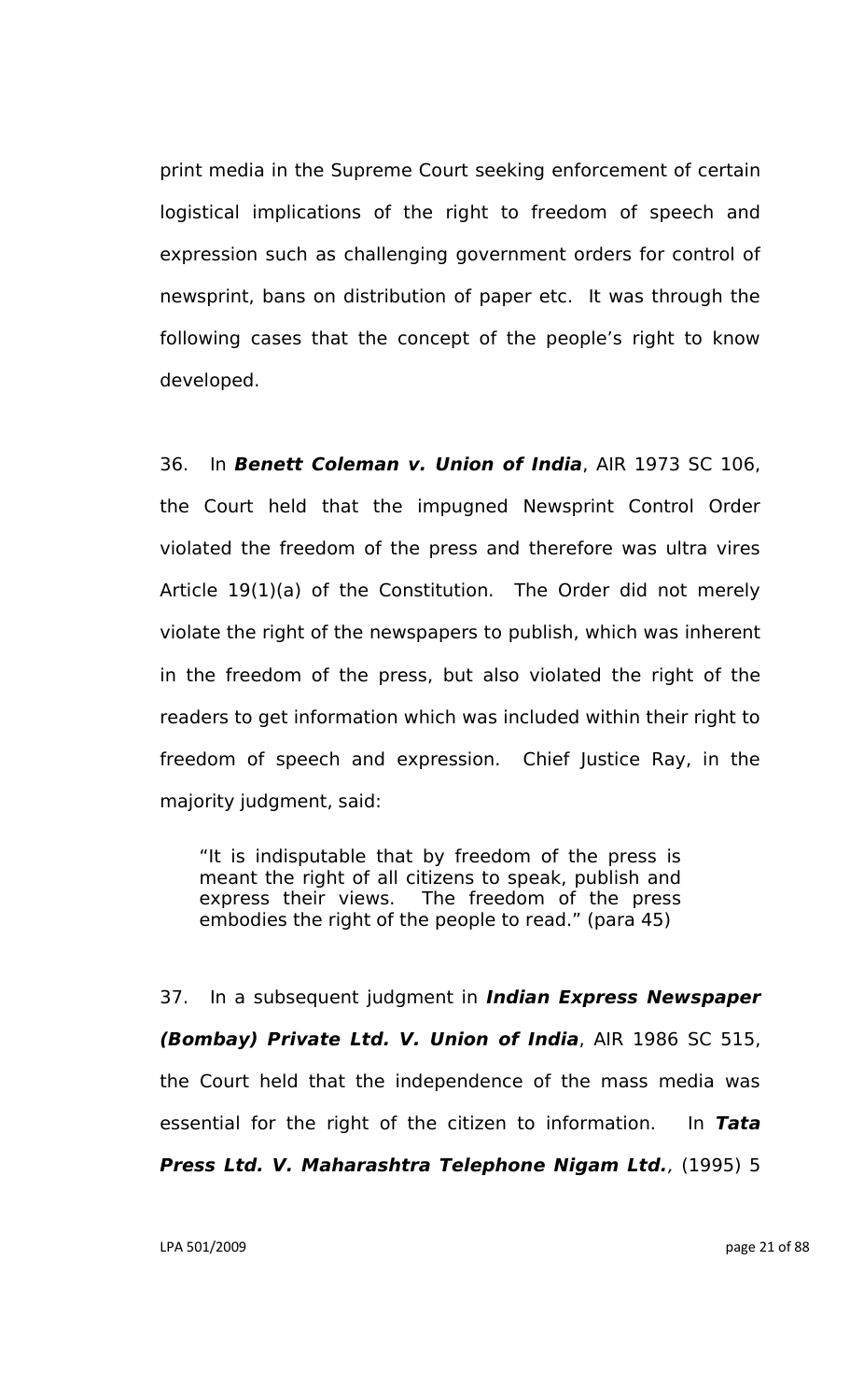SCC 139, the Court recognized the right of the public at large to receive "commercial speech".

38. The concept of the right to information was eloquently formulated by Mathew, J. in *The State of UP v. Raj Narain,* AIR 1975 SC 865, in the following words: (para 74)

> "In a government of responsibility like ours, where all the agents of the public must be responsible for their conduct, there can be but few secrets. The people of this country have a right to know every public act, everything that is done in a public way, by their public functionaries. They are entitled to know the particulars of every public transaction in all its bearing. The right to know, which is derived from the concept of freedom of speech, though not absolute, is a factor which should make one wary, when secrecy is claimed for transactions which can, at any rate, have no repercussion on public security, see New York Times Co. v. United States (1971) 29 Law Ed. 822 = 403 U.S. 713. To cover with veil of secrecy, the common routine business, is not in the interest of the public. Such secrecy can seldom be legitimately desired. It is generally desired for the purpose of parties and politics or personal self-interest or bureaucratic routine. The responsibility of officials to explain and to justify their acts is the chief safeguard against oppression and corruption."

39. In the case of *S.P. Gupta v. Union of India,* 1981 (Supp)

SCC 87 (para 65), Bhagwati, J (as he then was) emphasising the

need for openness in the government, observed:

65. The demand for openness in the government is based principally on two reasons. It is now widely accepted that democracy does not consist merely in people exercising their franchise once in five years to choose their rules and, once the vote is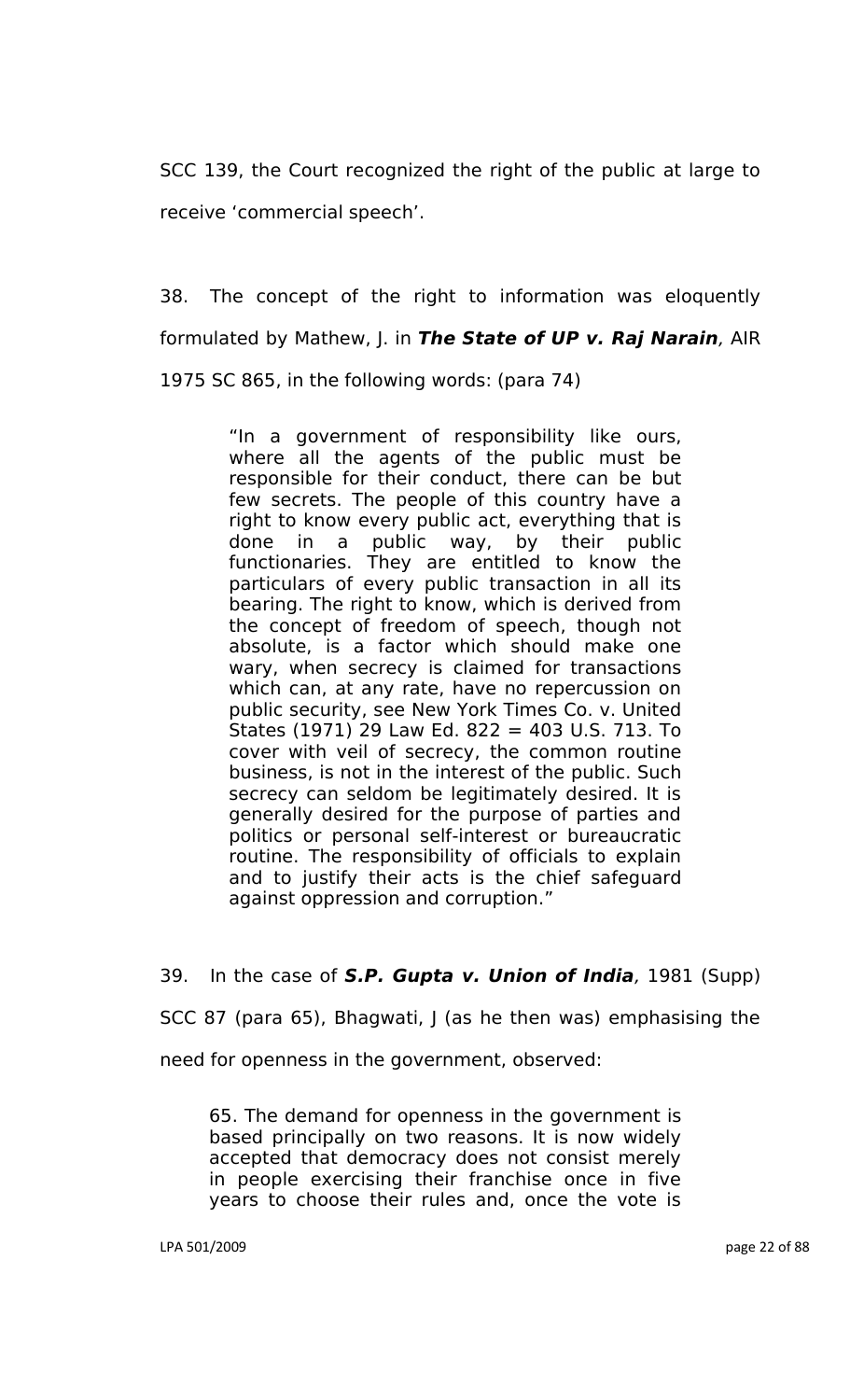cast, then retiring in passivity and not taking any interest in the government. Today it is common ground that democracy has a more positive content and its orchestration has to be continuous and pervasive. This means inter alia that people should not only cast intelligent and rational votes but should also exercise sound judgment on the conduct of the government and the merits of public policies, so that democracy does not remain merely a sporadic exercise in voting but becomes a continuous process of government - an attitude and habit of mind. But this important role people can fulfil in a democracy only if it is an open government where there is full access to information in regard to the functioning of the government."

40. In *Association for Democratic Reforms* v. *Union of India*, AIR 2001 Delhi 126, the Delhi High Court held that voters have a right to receive information about the antecedents of the candidates who stood for election. The Court held that the Election Commission had the duty to inform the voters about the candidates and therefore, it can direct the candidates filing nominations for election to give details about their assets and liabilities, past criminal cases ending in acquittals or convictions and pending criminal prosecution if any. The Union Government appealed against that decision to the Supreme Court which upheld the Delhi High Court decision in *Union of India* v. *Association for Democratic Reforms*, (2002) 5 SCC 294 and directed the Election Commission to seek such information from the candidates filing nominations. The Government after consulting various political parties arrived at the conclusion that the Election Commission should not have such power and it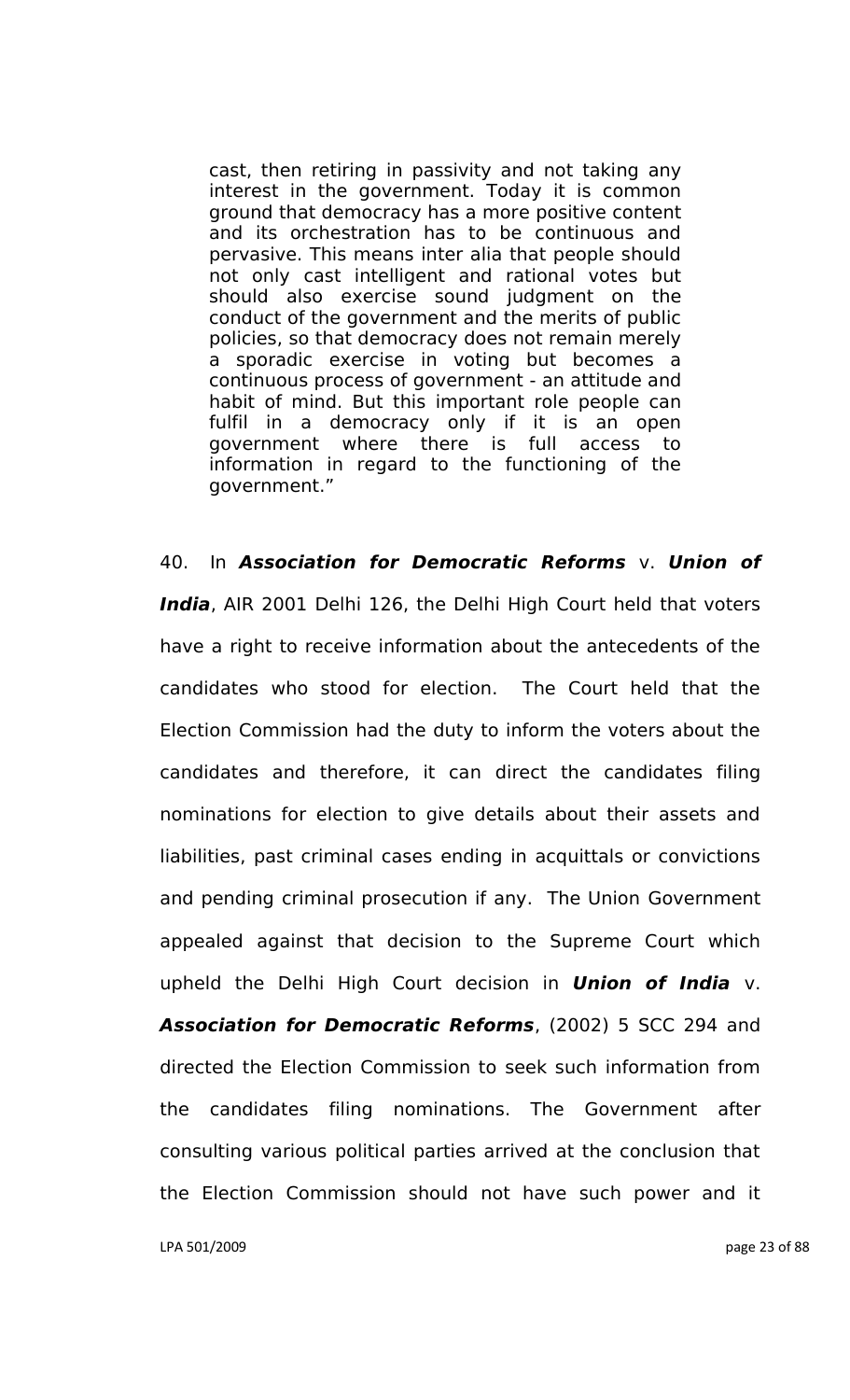brought forth an Ordinance under Article 123 of the Constitution to amend the Representation of People Act, 1951 and withdrew from the Election Commission such powers requiring information to the extent mandated by the above decision of the Supreme Court. Constitutional validity of that amendment was challenged in the Supreme Court. The Supreme Court held the amendment to be unconstitutional and void in *PUCL* v. *Union of India*, (2003) 4 SCC 399. Justice M.B. Shah delivering the majority opinion of the Supreme Court said: (para 42)

"Firstly, it should be understood that the fundamental rights enshrined in the Constitution such as, right to equality and freedom have no fixed contents. From time to time, this Court has filled in the skeleton with soul and blood and made it vibrant. Since the last more than 50 years, this court has interpreted art. 14, 19 and 21 and given meaning and colour so that nation can have a truly republic democratic society."

41. Justice P. Venkatarama Reddi in his concurring opinion reiterated the same view as follows: (para 81)

"We must take legitimate pride that this cherished freedom (freedom of speech) has grown from strength to strength in the post independent era. It has been constantly nourished and shaped to new dimensions in tune with the contemporary needs by the constitutional courts."

42. Professor S.P. Sathe, in his brilliant work on right to information ("Right to Information": Lexis Nexis Butterworths, 2006) stated that there are certain disadvantages of treating the right to information as situated exclusively in Article 19(1)(a) of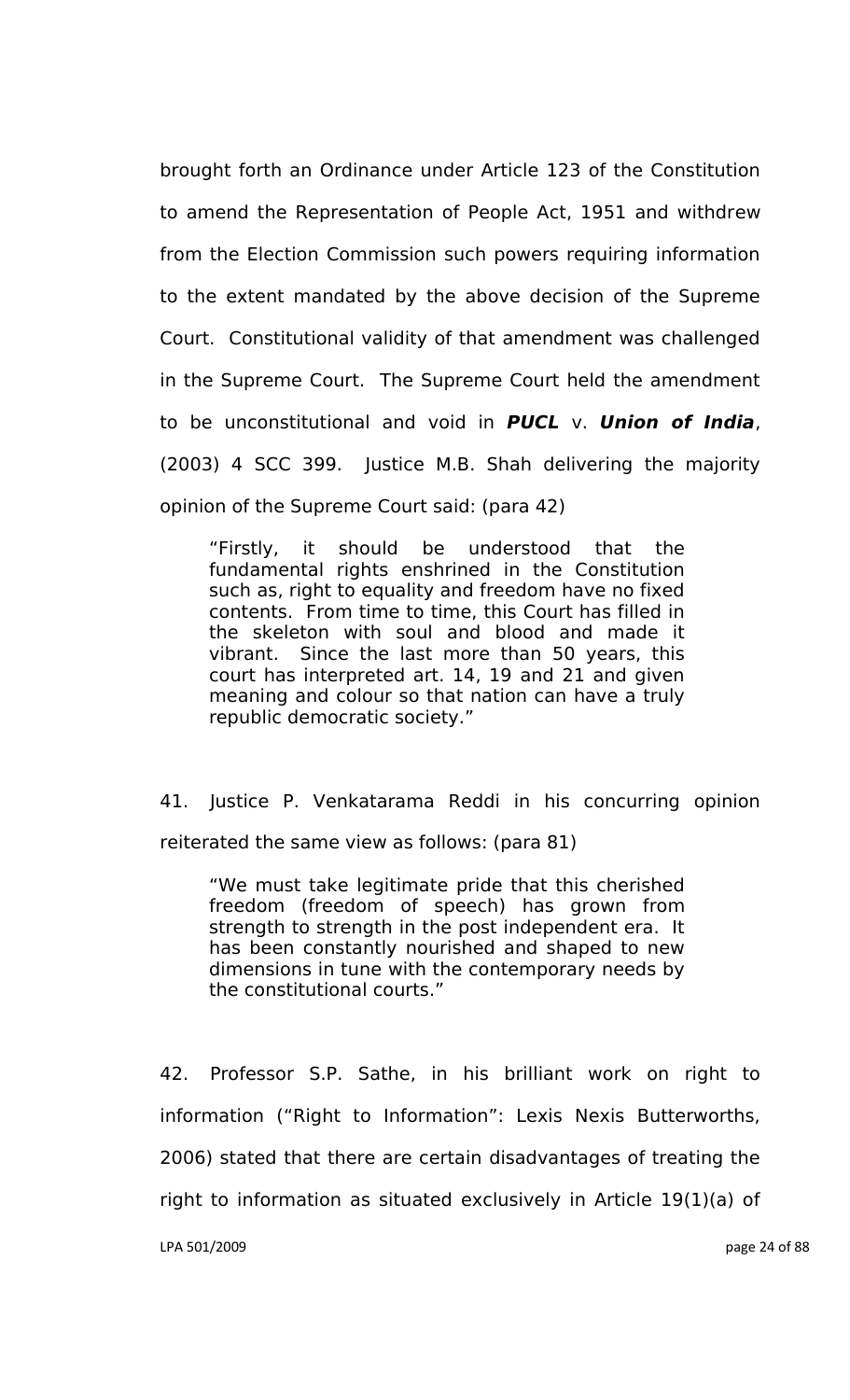the Constitution. According to the learned author, the right to information is not confined to Article 19(1)(a) but is also situated in Article 14 (equality before the law and equal protection of law) and Article 21 (right to life and personal liberty). The right to information may not always have a linkage with the freedom of speech. If a citizen gets information, certainly his capacity to speak will be enhanced. But many a time, he needs information, which may have nothing to do with his desire to speak. He may wish to know how an administrative authority has used its discretionary powers. He may need information as to whom the petrol pumps have been allotted. The right to information is required to make the exercise of discretionary powers by the Executive transparent and, therefore, accountable because such transparency will act as a deterrent against unequal treatment. In *S.P. Gupta's case*, the petitioners had raised the question of alleged misuse of power of appointing and transferring the Judges of the High Court by the Government. In order to make sure that the power of appointment of Judges was not used with political motives thereby undermining the independence of the judiciary, the petitioners sought information as to whether the procedures laid down under Articles 124(2) and 217(1) had been scrupulously followed. Here the right to information was a condition precedent to the rule of law. Most of the issues, which the Mazdoor Kisan Shakti Sangathan of Rajasthan had raised in their mass struggle for the right to information, were mundane matters regarding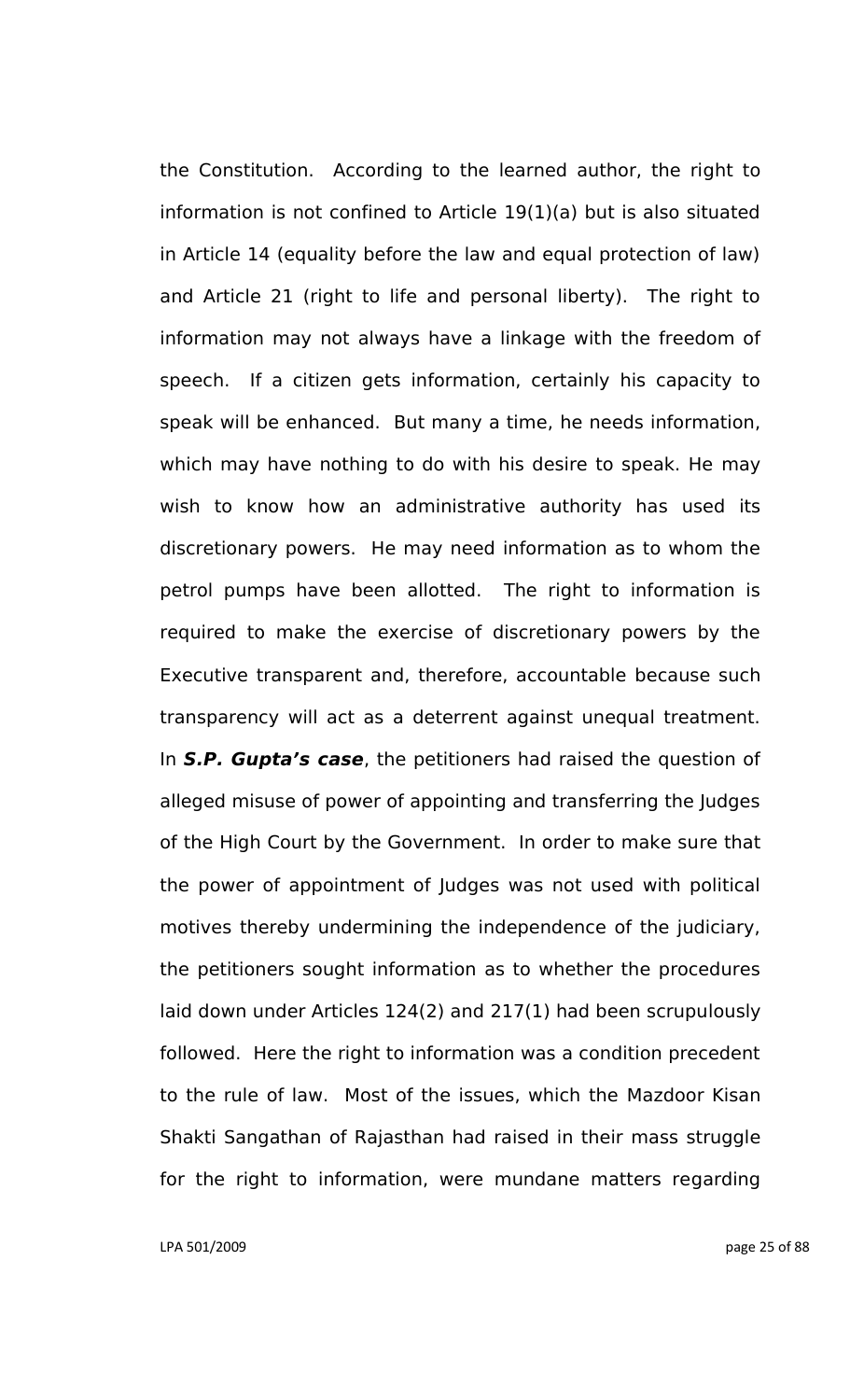wages and employment of workers, such information was necessary for ensuring that no discrimination had been made between workers and that everything had been done according to law. The right to information is thus embedded in Articles 14, 19(1)(a) and 21 of the Constitution.

# *THE RIGHT TO INFORMATION ACT, 2005*

43. After almost 55 years since the coming into force of the Constitution of India, a national law providing for the right to information was passed by both Houses of Parliament on 12/13<sup>th</sup> May, 2005. It is undoubtedly the most significant event in the life of Indian Democracy. Prime Minister Manmohan Singh, while speaking on the Right to Information Bill in the Lok Sabha, said:

"The Legislation would ensure that the benefits of growth would flow to all sections of people, eliminate corruption and bring the concerns of the common man to the heart of the all processes of governance."

[*The Hindu, 12.5.2005, pg.1*]

LPA 501/2009 page 26 of 88 *44.* The preamble to the Act says that the Act is passed because "democracy requires an informed citizenry and transparency of information which are vital to its functioning and also to contain corruption and hold Governments and their instrumentalities accountable to the governed". The Act restricts the right to information to citizens (Section 3). An applicant seeking information does not have to give any reasons why he/she needs such information except such details as may be necessary for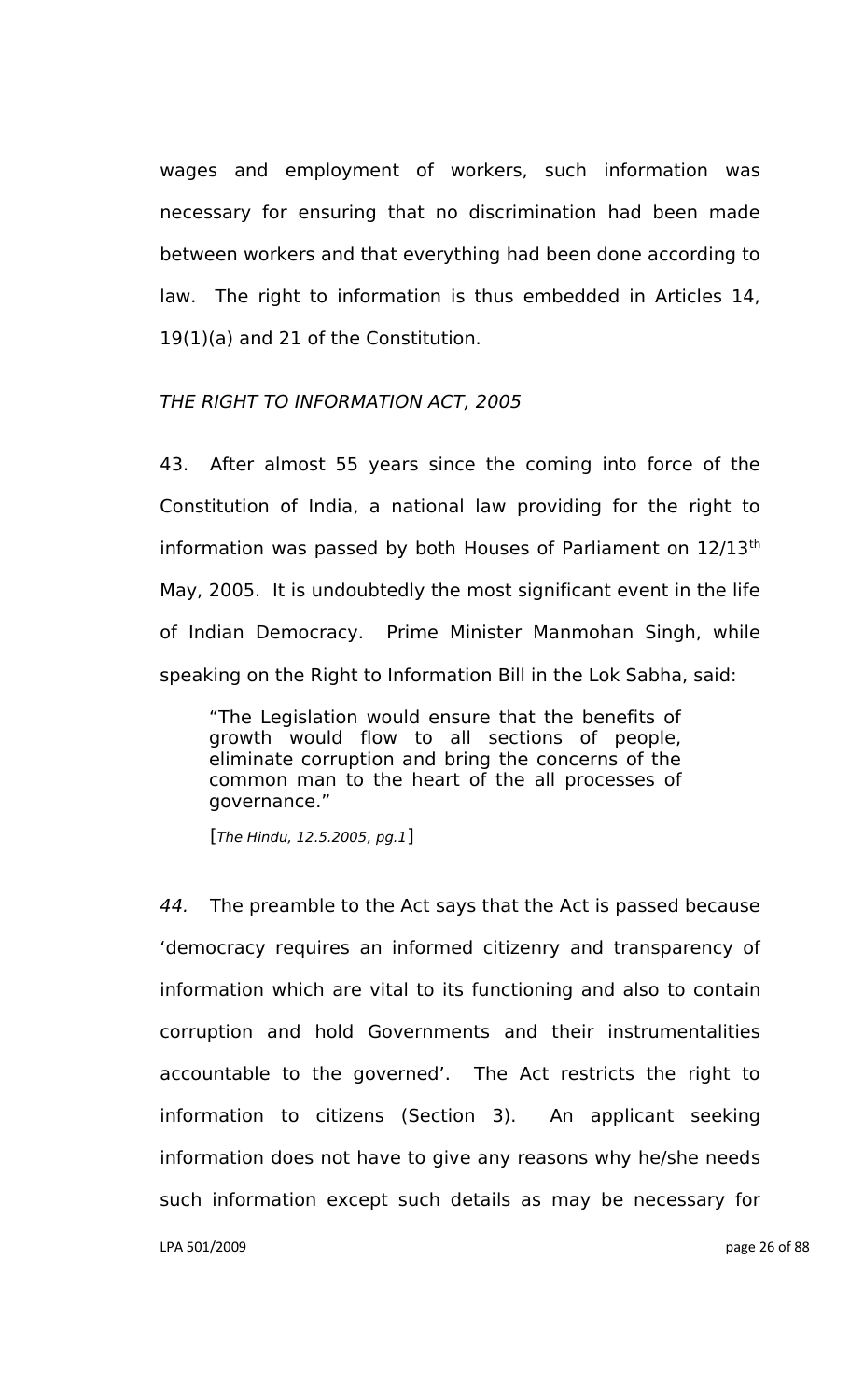contacting him/her. Thus, there is no requirement of locus standi for seeking information [Section 6(2)].

# *"INFORMATION" EXPLAINED*

*45.* Section 2(f) of the Act defines "information" as any material in any form, including records, documents, memos, e-mails, opinions, advices, press releases, circulars, orders, logbooks, contracts, reports, papers, samples, models, data material held in any electronic form and information relating to any private body which can be accessed by a public authority under any other law for the time being in force. As per Section 2(i), "record" includes (i) any document, manuscript and file; (ii) any microfilm, microfiche and facsimile copy of a document; (iii) any reproduction of image or images embodied in such microfilm (whether enlarged or not); and (iv) any other material produced by a computer or any other device. "Right to information" is defined by Section 2(j) to mean the right to information accessible under the Act which is held by or under the control of any public authority and includes the right to (i) inspection of work, documents, records; (ii) taking notes, extracts, or certified copies of documents or records; (iii) taking certified samples of material; (iv) obtaining information in the form of diskettes, floppies, tapes, video cassettes or in any other electronic mode or through printouts where such information is stored in a computer or in any other device.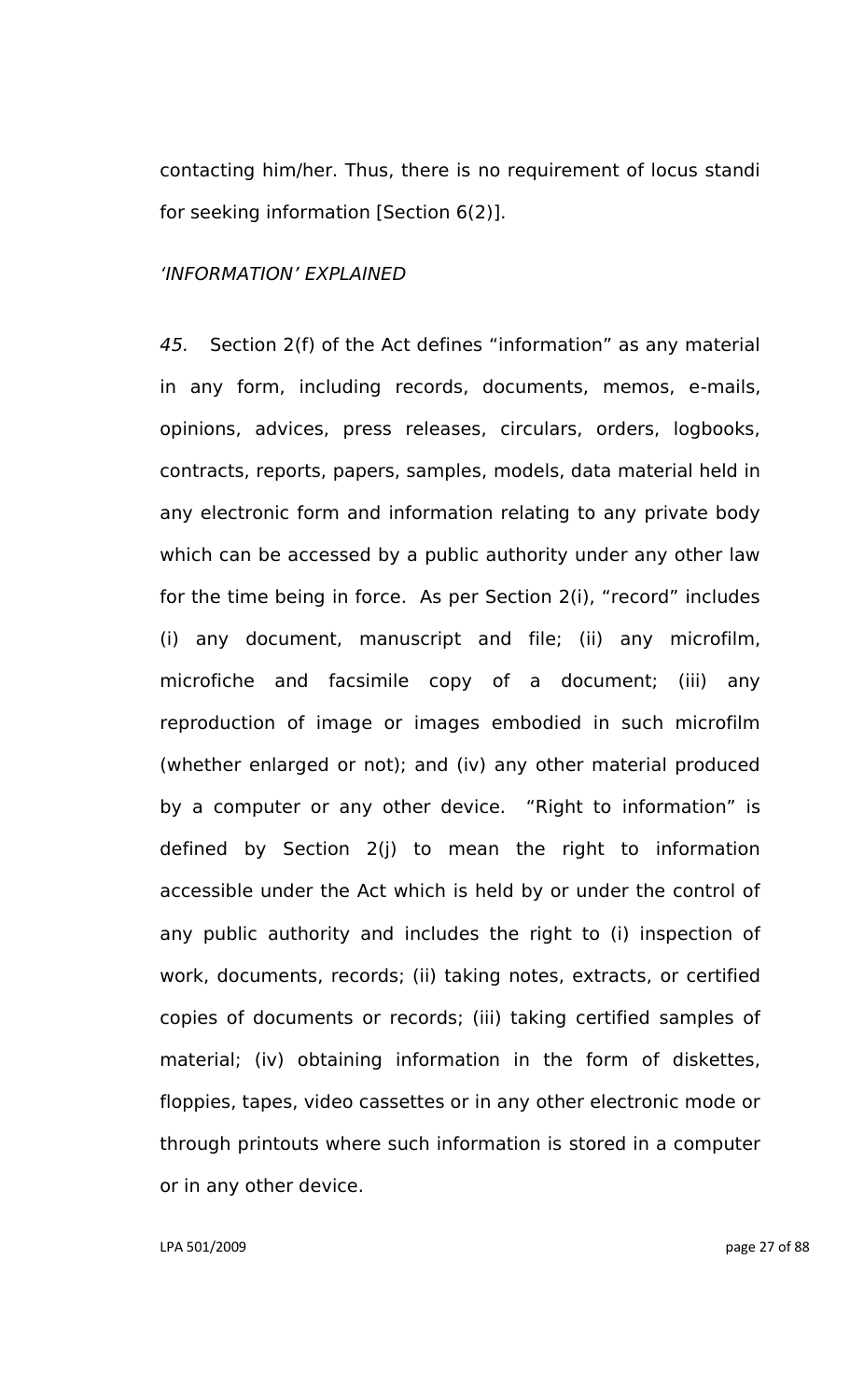## *LIABILITY TO PROVIDE INFORMATION*

46. Every public authority is liable to provide information. "Public authority" has been defined by Section 2(h) as any authority or body or institution of self-government established or constituted – (a) by or under the Constitution; (b) by any other law made by Parliament; (c) by any other law made by State Legislature; (d) by notification issued or order made by the appropriate Government, and includes any – (i) body owned, controlled or substantially financed; (ii) non-Government Organisation substantially financed, directly or indirectly by funds provided by the appropriate Government. By virtue of Section 24, the Act does not apply to the Intelligence and Security Organisations specified in the Second Schedule. However, the information pertaining to the allegations of corruption and human rights violations shall be required to be given by such authorities subject to the approval of the Central Information Commissioner.

*47.* The Act does not merely oblige the public authority to give information on being asked for it by a citizen but requires it to *suo moto* make the information accessible. Section 4(1)(a) of the Act requires every public authority to maintain all its records duly catalogued and indexed in a manner and the form which facilitates the right to information under the Act and ensure that all records that are appropriate to be computerised are, within a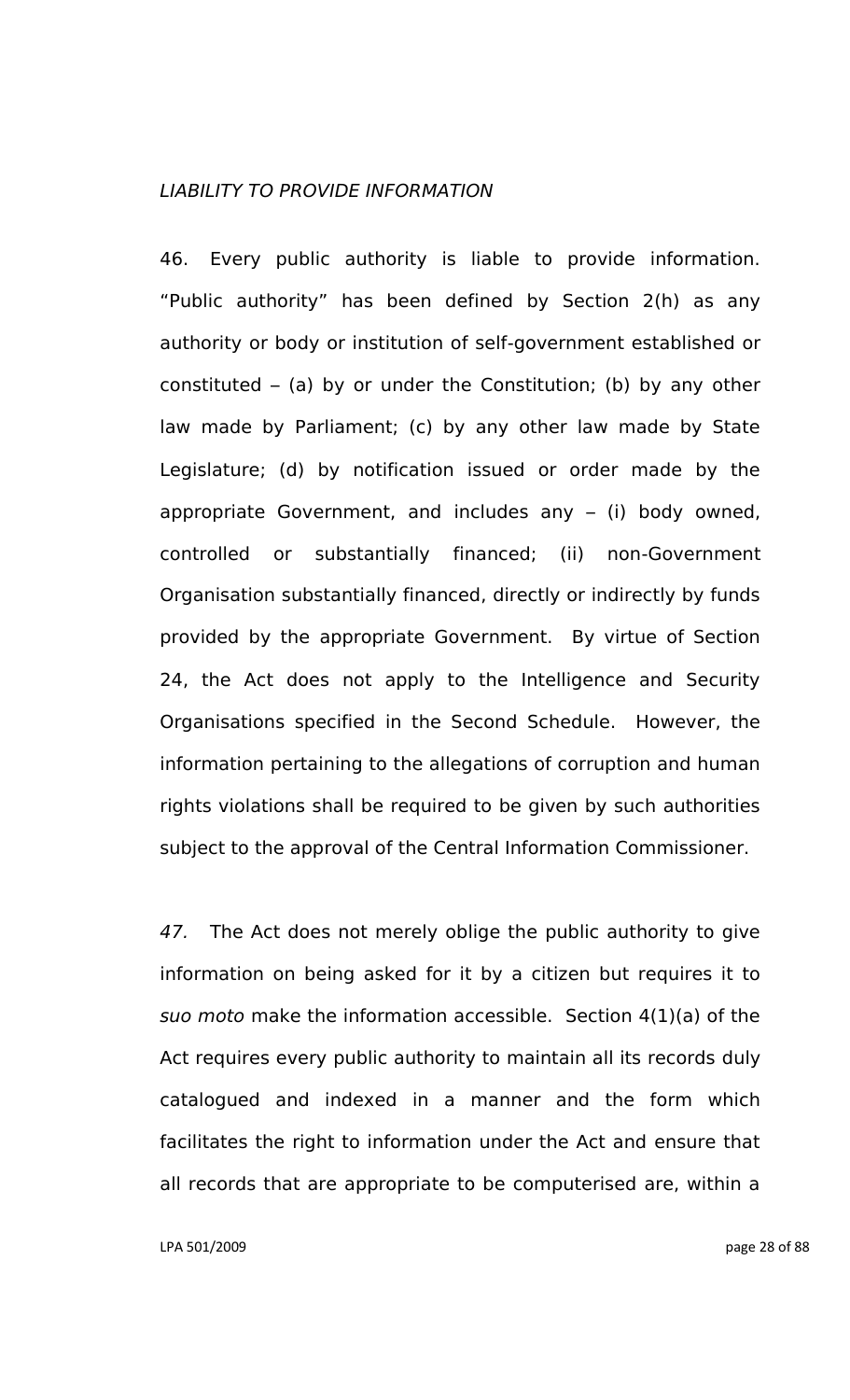reasonable time and subject to availability of resources, computerised and connected through a network all over the country on different systems so that access to such records is facilitated. Section 4 spells out various obligations of public authorities and Sections 6 and 7 lay down the procedure to deal with request for obtaining information.

#### *EXEMPTIONS*

48. Exemptions from disclosure of information are contained in Section 8 of the Act and that provision starts with a non-obstante clause. Section 8(1) states that notwithstanding anything contained in the Act, there shall be no obligation to give any citizen information relating to following matters:

- (a) Information, the disclosure of which would prejudicially affect the sovereignty and integrity of India, the security, strategic, scientific or economic interests of the State, relation with foreign State or lead to incitement of an offence;
- (b) Information which has been expressly forbidden to be published by any court of law or tribunal or the disclosure of which may constitute contempt of court;
- (c) Information, the disclosure of which would cause a breach of privilege of Parliament or the State Legislature;
- (d) Information including commercial confidence, trade secrets or intellectual property, the disclosure of which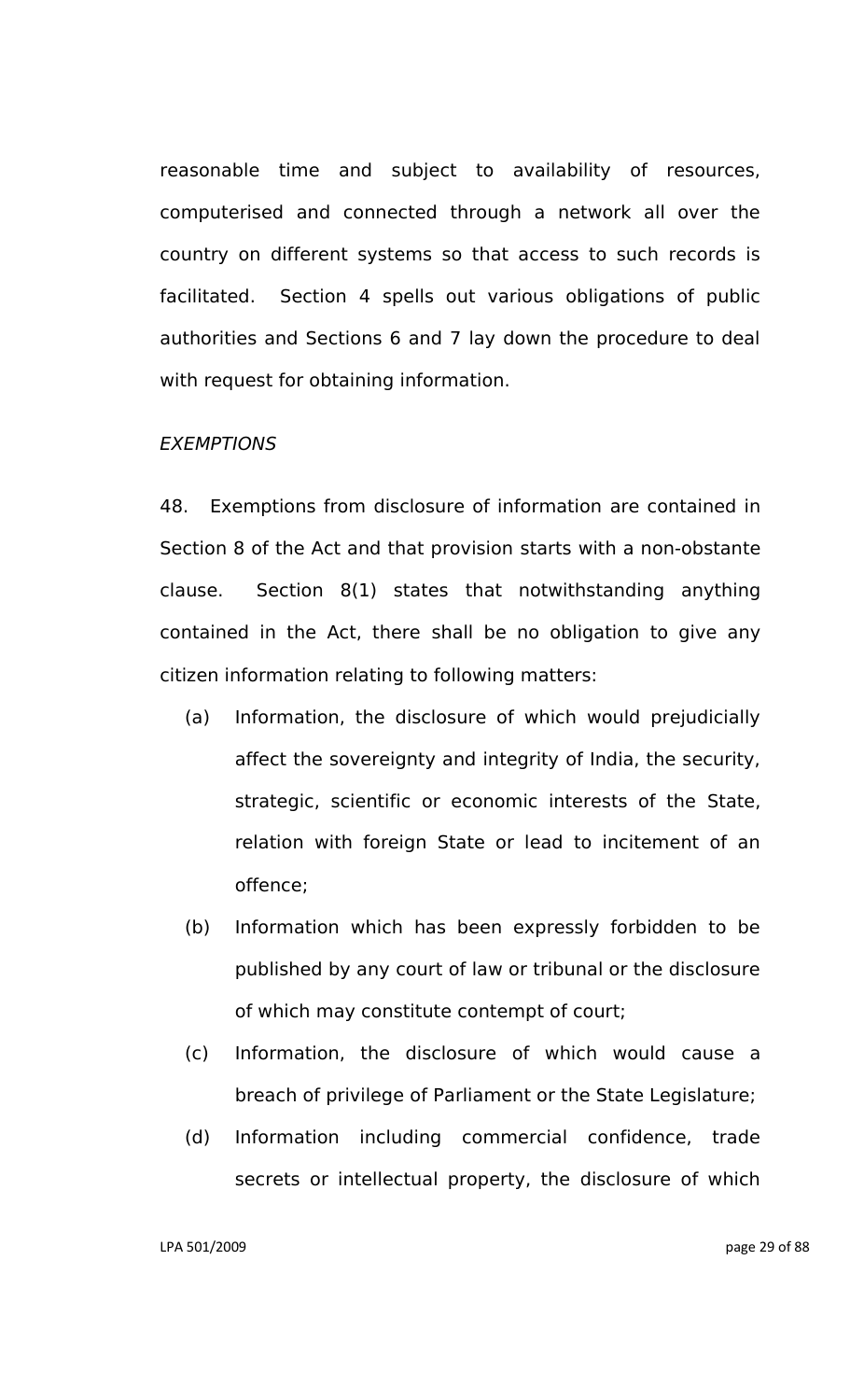would harm the competitive position of a third party, unless the competent authority is satisfied that larger public interest warrants the disclosure of such information;

- (e) **Information available to a person in his fiduciary relationship, unless the competent authority is satisfied that the larger public interest warrants the disclosure of such information**;
- (f) Information received in confidence from foreign government;
- (g) Information, the disclosure of which would endanger the life or physical safety of any person or identify the source of information or assistance given in confidence for law enforcement or security purposes;
- (h) Information which would impede the process of investigation or apprehension or prosecution of offenders;
- (i) Cabinet papers including records of deliberations of the Council of Ministers, Secretaries and other officers. However, the decision of the Council of Ministers, the reasons thereof and the material on the basis of which the decisions were taken shall be made public after the decision has been taken and the matter is complete, or over and exception to this is further provided in the second proviso which says that "those matters which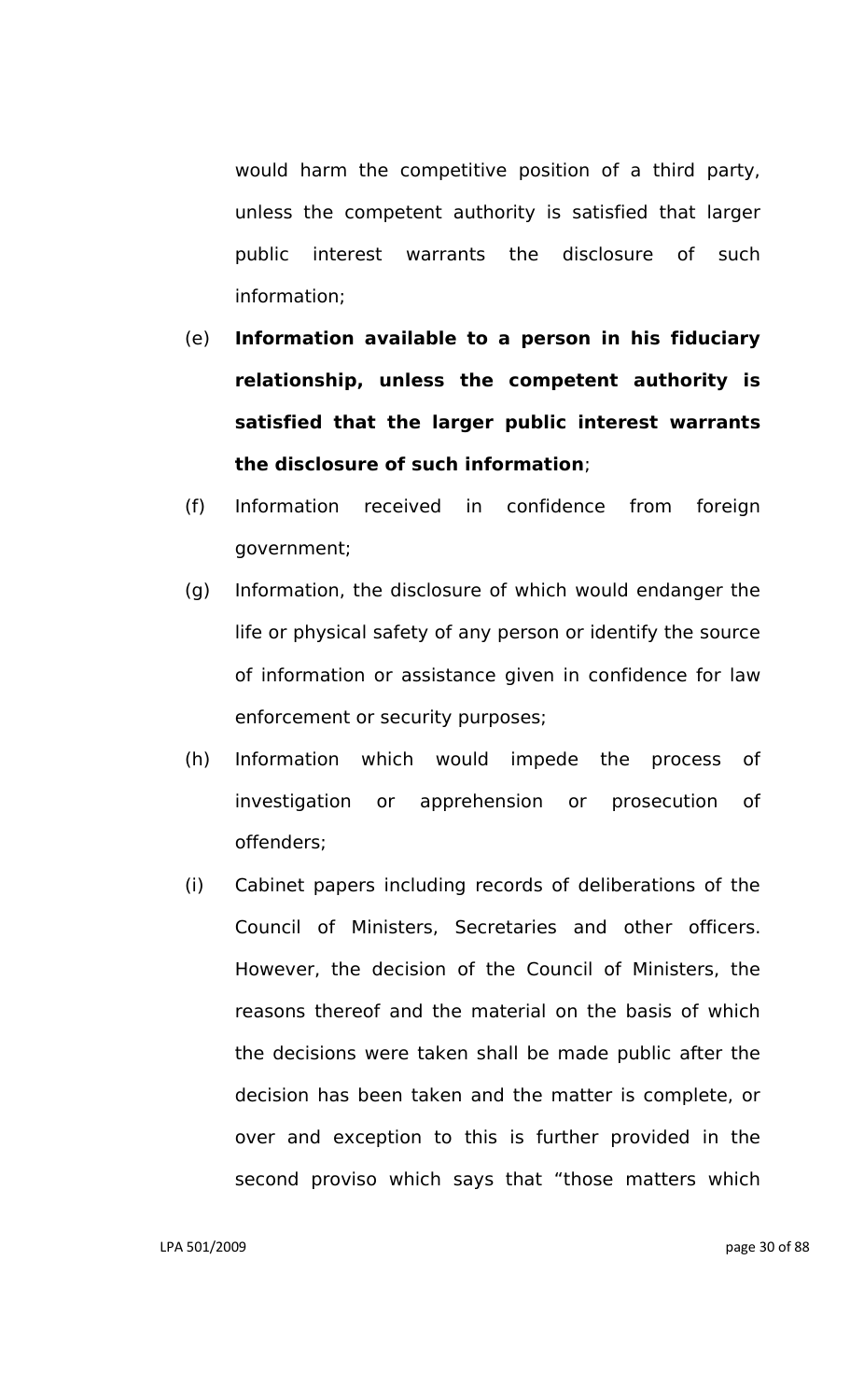come under exemptions specified above shall not be disclosed;

(j) **Information which relates to personal information the disclosure of which has no relation to any public activity or interest, or which would cause unwarranted invasion of the privacy of the individual unless the CPIO or the SPIO, as the case may be, is satisfied that the larger public interest justifies the disclosure of such information**.

(emphasis supplied)

# *OVER-RIDING EFFECT OF THE ACT*

49. Section 22 of the Act provides that the provisions of the Act shall have effect notwithstanding anything inconsistent contained in the Official Secrets Act, 1923 and any other law for the time being in force or in any instrument having effect by virtue of any law other than the RTI Act.

# **POINT 1***: WHETHER THE RESPONDENT HAD ANY "RIGHT TO INFORMATION" UNDER SECTION 2(J) OF THE ACT?*

# *APPELLANT"S CONTENTIONS:*

LPA 501/2009 page 31 of 88 50. The gravamen of the submissions of the learned Attorney General is that the respondent had no "right to information" under Section 2(j) of the Act. He submitted that Section 2(j) contemplates two essential ingredients to constitute a "right to information" under the Act i.e. (i) the information should be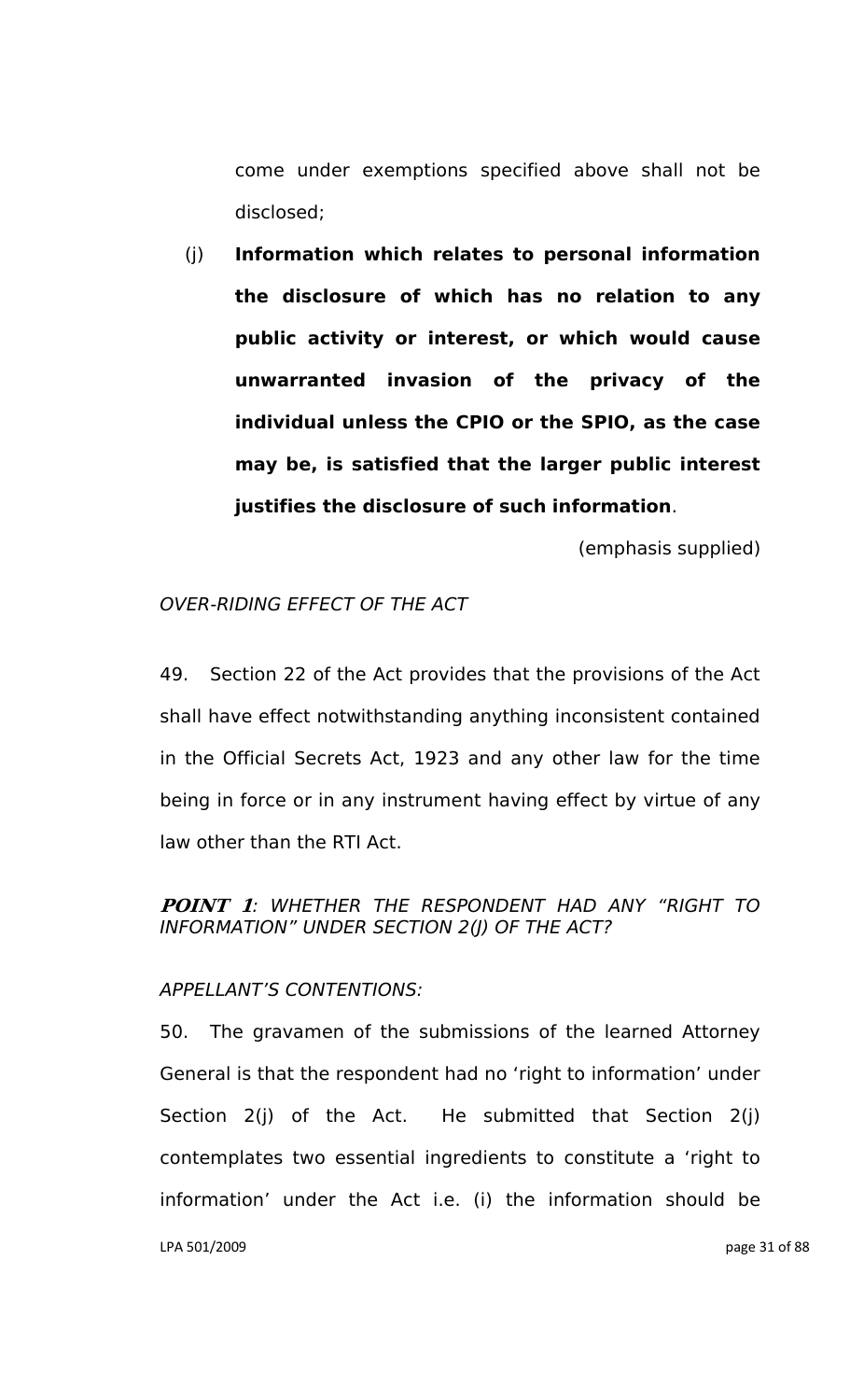accessible under the Act and (ii) such information should be "held by' or 'under the control of' any public authority. It is his submission that the second mandatory requirement is not fulfilled in the instant case. According to him, the phrases "held by" or 'under the control of' necessarily imply a legal sanction behind the holding of or controlling such information. If there is no legal sanction behind holding of or controlling such information, there cannot be any right in respect of such information under Section 2(j). In other words unless public authority has dominion or control over the information, there is no right to information under the Act. The second limb of his argument is that the Resolutions have no force of law and that there is no legal or constitutional requirement for filing the assets declaration. As such declarations filed pursuant to 1997 Resolution cannot be the subject matter of disclosure under the Act. Therefore, the finding of the learned single Judge that the 1997 Resolution is binding merely because it was passed at the Chief Justices Conference is entirely unjustified. According to him, the observations of the learned single Judge failed to answer the further question as to how the Resolution is to be implemented, by whom, to what extent and in what manner.

51. In support of the above submissions, learned Attorney General relied upon the decision in (i) *In re. Coe's Estate*, 2002 Pacific Reporter 2<sup>nd</sup> Series, 1022 in which the term 'held' was

LPA 501/2009 page 32 of 88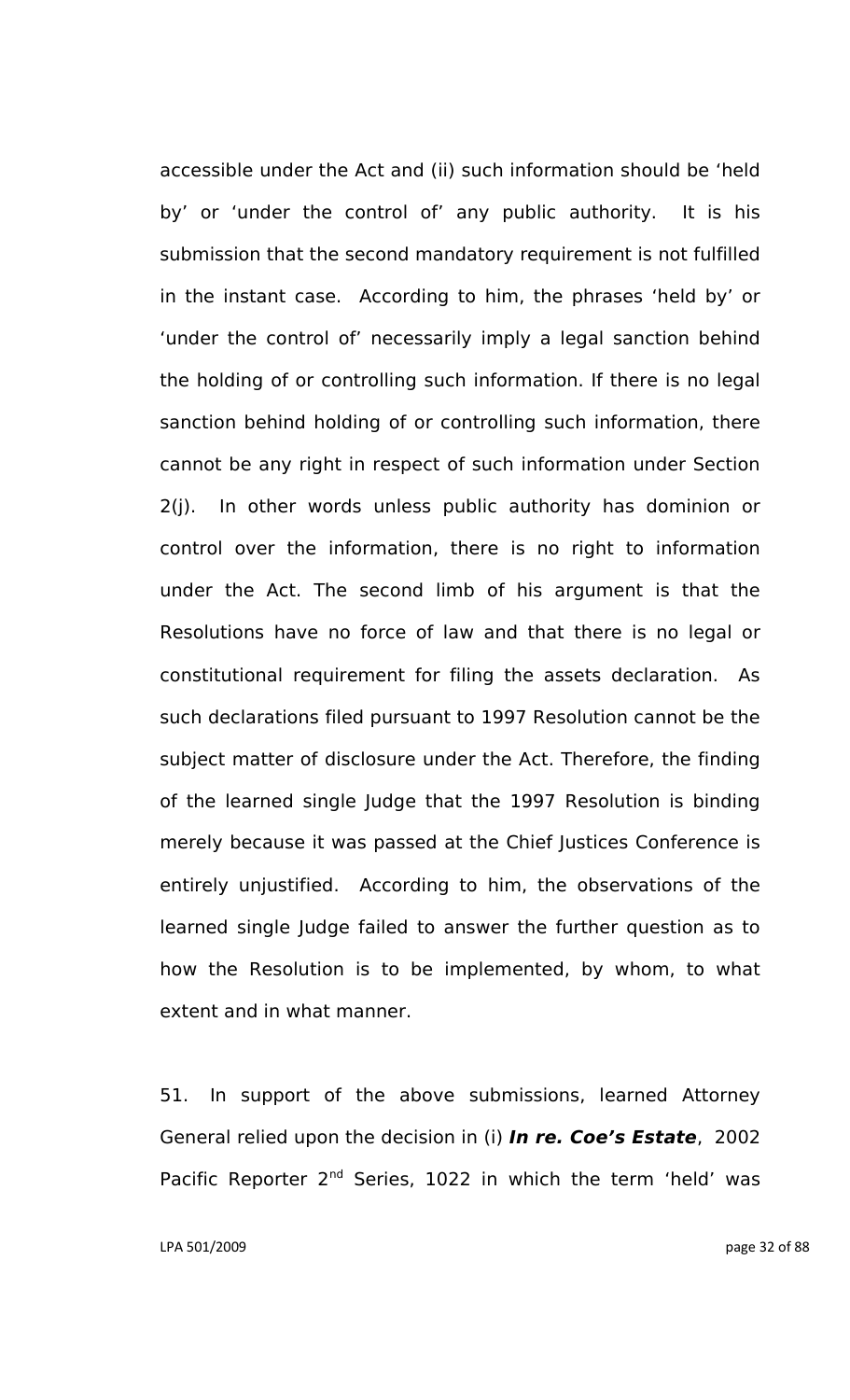construed as "being invested with legal title or right to hold such claim or possession". In this context, he also referred to the decisions of the Supreme Court in *Bhudan Singh* v. *Nabi Bux,* (1969) 2 SCC 481 (para 12), *Kailash Rai* v. *Jai Jai Ram*, (1973) 1 SCC 527 (para 11). The observations of Evershed M.R. in *Dollfus Mieg et Compagnie S.A*. v. *Bank of England*, 1 Ch. 333 that "Control would ..... cover the right to tell the possessor what is to be done with the property" were relied upon. A reference was made to *Black's Law Dictionary 8<sup>th</sup> ed.* where the word 'control' is defined as 'to exercise power or influence over' and also to P. Ramanatha Aiyar"s *Advanced Law Lexicon* that the expression "control" connotes power to issue directions regarding how a thing may be done by a superior authority to an inferior authority. Certain passages in Philip Coppel"s book "Information Rights" were also relied upon.

*52.* Learned Attorney General further submitted that the Resolution of 1997 was in two parts. The first part related to the creation of an in-house mechanism for taking remedial action against Judges who do not follow the universally accepted values of judicial life, the second part related to the declaration of assets, and no sanction/in-house procedure was contemplated in the event of non-filing of declaration. He placed heavy reliance on the decision in the case of *Indira Jaising* v. *Registrar General* (2003) 5 SCC 294, in which the Supreme Court has held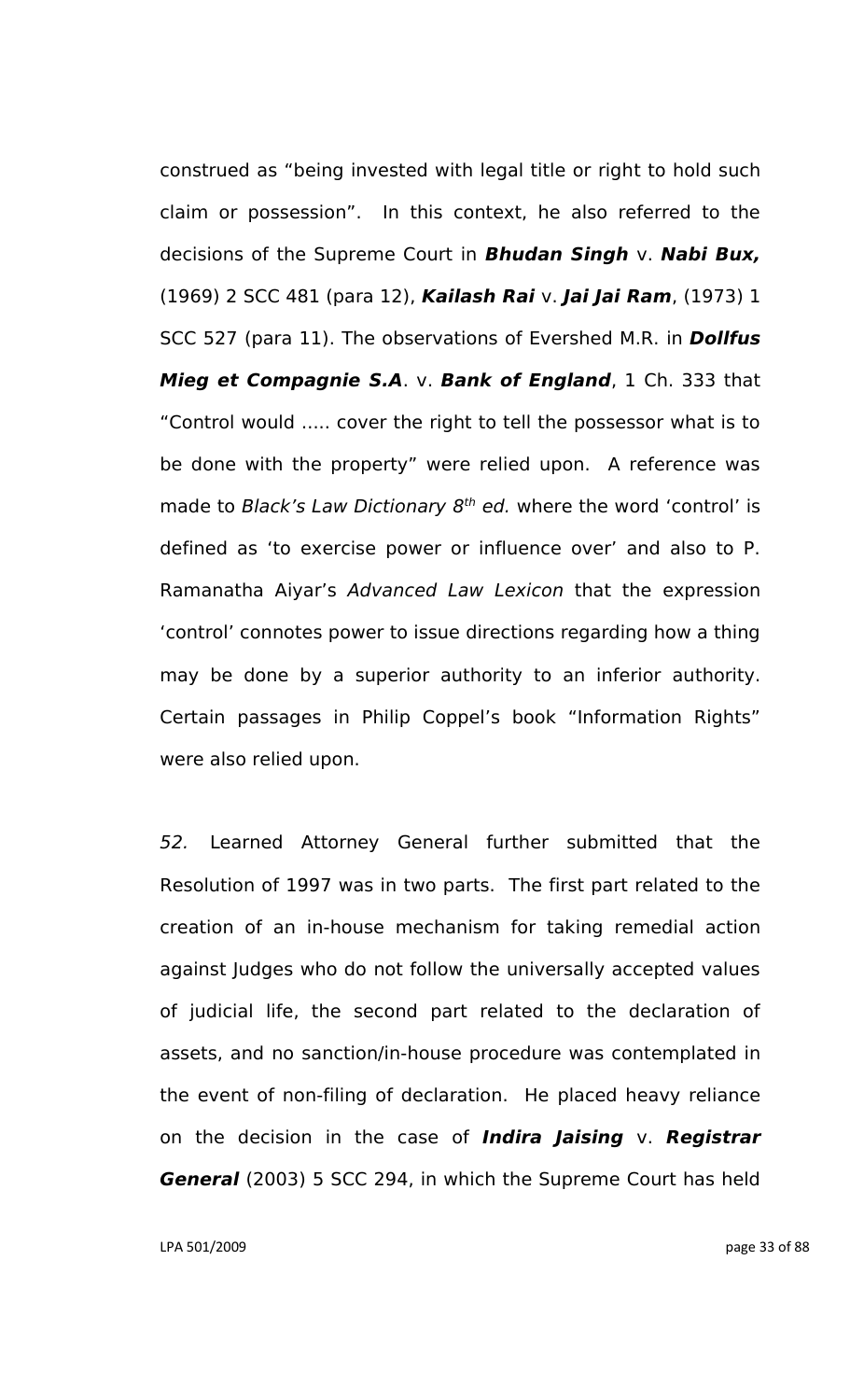that even the in-house procedure "in the judiciary" has its basis only on moral authority and not in exercise of power under any law. Learned Attorney General argued that a plethora of information is available within the judiciary, for example, notes of Judges or draft judgments. If the only requirement is "possession" then all such information would also have to be brought under Section 2(j) of the Act. Therefore, according to him, a restricted meaning will have to be given to the term "held" as information held by a public authority in its functioning as a public authority and not merely in its possession.

### *RESPONDENT"S CONTENTIONS*

53. In reply, Mr. Prashant Bhushan submitted at the outset that the respondent is not seeking the enforcement of the Resolutions. The non-enforcement of the Resolutions is an entirely different issue altogether, and it may be argued that a citizen cannot compel either the Judges or the Chief Justice to comply with the same. He submitted that when information is provided to the CJI under the Resolutions, the same constitutes information held and under the control of the CJI as a public authority and would thus be amenable to the provisions of the Act. The Code of Conduct, according to him, establishes a mechanism and an in-house procedure for inquiring into complaints by a committee constituted by the CJI for taking action against Judges found to have violated the Code of Conduct. The Code also prescribes

LPA 501/2009 page 34 of 88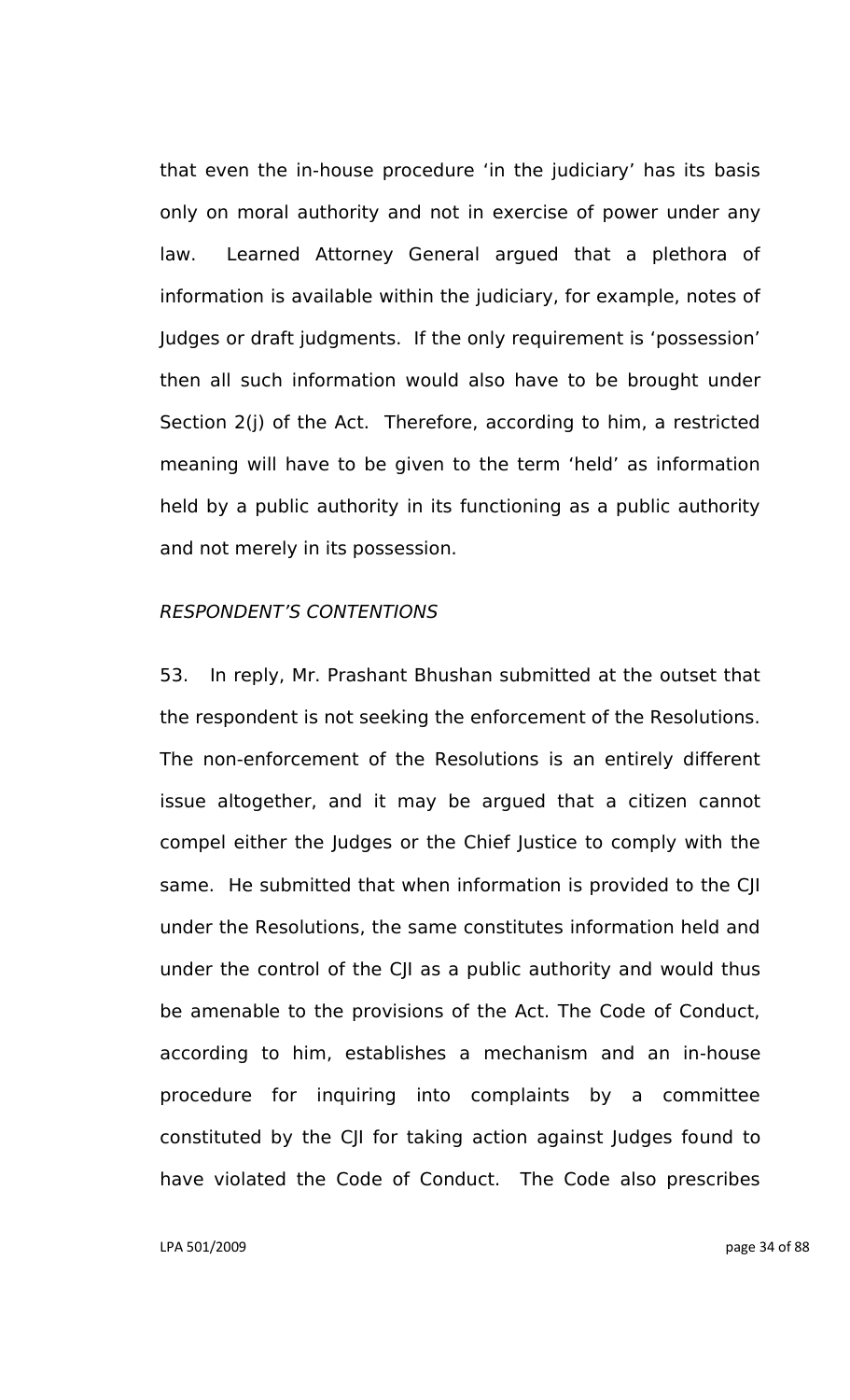certain consequences that arise out of non-adherence to the Code. The information provided to the CJI is consciously retained by the office of the CJI in his capacity as the CJI and as a repository of such information, prescribed by the Resolutions. It is not as if such information is held unlawfully or casually or even by accident. It is in fact maintained in the office as record for successive Chief Justices. According to Mr. Bhushan if the interpretation suggested by the learned Attorney General is accepted, it would lead to subversion of the Act and would render it totally ineffective.

54. Mr. Bhushan submitted that the CJI has implemented this mechanism in several past instances, which reveals that Judges have considered that these are binding standards. The 1997 Resolution cannot be disclaimed, as it was a conscious decision taken by Judges, who hold high public office, under the Constitution of India. Therefore, it was submitted that the Resolution has the force of law, and alludes to the 1999 Conference Resolution, which states that it is a "restatement of pre-existing and universally accepted norms, guidelines and conventions ...." It was argued that the binding nature of either resolution cannot be undermined, and that it is for the CJI or the individual High Court Chief Justice, to take such appropriate measures as are warranted to ensure that declaration of assets takes place.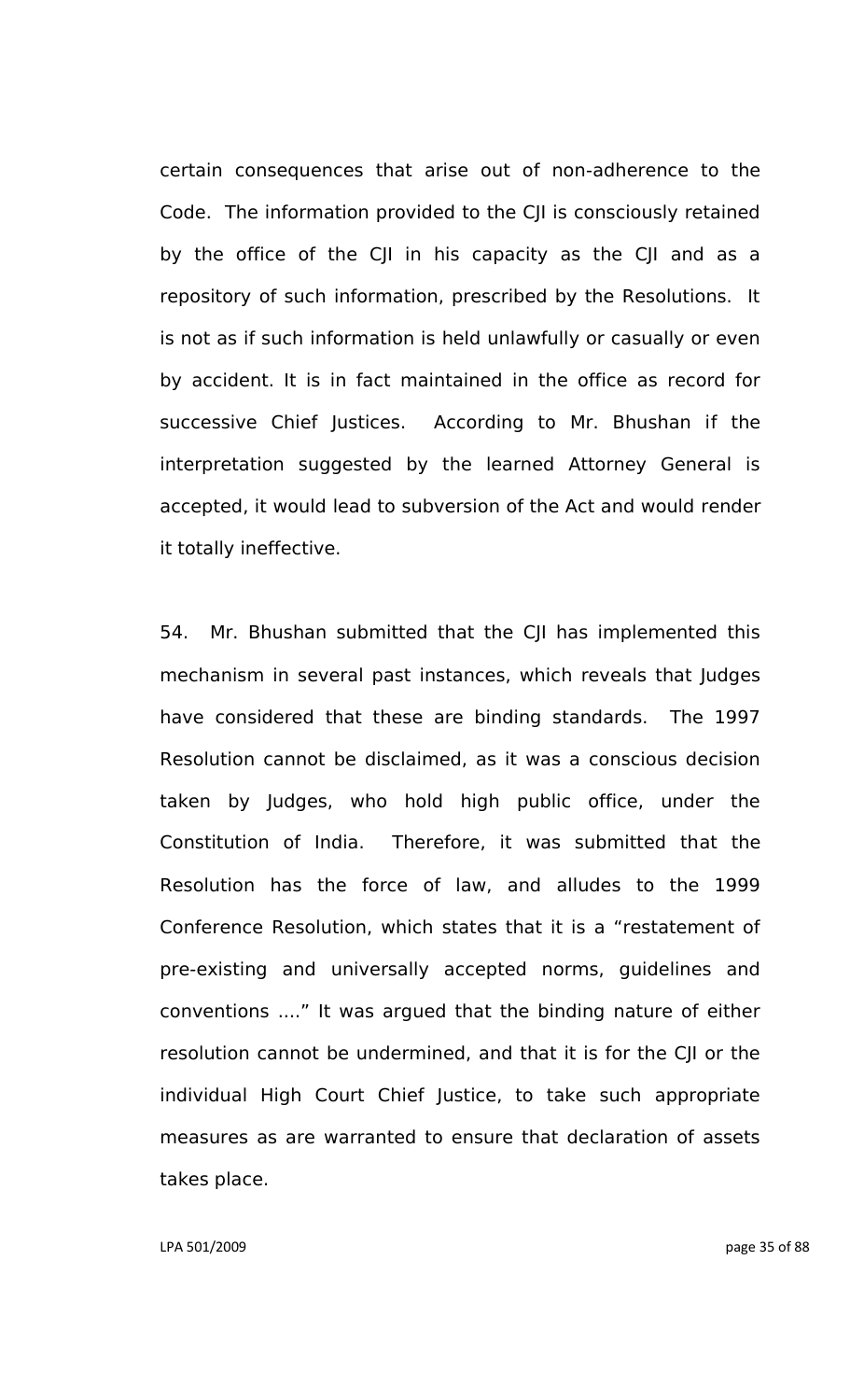*55.* Mr. Bhushan submitted that the passages relied upon by the learned Attorney General from the commentary of Philip Coppel would rather support a liberal interpretation of the terms "held" or 'under the control of' under Section 2(j) of the Act. The rest of the authorities relied upon by the learned Attorney General are related to property, which imply an entirely different nature of title and holding. With regard to the draft notes and judgments, learned counsel submitted that whether they constitute information within the meaning of the Act will have to be determined on case to case basis, in the manner all RTI applications are decided.

### *SECTION 2(j) "RIGHT TO INFORMATION"*

56. Two definitions are crucial for answering the first issue i.e. "Information" [Section 2(f)] and "Right to Information" [Section 2(j)]. Information is defined to mean any material in any form, including records, documents, memos, e-mails, opinions, advices, press releases, circulars, orders, logbooks, contracts, reports, papers, samples, models. Also, data held in any electronic form such as FAX, micro film, microfiche etc. It also includes information relating to any private body which can be accessed by a public authority under any other law for the time being in force. The definition thus comprehends all matters which fall within the expression "material in any form". In absence of any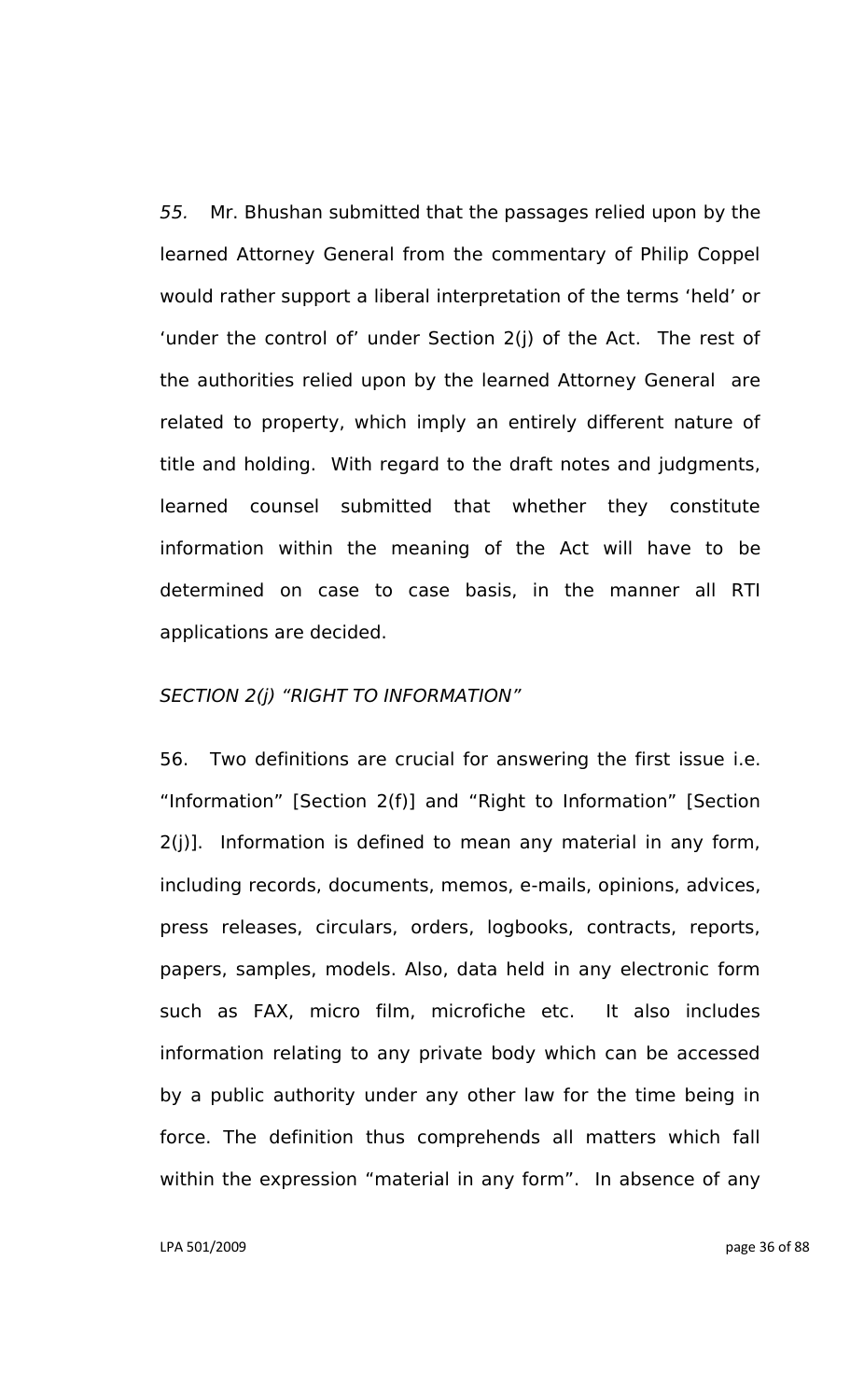specific exclusion, asset declarations by the Judges held by the CJI or the CJs of the High Courts as the case may be, are "information" under Section 2(f). This position is not disputed by the learned Attorney General. But according to him, the term "held" under the Act necessarily requires a Public Authority to have the right to call for the information, or impose on a person an obligation to provide such information to the public authority.

57. As defined in Section 2(j), the term 'right to information' means the right to information accessible under the Act which is held by or under the control of any public authority and includes the right to inspect, take notes, certified copies etc. "Accessible" shall mean the information being readily available or reachable or which can be obtained from the document, file, record etc. It is mandatory for each public authority to give this information to the citizen except where the information is exempt under the provisions of Section 8(1) of the Act. However, a public authority may allow access to every information in public interest if disclosure outweighs the harm to the protected interest irrespective of the provisions under Section 8(1). Further, where the information is exempt from disclosure, Section 10 lays down that access may be provided to that part of the record which does not contain any information which is exempt from disclosure and which can reasonably be secured from any part that contain exempt information.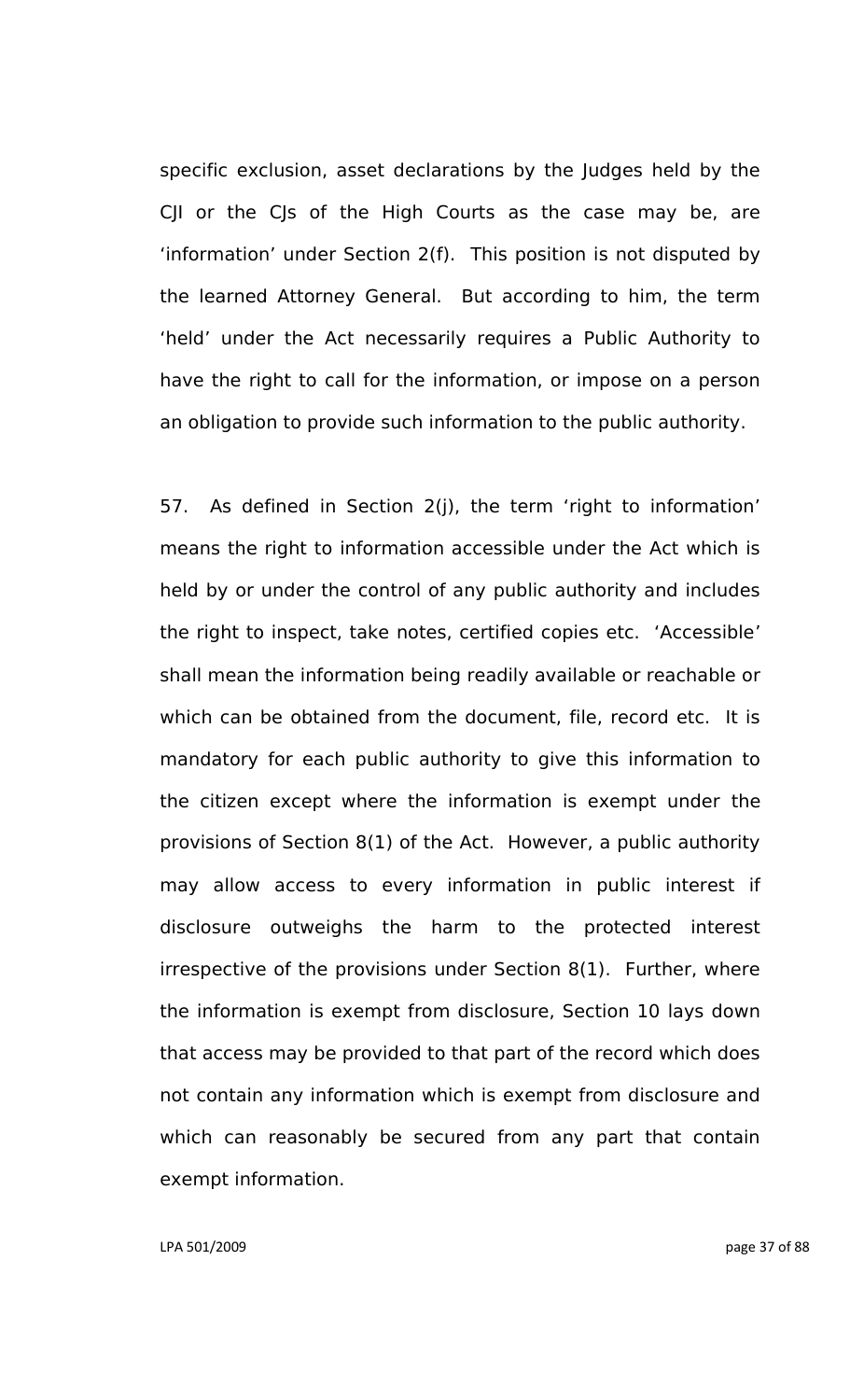58. Philip Coppel in his monumental work "Information Rights" (2nd Edition, Thomson, Sweet & Maxwell 2007) explains the holding requirement in the context of Freedom of Information Act, 2000 (UK), thus :

## **"When information is "held" by a public authority**

For the purposes of the Freedom of Information Act 2000, information is "held" by a public authority if it is held by the authority otherwise than on behalf of another person, or if it is held by another person on behalf of the authority. The Act has avoided the technicalities associated with the law of disclosure, which has conventionally drawn a distinction between a document in the power, custody or possession of a person. Putting to one side the effects of s.3(2) (see para.9-009 below), the word "held" suggests a relationship between a public authority and the information akin to that of ownership or bailment of goods.

Information:

- that is, without request or arrangement, sent to or deposited with a public authority which does not hold itself out as willing to receive it and which does not subsequently use it;
- that is accidentally left with a public authority;
- that just passes through a public authority; or
- that "belongs" to an employee or officer of a public authority but which is brought by that employee or officer onto the public authority"s premises,
	- will, it is suggested, lack the requisite assumption by the public authority of responsibility for or dominion over the information that is necessary before it can be said that the public authority can be said to "hold" the information. The position under the Environmental Information Regulations 2004 is clearer, those regulations expressly providing that environmental information must have been produced or received by the public authority if it is to be information "held" by that public authority. Under both regimes, information sent to a public authority without invitation and knowingly kept for any material length of time can probably be said to be held by the public authority. In short, information will not be "held" by a public authority, it is suggested, where that information neither is nor has been

-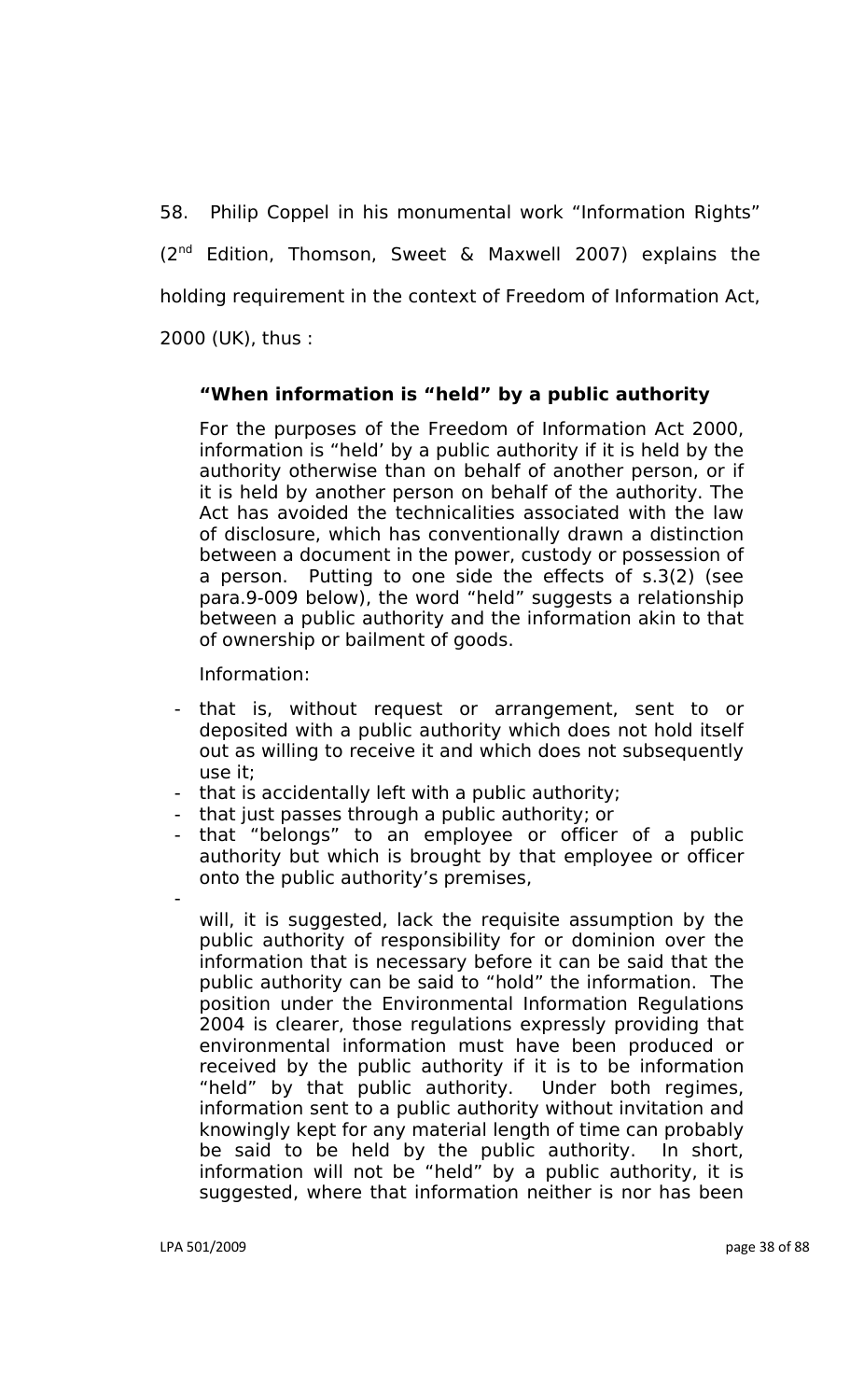created, sought, used or consciously retained by it. Thus, in the example given by the explanatory notes to the legislation, a Minister's constituency papers would not be held by the department just because the Minister happens to keep them there. It is quite possible for the same information to be held by more than one public authority. For example, if a document is sent by one public authority to another, but the first keeps a copy for itself, both public authorities will be holding the information comprised in the document. There is nothing to stop an applicant making a request to either or both public authorities for the same information."

59. Therefore, according to Coppel the word "held" suggests a relationship between a public authority and the information akin to that of an ownership or bailment of goods. In the law of bailment, a slight assumption of control of the chattel so deposited will render the recipient a depository (see *Newman v. Bourne and Hollingsworth* (1915) 31 T.L.R. 209). Where, therefore, information has been created, sought, used or consciously retained by a public authority will be information held within the meaning of the Act. However, if the information is sent to or deposited with the public authority which does not hold itself out as willing to receive it and which does not subsequently use it or where it is accidentally left with a public authority or just passes through a public authority or where it belongs to an employee or officer of a public authority but which is brought by that employee or officer unto the public authority"s premises it will not be information held by the public authority for the lack of the requisite assumption by the public authority of responsibility for or dominion over the information that is necessary before the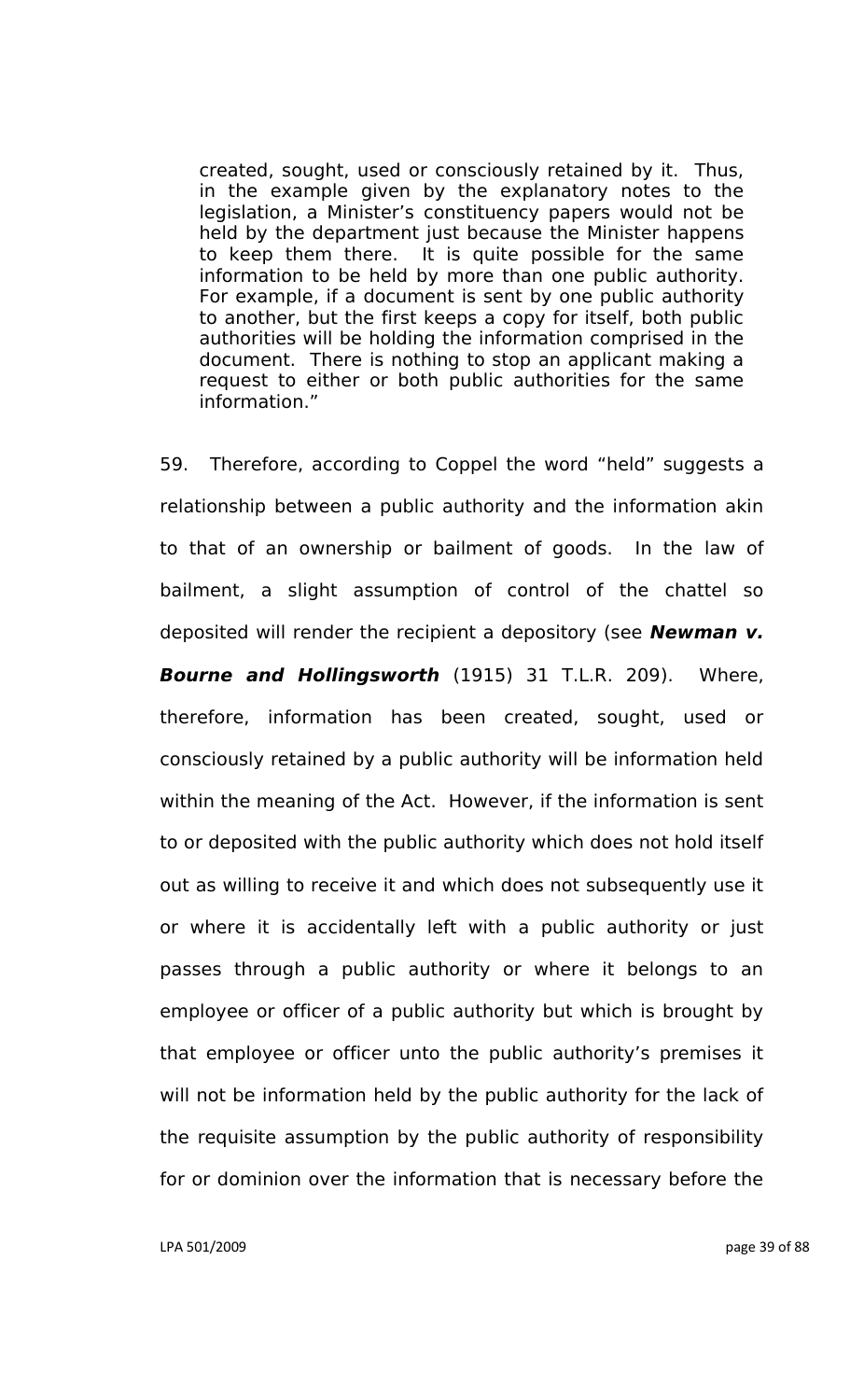public authority can be said to hold the information. Coppel refers to the decision in **Canada Post Corpn. v. Canada (Minister of Public Works)** (1995) 2 F.C. 110 where the Federal Court has held that the notion of control was not limited to the power to dispose of a record, that there was nothing in the Act that indicated that the word "control" should not be given a broad interpretation, and that a narrow interpretation would deprive citizens of a meaningful right of access under the Act.

60. The decisions cited by the learned Attorney General on the meaning of the words "held" or "control" are relating to property and cannot be relied upon in interpretation of the provisions of the Right to Information Act. The source of right to information does not emanate from the Right to Information Act. It is a right that emerges from the constitutional guarantees under Article 19(1)(a) as held by the Supreme Court in a catena of decisions. The Right to Information Act is not repository of the right to information. Its repository is the constitutional rights guaranteed under Article 19((1)(a). The Act is merely an instrument that lays down statutory procedure in the exercise of this right. Its overreaching purpose is to facilitate democracy by helping to ensure that citizens have the information required to participate meaningfully in the democratic process and to help the governors accountable to the governed. In construing such a statute the Court ought to give to it the widest operation which its language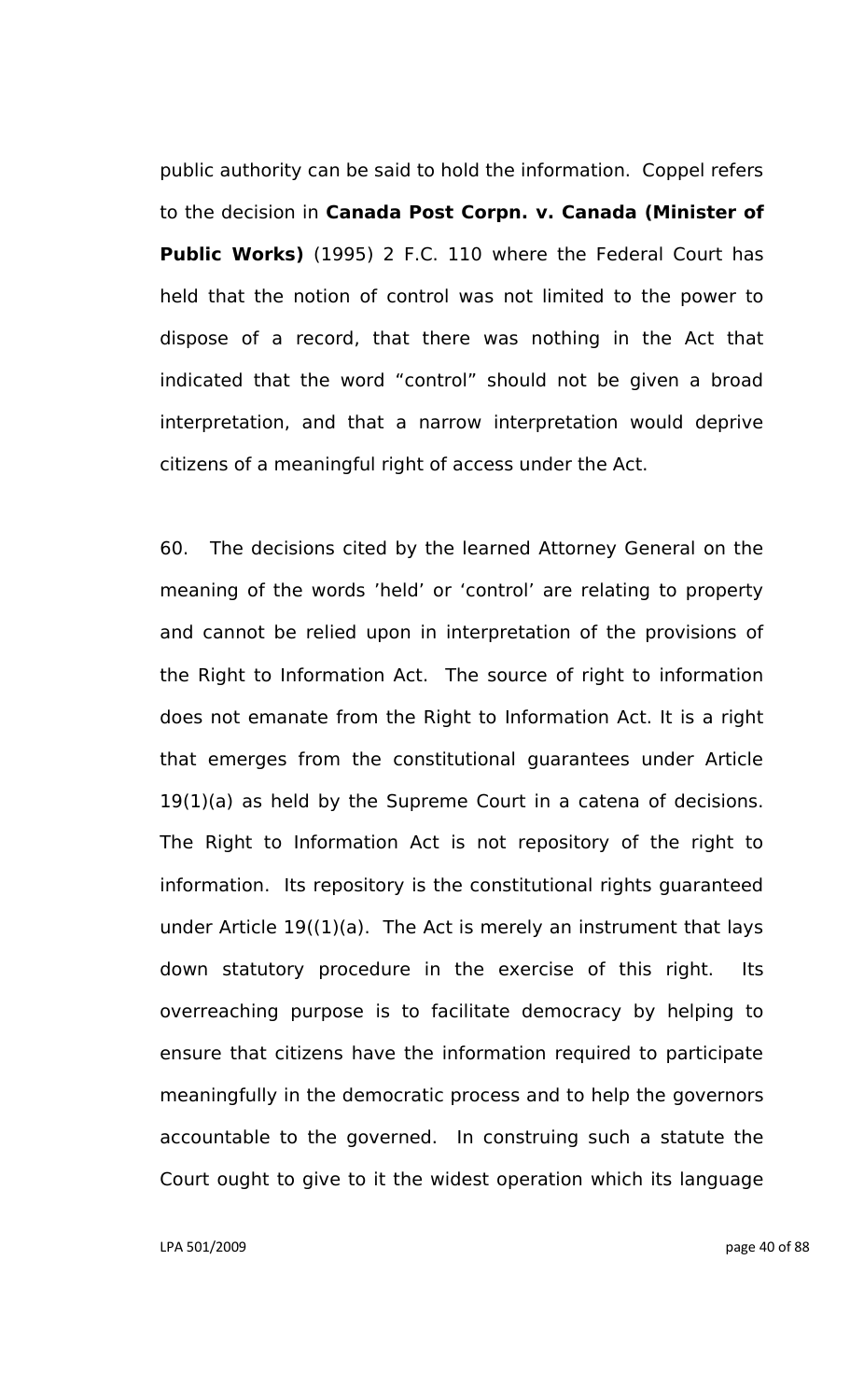will permit. The Court will also not readily read words which are not there and introduction of which will restrict the rights of citizens for whose benefit the statute is intended.

*61.* The words "held by" or "under the control of" under Section 2(j) will include not only information under the legal control of the public authority but also all such information which is otherwise received or used or consciously retained by the public authority in the course of its functions and its official capacity. There are any numbers of examples where there is no legal obligation to provide information to public authorities, but where such information is provided, the same would be accessible under the Act. For example, registration of births, deaths, marriages, applications for election photo identity cards, ration cards, pan cards etc. The interpretation of the word "held" suggested by the learned Attorney General, if accepted, would render the right to information totally ineffective.

#### *NOTES, JOTTINGS AND DRAFT JUDGMENTS*

62. The apprehension of the learned Attorney General that unless a restrictive meaning is given to Section 2(j), the notes or jottings by the Judges or their draft judgments would fall within the purview of the Information Act is misplaced. Notes taken by the Judges while hearing a case cannot be treated as final views expressed by them on the case. They are meant only for the use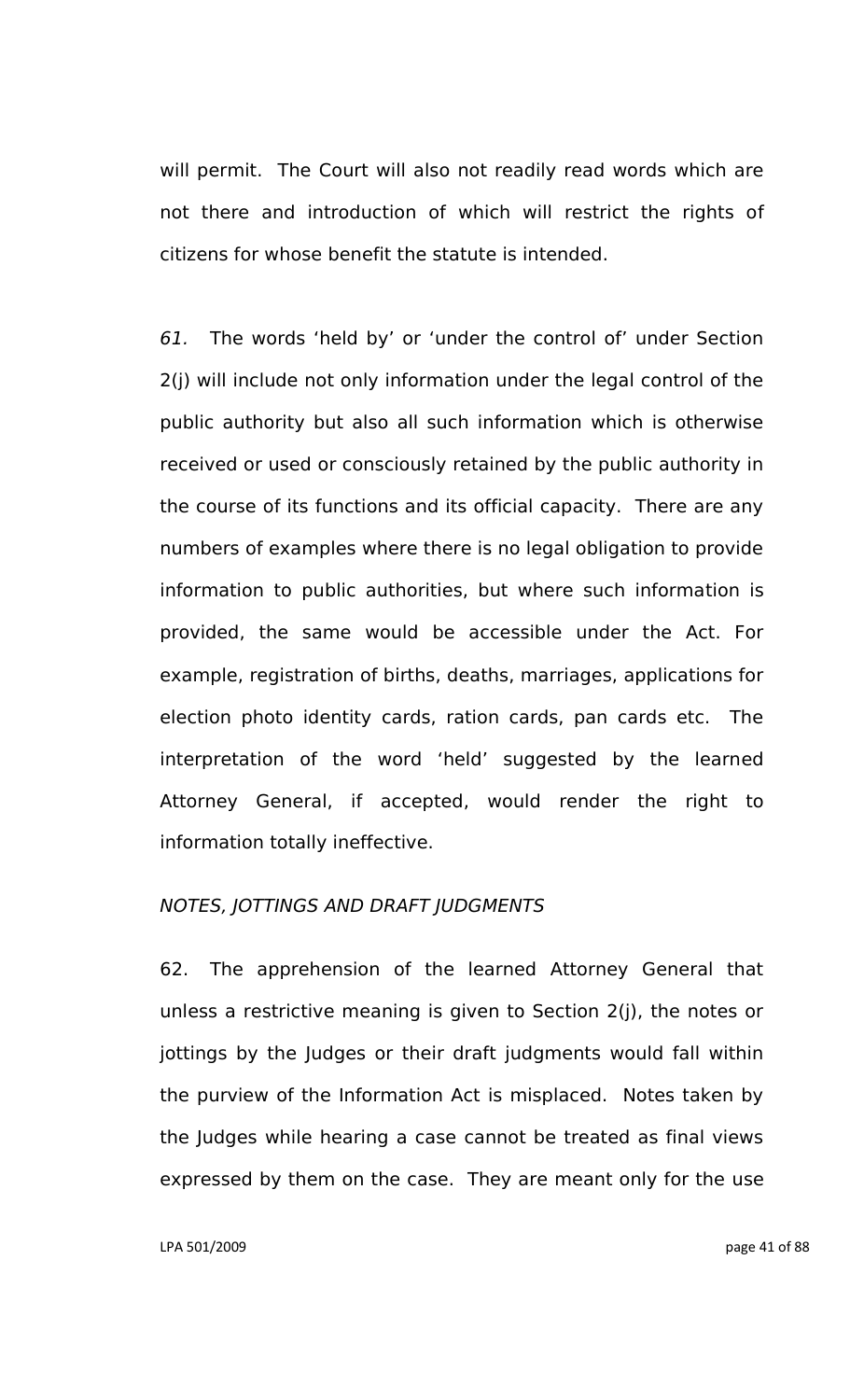of the Judges and cannot be held to be a part of a record "held" by the public authority. However, if the Judge turns in notes along with the rest of his files to be maintained as a part of the record, the same may be disclosed. It would be thus retained by the registry. Insofar as draft judgments are concerned it has been explained by Justice Vivian Bose in *Surendra Singh* v. *State of UP* AIR 1954 SC 194:

"Judges may, and often do, discuss the matter among themselves and reach a tentative conclusion. That is not their judgment. They may write and exchange drafts. Those are not the judgments either, however heavily and often they may have been signed. The final operative act is that which is formally declared in open court with the intention of making it the operative decision of the Court. That is what constitutes the 'judgment'...'

The above observations though made in a different context, highlight the status of the proceedings that take place before the actual delivery of the judgment. Even the draft judgment signed and exchanged is not to be considered as final judgment but only tentative view liable to be changed. A draft judgment therefore, obviously cannot be said to be information held by a public authority.

# *BINDING NATURE OF THE 1997 RESOLUTION AND THE 1999 JUDICIAL CONFERENCE RESOLUTION.*

63. The narration of the background as stated in "Restatement of Values of Judicial Life" adopted in the Chief Justices" Conference in December, 1999 would show that as far back as on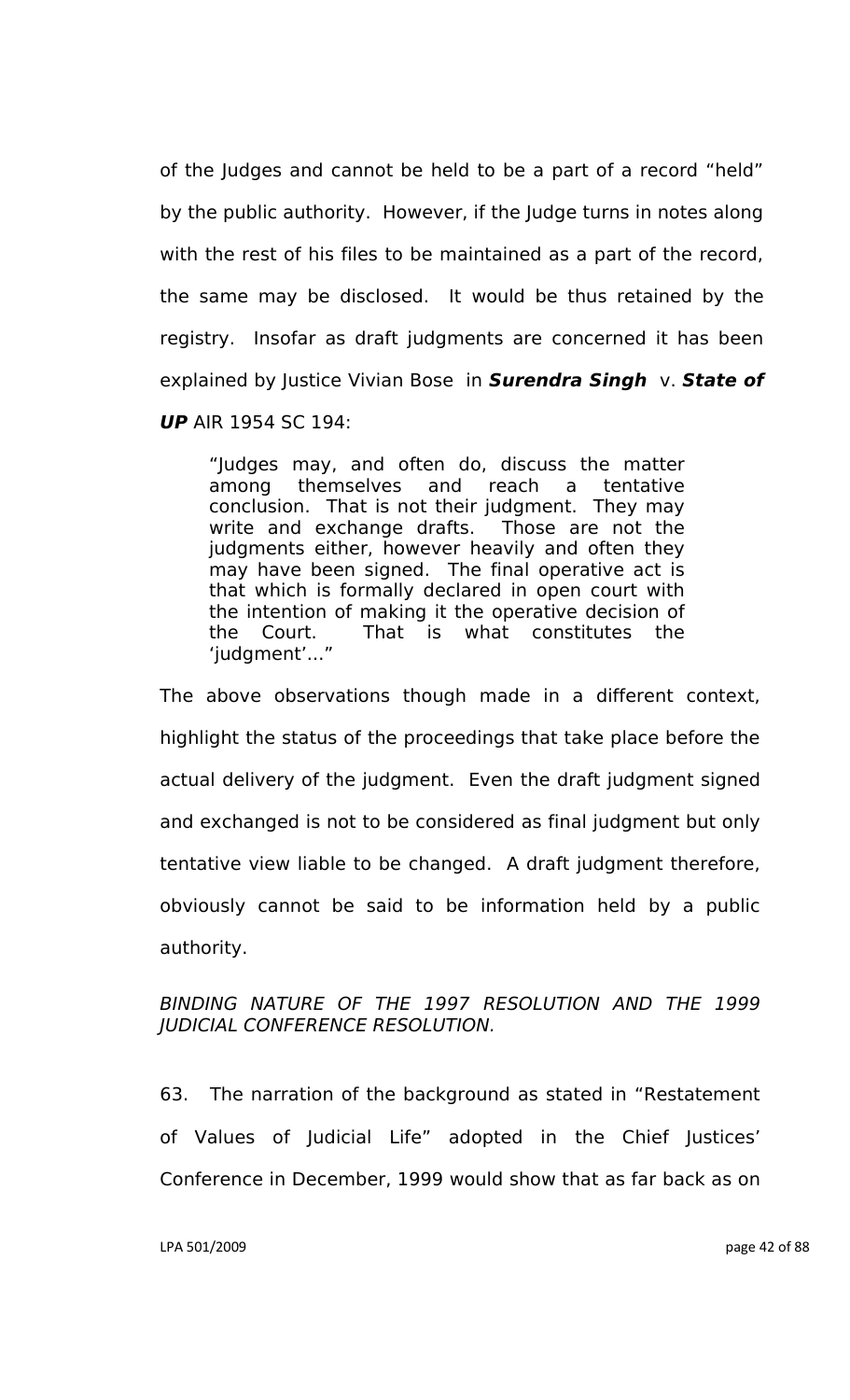September 18-19, 1992, the Chief Justices' Conference resolved to restate the pre-existing and universally accepted norms, guidelines and conventions reflecting the high values of judicial life to be observed by Judges during their tenure in office. A draft restatement of values was circulated on 21<sup>st</sup> November, 1993 to the Chief Justices of the High Courts for discussion with their colleagues. This draft prepared by a duly constituted committee was considered and adopted after approval in the Full Court meeting of the Supreme Court held on  $7<sup>th</sup>$  May, 1997. This provided for an in-house procedure for remedial action against erring Judges and also declaration by individual Judges of all his/her assets in the form of real estate or investments held by him/her in his/her own name or in the name of his/her spouse or any person dependent on him/her. The Resolution adopted in the Full Court meeting of the Supreme Court on  $7<sup>th</sup>$  May, 1997 reads as follows:

"RESOLVED that an in-house procedure should be devised by the Hon"ble Chief Justice of India to take suitable remedial action against Judges who by their acts of omission or commission do not follow the universally accepted values of judicial life including those indicated in the "Restatement of Values of Judicial Life."

RESOLVED FURTHER THAT every Judge should make a declaration of all his/her assets in the form of real estate or investments (held by him/her in his/her own name or in the name of his/her spouse or any person dependent on him/her) within a reasonable time of assuming office and in the case of sitting Judges within a reasonable time of adoption of this Resolution and thereafter whenever any acquisition of a substantial nature is made, it shall be disclosed within a reasonable

LPA 501/2009 page 43 of 88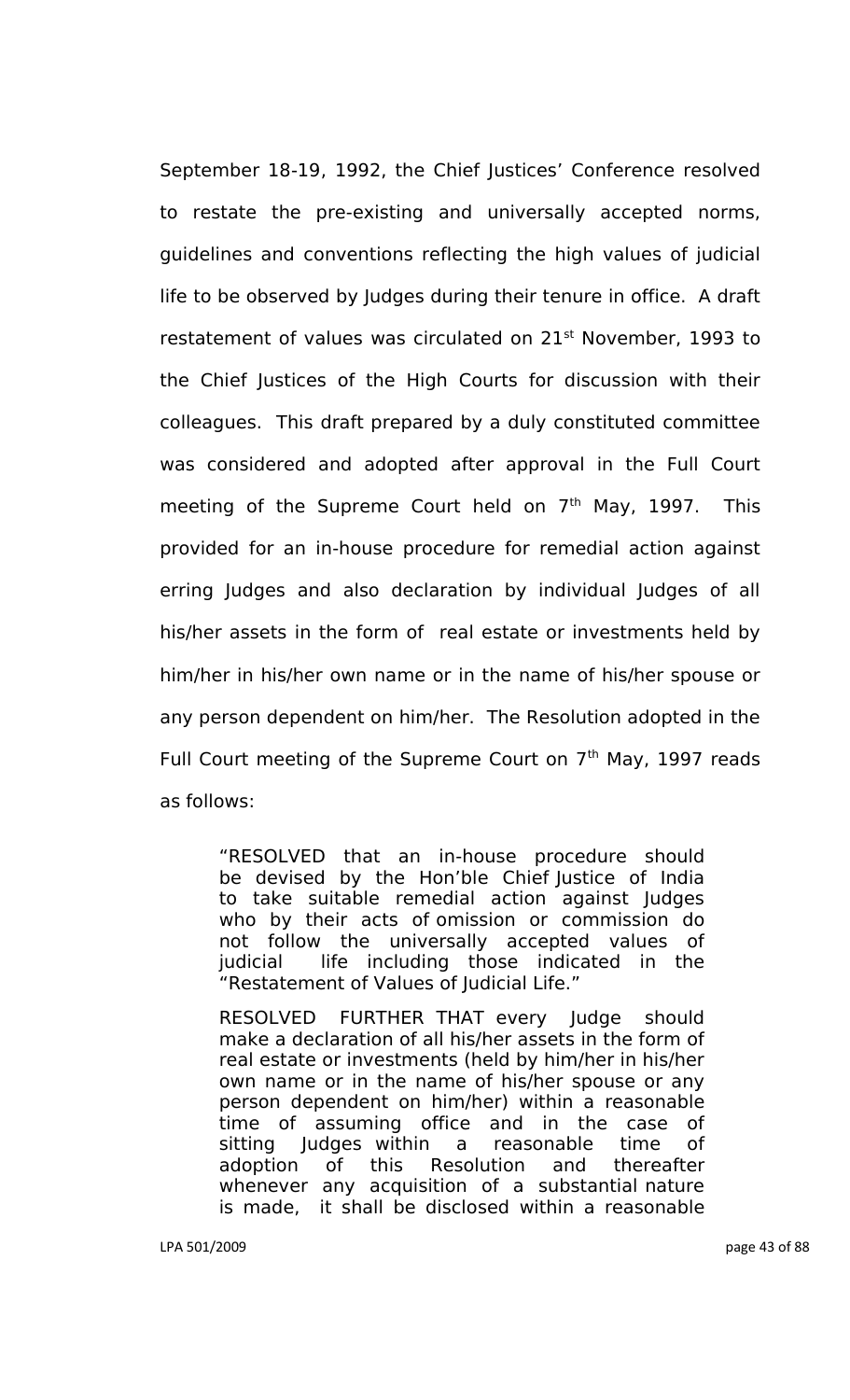time. The declaration so made should be to the Chief Justice of the Court. The Chief Justice should make a similar declaration for the purpose of the record. The declaration made by the Judges or the Chief Justice, as the case may be, shall be confidential."

64. On 3rd and 4th December, 1999, the Conference of Chief Justices of all High Courts was held in the Supreme Court premises in which the Chief Justices unanimously resolved to adopt the "Restatement of Values of Judicial Life" (Code of Conduct). It is a complete code of canons of judicial ethics and is extracted below:

"(1) Justice must not merely be done but it must also be seen to be done. The behaviour and conduct of members of the higher judiciary must reaffirm the people"s faith in the impartiality of the judiciary. Accordingly, any act of a Judge of the Supreme Court or a High Court, whether in official or personal capacity, which erodes the credibility of this perception has to be avoided.

(2) A Judge should not contest the election to any office of a Club, society or other association; further he shall not hold such elective office except in a society or association connected with the law.

(3) Close association with individual members of the Bar, particularly those who practice in the same court, shall be eschewed.

(4) A Judge should not permit any member of his immediate family, such as spouse, son, daughter, son-in-law or daughter-in-law or any other close relative, if a member of the Bar, to appear before him or even be associated in any manner with a cause to be dealt with by him.

(5) No member of his family, who is a member of the Bar, shall be permitted to use the residence in which the Judge actually resides or other facilities for professional work.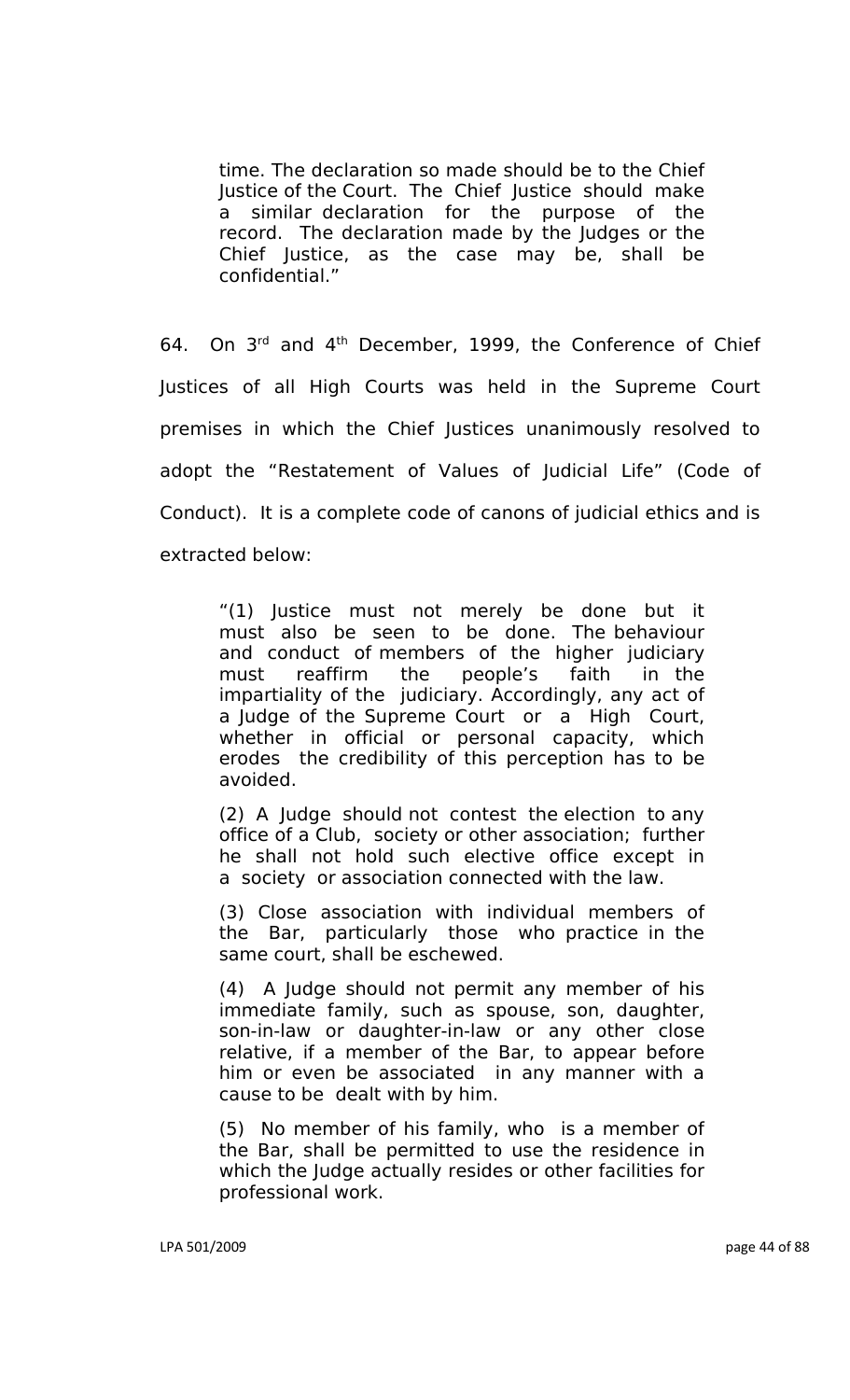(6) A Judge should practice a degree of aloofness consistent with the dignity of his office.

(7) A Judge shall not hear and decide a matter in which a member of his family, a close relation or a friend is concerned.

(8) A Judge shall not enter into public debate or express his views in public on political matters or on matters that are pending or are likely to arise for judicial determination.

(9) A Judge is expected to let his judgments speak for themselves; he shall not give interview to the media.

(10) A Judge shall not accept gifts or hospitality except from his family, close relations and friends.

(11) A Judge shall not hear and decide a matter in which a company in which he holds shares is concerned unless he has disclosed his interest and no objection to his hearing and deciding the matter is raised.

(12) A Judge shall not speculate in shares, stocks or the like.

 $(13)$  A Judge should not engage directly indirectly in trade or business, either by himself or in association with any other person. (Publication of a legal treatise or any activity in the nature of a hobby shall not be construed as trade or business).

(14) A Judge should not ask for, accept contributions or otherwise actively associate himself with the raising of any fund for any purpose.

(15) A Judge should not seek any financial benefit in the form of a perquisite or privilege attached to his office unless it is clearly available. Any doubt in this behalf must be got resolved and clarified through the Chief Justice.

(16) Every Judge must at all times be conscious that he is under the public gaze and there should be no act or omission by him which is unbecoming of the high office he occupies and the public esteem in which that office is held.

These are only the "Restatement of the Values of Judicial Life" and are not meant to be exhaustive but only illustrative of what is expected of a Judge."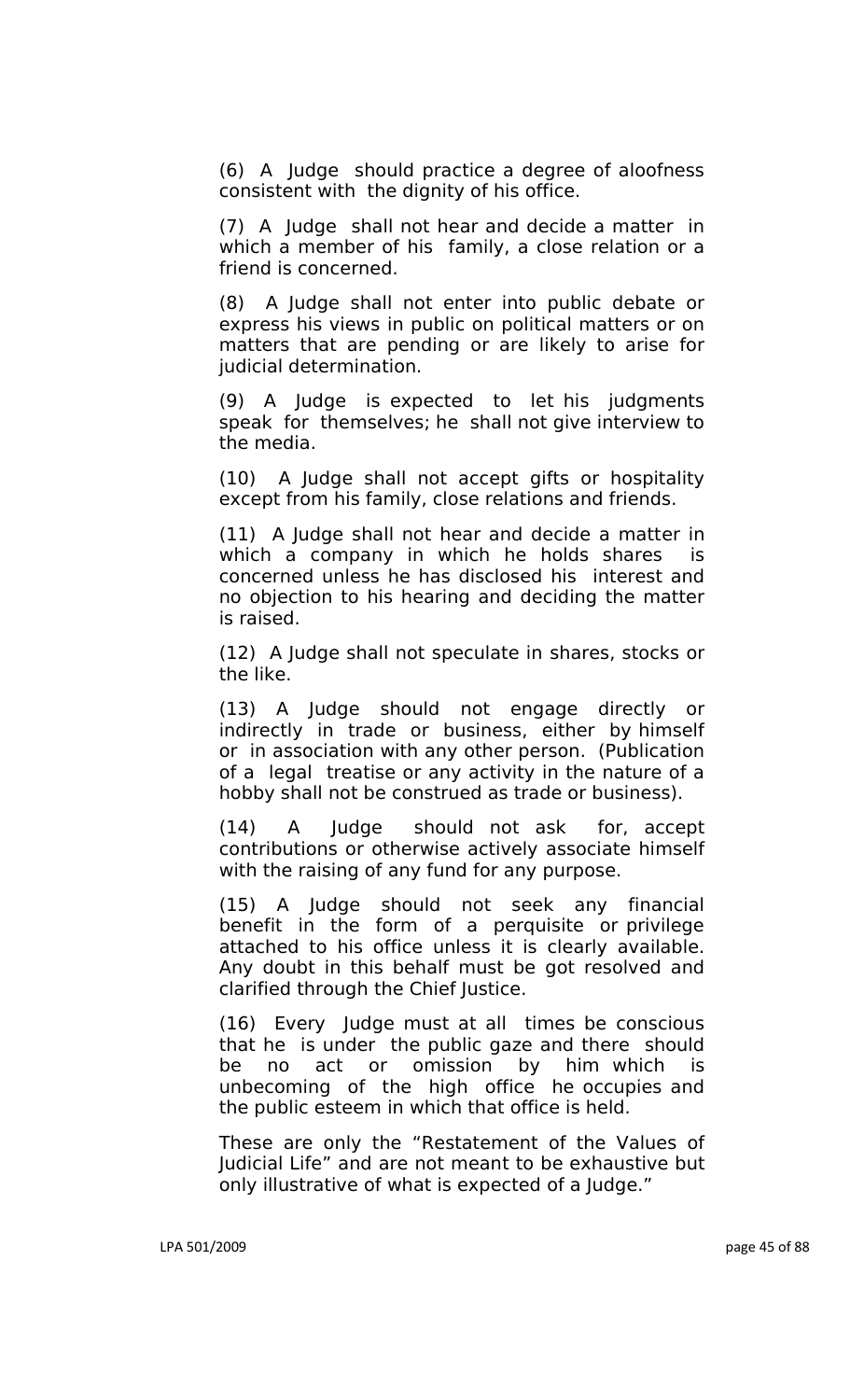#### *INDEPENDENCE OF JUDICIARY*

65. The merits of the argument about the binding nature of the Resolutions involve, to a great extent, the examination of the role of the Judiciary in a democracy. A judiciary of undisputed integrity is the bedrock institution essential for ensuring compliance with democracy and the rule of law. Even when all other protections fail, it provides a bulwark to the public against any encroachments of its rights and freedoms under the law.

66. The recognition that independence of judiciary is a prerequisite for rule of law is to be found in nearly all major human right conventions. The International Covenant on Civil and Political Rights (ICCPR) contains "Procedural Guarantees in Civil and Criminal Trials." Article 14 says that all persons shall be equal before the courts and tribunals. In the determination of any criminal charge against him or of his rights and obligations in suit at law, everyone shall be entitled to a fair and public hearing by a competent, independent and impartial tribunal established by law. This cardinal procedure is derived from earlier statements of universal principles. (For example, "Universal Declaration of Human Rights, Article 10").

LPA 501/2009 page 46 of 88 67. It is impossible to ensure the rule of law upon which other human rights depend, without providing independent courts and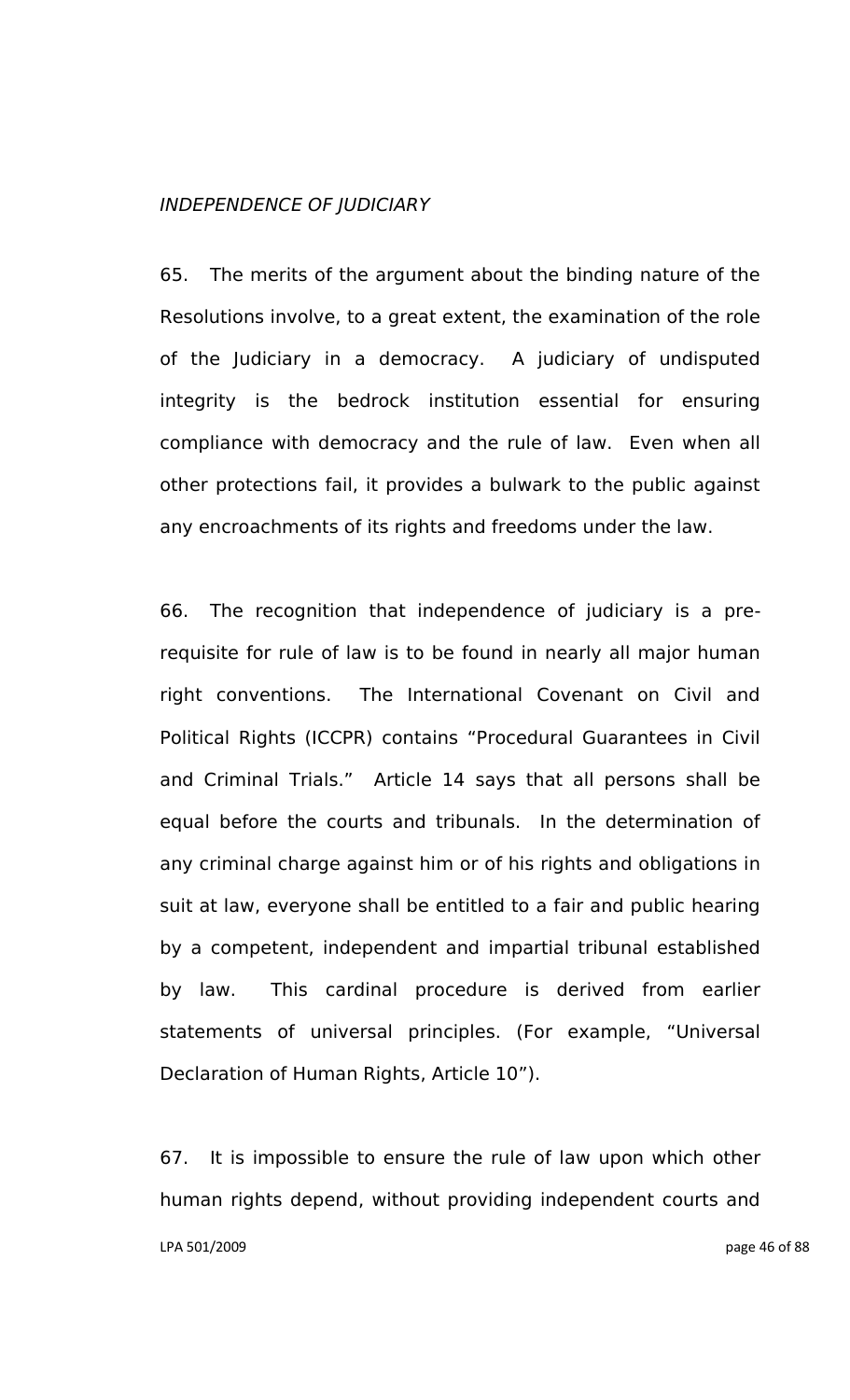tribunals to resolve, in the language of the ICCPR, competently, independently and impartially, disputes both of a criminal and civil character. In his address on Independence of Judiciary – Basic Principles, New Challenges" Justice Michael Kirby, a former Judge of the Australian High Court, said:

> "Total separation of the judicial power is not possible in the real world. In many countries, the Executive Government appoints judges. The legislature provides for their salaries and pensions. It funds the activities of the courts. To give content to the provisions of Art 14.1 ICCPR, it is therefore necessary to go beyond the letter of a written constitution. It is essential to breathe life into the sparse language of the ICCPR. This requires a reflection upon the constitutional struggles, past and present, by which people everywhere have been seeking to attain the kind of human right to which Art 14.1 gives expression. ……… A judge without independence is a charade wrapped in a farce inside an oppression."

*[http://www/hcourt.gov.au/speeches/kirbyj/kirbyj\_abahk.htm]*

LPA 501/2009 page 47 of 88 68. The independence of judiciary is the basic postulate of our Constitution which has its genesis in the power of judicial review which enables the court to declare executive and legislative actions ultra vires the Constitution. A reference may be made to some of the important provisions of the Constitution concerning the judiciary and its independence. Articles 124 (2) and 217(1) require, in the matter of appointments of Judges, consultation with the Chief Justices [After the decision of the Supreme Court in *Supreme Court-Advocates On Record Association* v. *Union of India* [1993] 4 SCC 441], popularly known as the *Second Judges case*, the opinion of the Chief Justice of India (Collegium)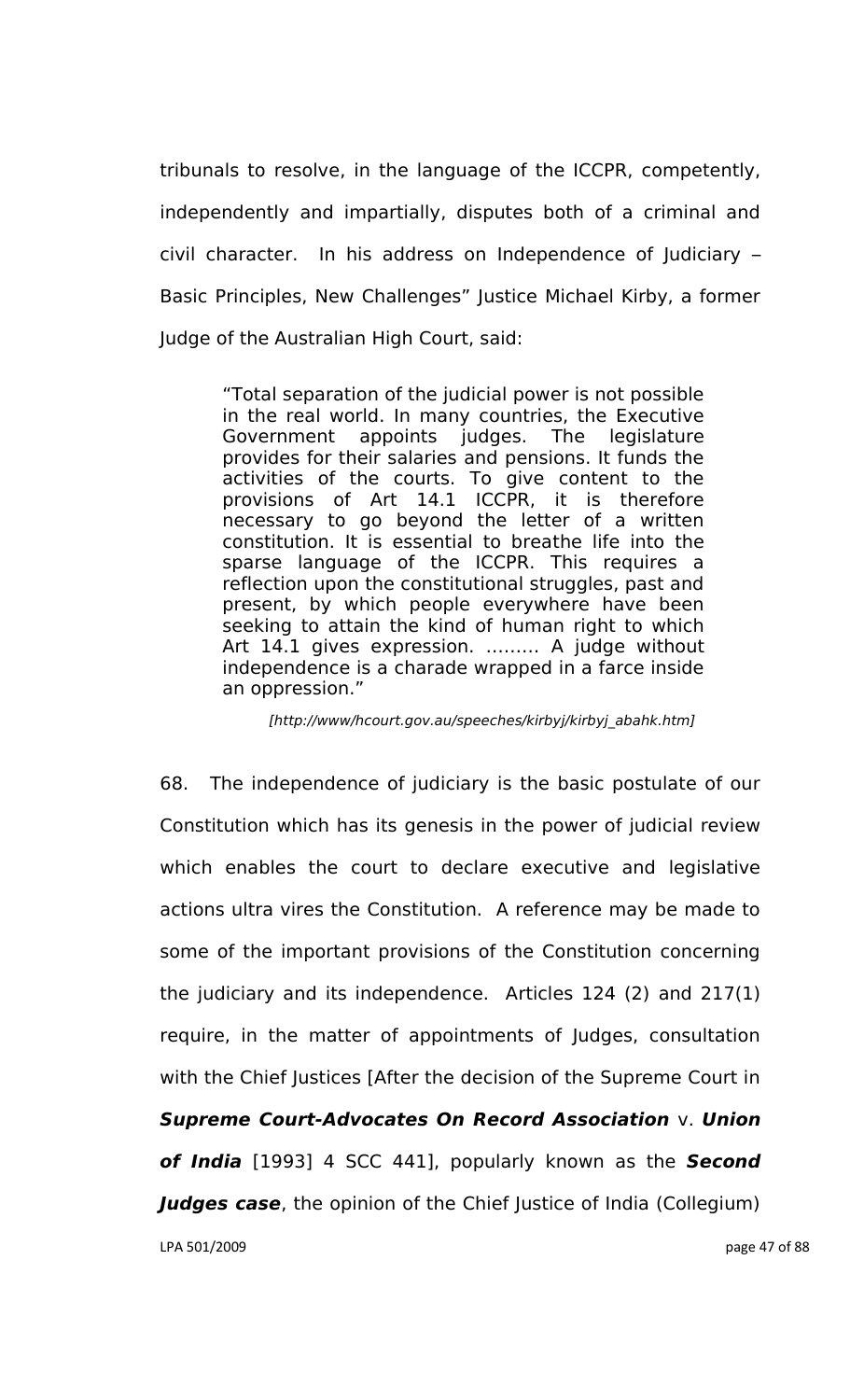has been given primacy in the matter of appointments]. These provisions also ensure fixity of tenure of office of the Judge. The Constitution protects the salaries of the Judges. Article 121 provides that no discussion shall take place in Parliament with respect to conduct of any Judge of the Supreme Court or of a High Court in the discharge of his duties except upon a motion for presenting an address to the President of India praying for the removal of the Judge as provided. Articles 124 and 124(5) afford protection against premature determination of the tenure. Article 124(4) says that a Judge of the Supreme Court shall not be removed from his office except on the grounds stated therein. The grounds for removal are again limited to proved misbehaviour and incapacity. A similar provision is found in Article 217 for the Judges of the High Courts.

69. By Articles 233 and 235, members of the subordinate judiciary are brought under the control of the High Court and except for initial entry and final exit, they are under the direct control of the High Court.

70. In cases dealing with subordinate judiciary, by a catena of decisions commencing from *State of West Bengal* v. *Nripendra Nath Bagchi,* AIR 1966 SC 447 and ending with **Shamsher Singh v. State of Punjab,** (1974) 2 SCC 831, it has been authoritatively laid down that in matters concerning the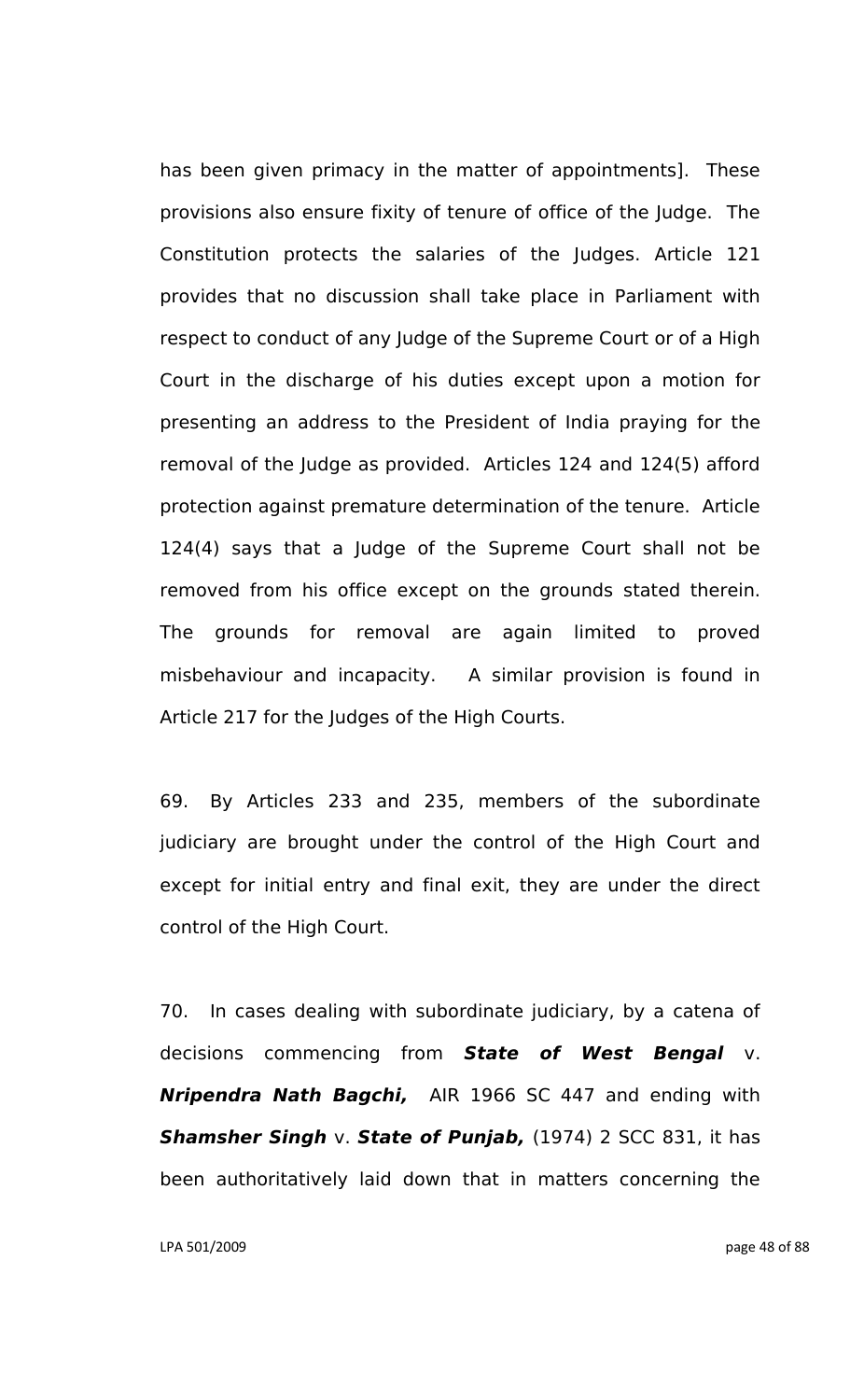conduct and discipline of District Judges, their further promotion and confirmations, disputes regarding their seniority, their transfers, placing of their services at the disposal of the government for ex-cadre posts, considering their fitness for being retained in service and recommending their discharge from service, exercise of complete discipline, jurisdiction over them including initiation of disciplinary inquiries and their premature retirement, the members of the subordinate judiciary are under the direct control of the High Court. In *Shamsher Singh's case,* learned Chief Justice observed: (para 78)

"The members of the subordinate judiciary are not only under the control of the High Court but are also under the care and custody of the High Court."

71. After reviewing all these provisions and decisions, Chandrachud, J, (as he then was) in *Union of India* v. *Sankalchand Himmatlal Sheth,* [(1977) 4 SCC 193] observed: (para 12)

"It is beyond question that independence of the judiciary is one of the foremost concerns of our Constitution. The Constituent Assembly showed great solicitude for the attainment of that ideal, devoting more hours of debate to that subject than to any other aspect of the judicial provisions: "If the beacon of the judiciary was to remain bright, the Courts must be above reproach, free from coercion and from political influence."

#### 72. In *S.P. Gupta* v. *Union of India*, Bhagwati, J, (as he then

was) observed: (para 27)

LPA 501/2009 page 49 of 88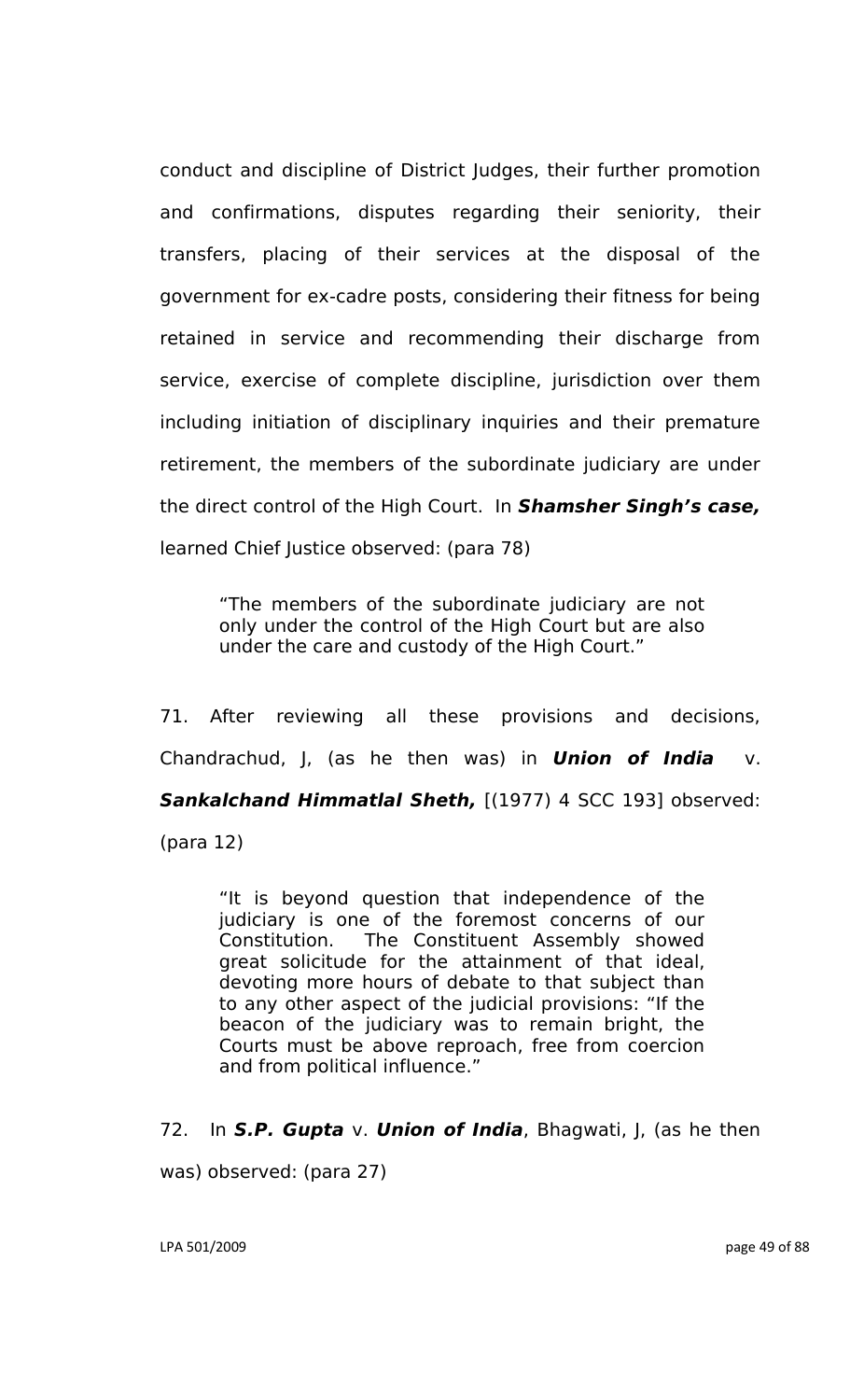"....If there is one principle which runs through the entire fabric of the Constitution, it is the principle of the rule of law and under the Constitution, it is the judiciary which is entrusted with the task of keeping every organ of the State within the limits of the law and thereby making the rule of law meaningful and effective. It is to aid the judiciary in this task that the power of judicial review has been conferred upon the judiciary and it is by exercising this power which constitutes one of the most potent weapons in armoury of the law, that the judiciary seeks to protect the citizen against violation of his constitutional or legal rights or misuse or abuse of power by the State or its officers. The judiciary stands between the citizen and the State as a bulwark against executive excesses and misuse or abuse of power by the executive and therefore it is absolutely essential that the judiciary must be free from executive pressure or influence and this has been secured by the Constitution-makers by making elaborate provisions in the Constitution to which detailed reference has been made in the judgments in *Sankalchand Sheth case [(1977)4 SCC 193]*. But it is necessary to remind ourselves that the concept of independence of the judiciary is not limited only to independence from executive pressure or influence but it is a much wider concept which takes within its sweep independence from many other pressures and prejudices. It has many dimensions, namely, fearlessness of other power centres, economic or political, and freedom from prejudices acquired and nourished by the class to which the Judges belong.

…………………………..

Judges should be of stern stuff and tough fibre, unbending before power, economic or political, and they must uphold the core principle of the rule of law which says, "Be you ever so high, the law is above you." This is the principle of independence of the judiciary which is vital for the establishment of real participatory democracy, maintenance of the rule of law as a dynamic concept and delivery of social justice to the vulnerable sections of the community."

#### *NEED FOR CODE OF CONDUCT*

73. It is no doubt true that the constitutional assurances

relating to basic service conditions are absolutely necessary to

LPA 501/2009 page 50 of 88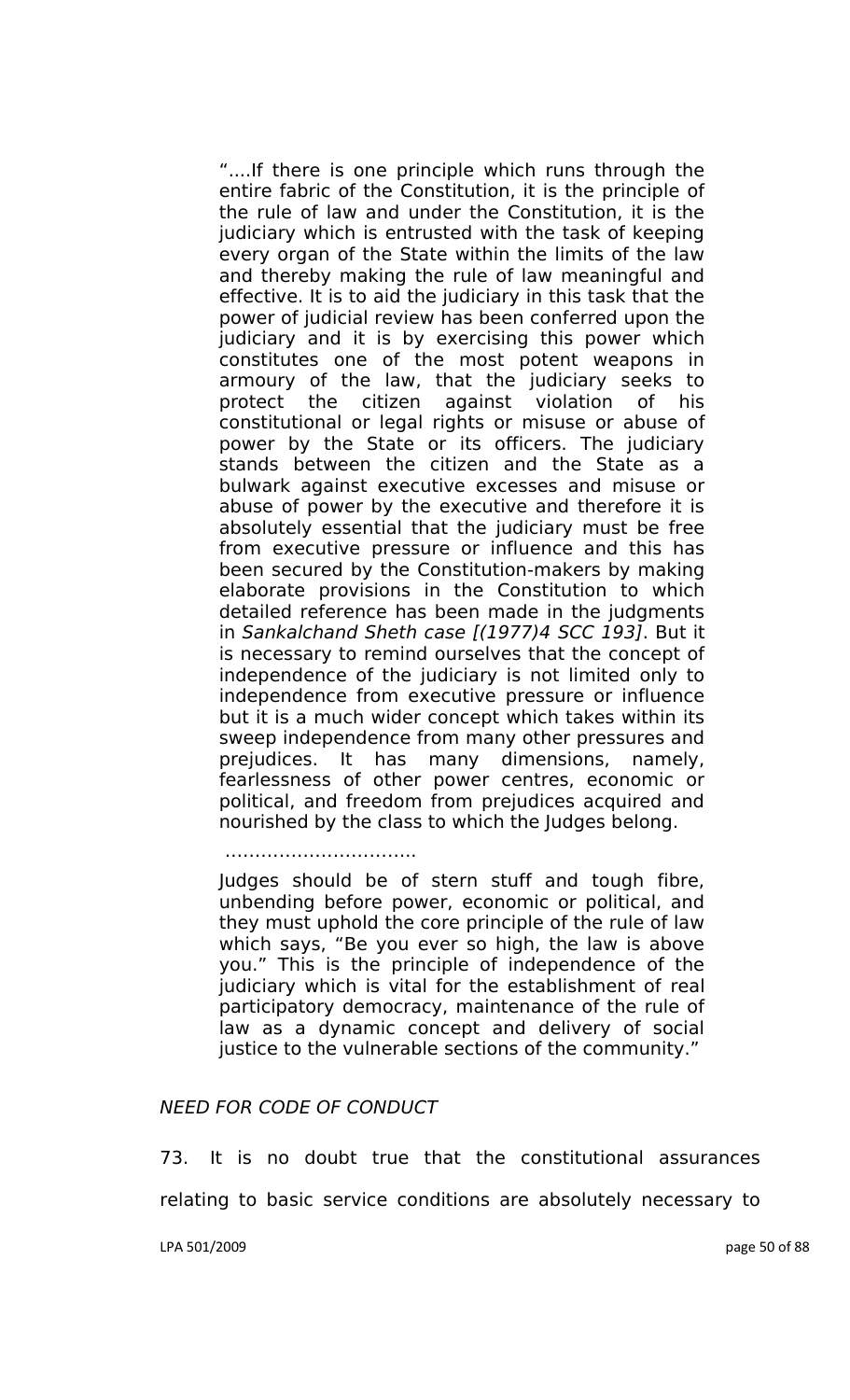protect the independence of the judiciary, but they are not the be all and end all. Judicial independence is not the personal privilege or prerogative of the individual Judge. It is the responsibility imposed on each Judge to enable him or her to adjudicate a dispute honestly and impartially on the basis of the law and the evidence. The very existence of the justice delivery system depends on the Judges, who, for the time being, constitute the system. The greatest strength of the judiciary is the faith people repose in it. The constitutional rights, statutory rights, human rights and natural rights need to be protected and implemented. Such protection and implementation depends on the proper administration of justice, which in its turn depends on the existence and accessibility of an independent judiciary. Public confidence in the administration of justice is imperative for its effectiveness, because ultimately ready acceptance of a judicial verdict alone gives relevance to the judicial system. To quote the words of Pathak, J (as he then was) in *S.P. Gupta's case:* "While administration of justice draw its legal sanction from the constitution, its credibility rests in the faith of the people. Indispensable to that faith, an independent and impartial judiciary supplies reasons for the judicial institution; it also gives character and content to the constitutional milieu".

74. In *K. Veeraswamy* v. *Union of India & Others,* (1991) 3 SCC 655 (paras 79-80), the Supreme Court, emphasising the duty

LPA 501/2009 page 51 of 88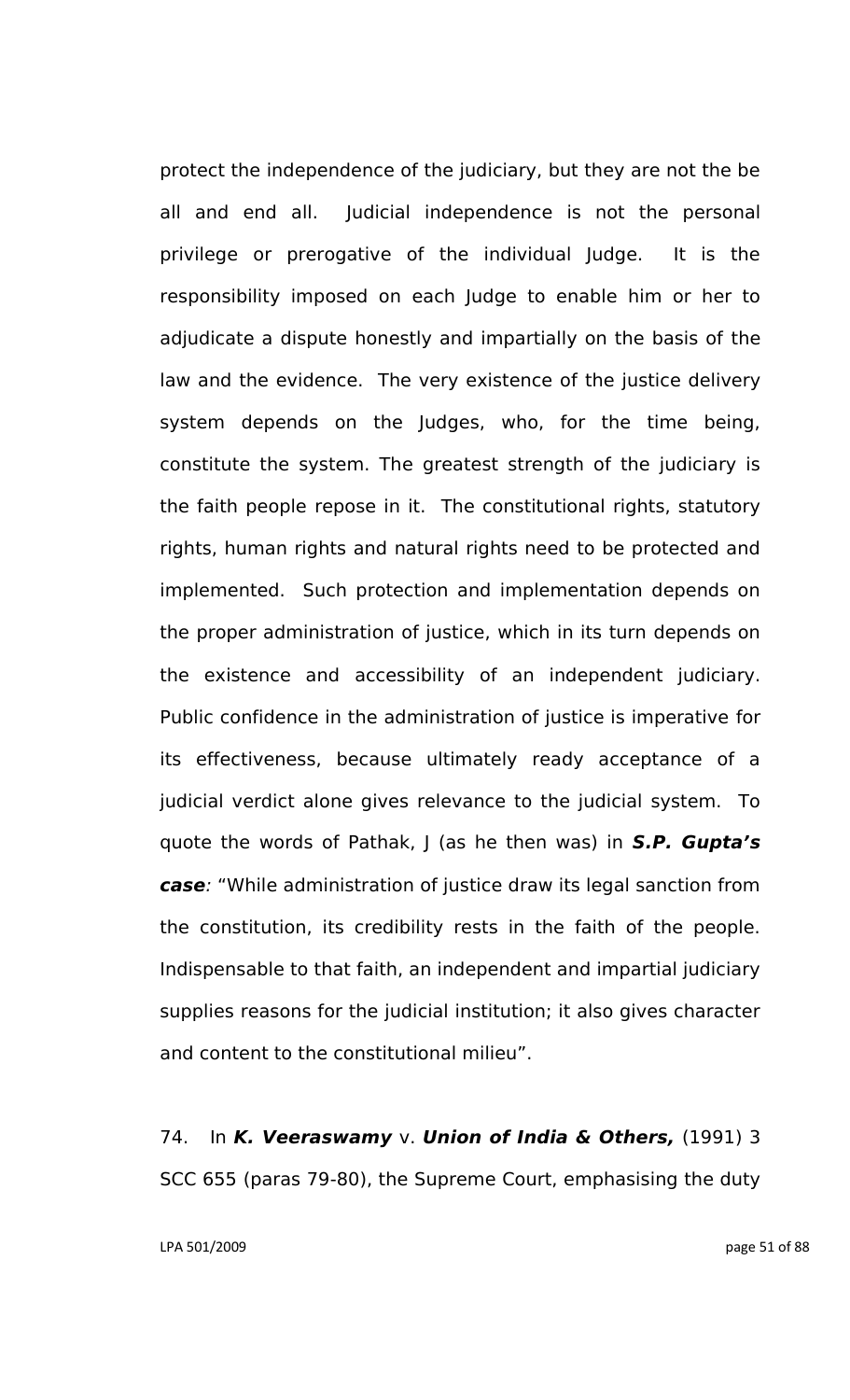of the Judge to maintain high standards of conduct observed that independence and impartiality and objectivity would be tall claims, hollow from within, unless the Judges are honest – honest to their Office, honest to the society and honest to themselves ...the society"s demand for honesty in a Judge is exacting and absolute. The standards of judicial behaviour, both on and off the Bench, are normally extremely high. For a Judge, to deviate from such standards of honesty and impartiality is to betray the trust reposed to him. No excuse or no legal relativity can condone such betrayal. From the standpoint of justice, the size of the bribe or scope of corruption cannot be the scale for measuring a Judge"s dishonour. A single dishonest Judge not only dishonours himself and disgraces his office but jeopardizes the integrity of the entire judicial system. A judicial scandal has always been regarded as far more deplorable than a scandal involving either the executive or a member of the legislature. The slightest hint of irregularity or impropriety in the court is a cause for great anxiety and alarm. A legislator or an administrator may be found guilty of corruption without apparently endangering the foundation of the State. But a Judge must keep himself absolutely above suspicion; to preserve the impartiality and independence of the judiciary and to have the public confidence thereof.

75. In a later judgment in *C.Ravichandran Iyer* v. *Justice A.M. Bhattacharjee and others,* (1995) 5 SCC 457 (para 23),

LPA 501/2009 page 52 of 88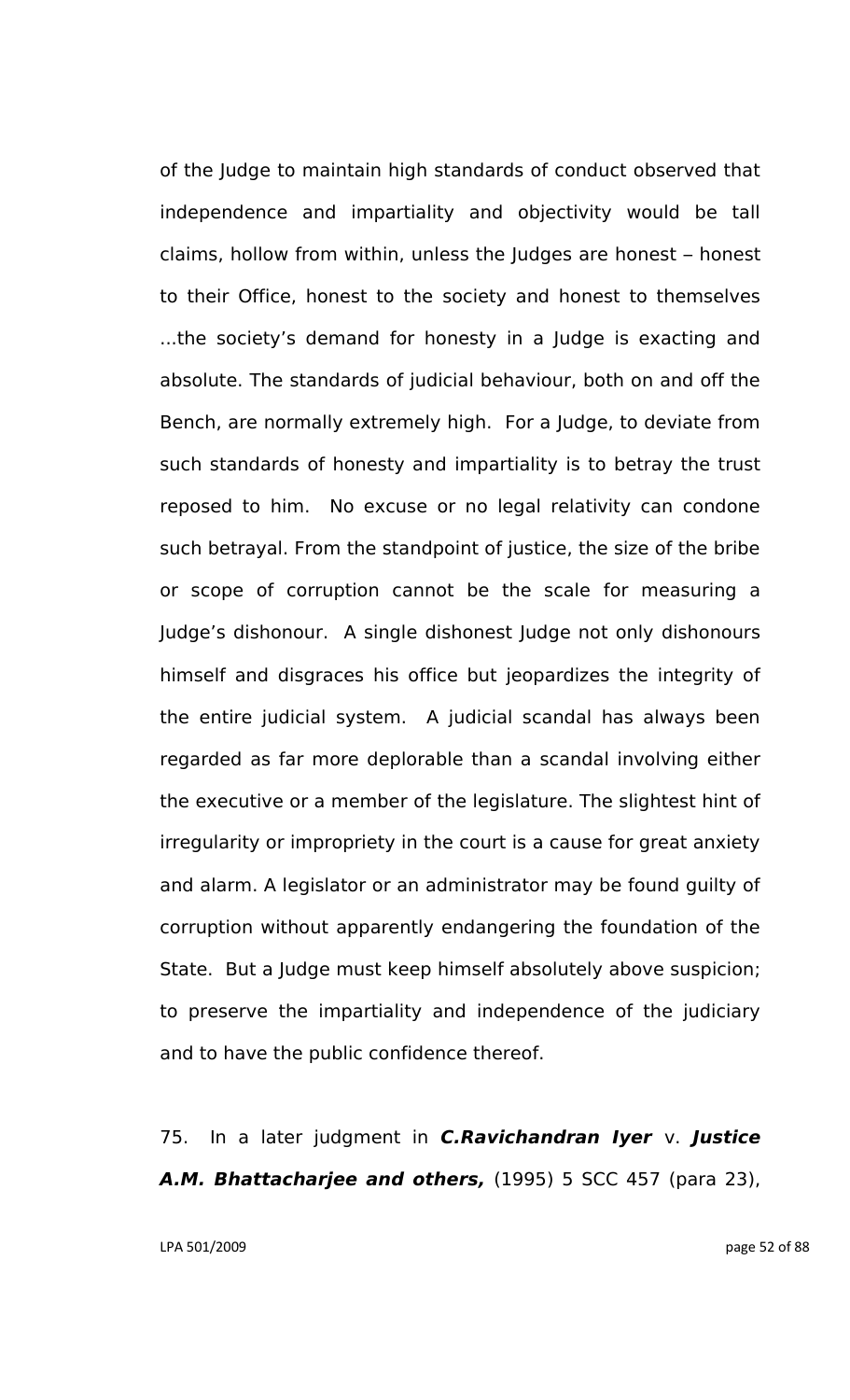the Supreme Court in the same vein observed: "To keep the stream of justice clean and pure, the Judge must be endowed with sterling character, impeccable integrity and upright behavior. Erosion thereof would undermine the efficacy of the rule of law and the working of the Constitution itself. The Judges of higher echelons, therefore, should not be mere men of clay with all the frailties and foibles, human failings and weak character which may be found in those in other walks of life. They should be men of fighting faith with tough fibre not susceptible to any pressure, economic, political or any sort. The actual as well as the apparent independence of judiciary would be transparent only when the office holders endow those qualities which would operate as impregnable fortress against surreptitious attempts to undermine the independence of the judiciary. In short, the behavior of the Judge is the bastion for the people to reap the fruits of the democracy, liberty and justice and the antithesis rocks the bottom of the rule of law."

76. The 1997 Resolution and the 1999 Judicial Conference Resolution are intended to establish a standard for ethical conduct of Judges. The Resolutions give expression to the highest traditions relating to the judicial functions as visualised in all the world"s cultures and legal systems. They are designed to provide guidance to Judges and to afford the judiciary a framework for regulating judicial conduct. They recognise the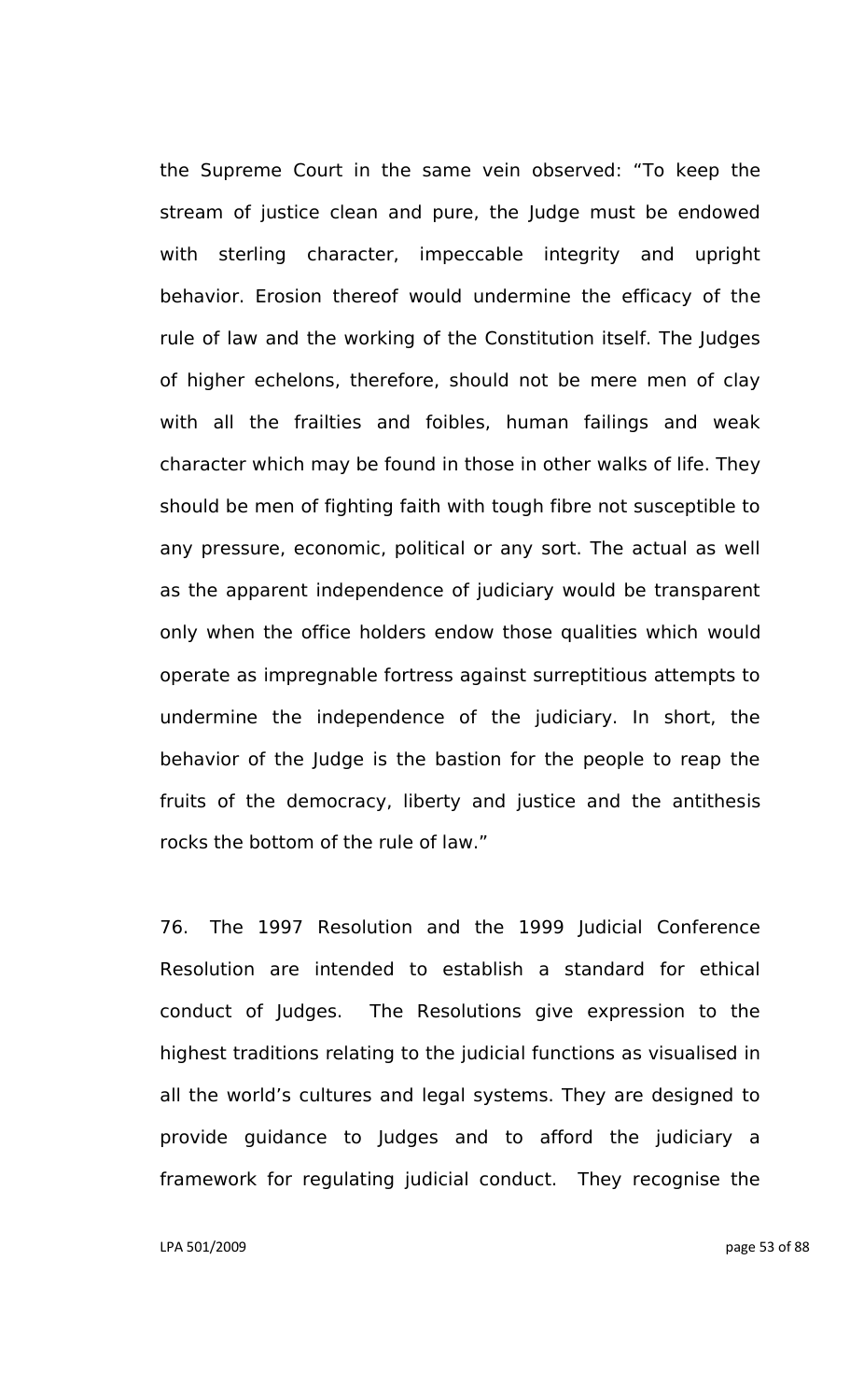need for universally acceptable statements on judicial standards, which, consistent with the principle of judicial independence, would be capable of being respected and ultimately enforced by the judiciary.

77. Explaining the need for a self-regulatory mechanism for Judges, Justice J. S. Verma, former Chief Justice of India, said:

"We cannot say that we will control everyone else but there need not be any control on us merely because we take the oath of office. It would be exhibiting the ostrich syndrome to say that there can be any one who cannot be accountable to known standards. That is not the scheme of our constitution. That is antithesis to basic democratic principles and, therefore, for the purpose of effective preservation of Independence of Judiciary. It is necessary that we ought to ensure proper judicial accountability."

 *[R.C. Ghia Memorial Lecture by Justice J.S. Verma, delivered on 28.6.1997]*

### *INTERNATIONAL PERSPECTIVE*

78. Guides to judicial conduct have become common place in recent years. As far as Commonwealth countries are concerned, a seminal study by Justice J.B. Thomas, a Judge of the Supreme Court of Queensland, "Judicial Ethics in Australia" was published in 1988. There have followed many documents including the Canadian Judicial Council"s "Ethical Principles for Judges" (1998), the "Guide to Judicial Conduct" published for the Council of Chief Justices of Australia (2002) and the Guide to Judicial Conduct for England and Wales (2006).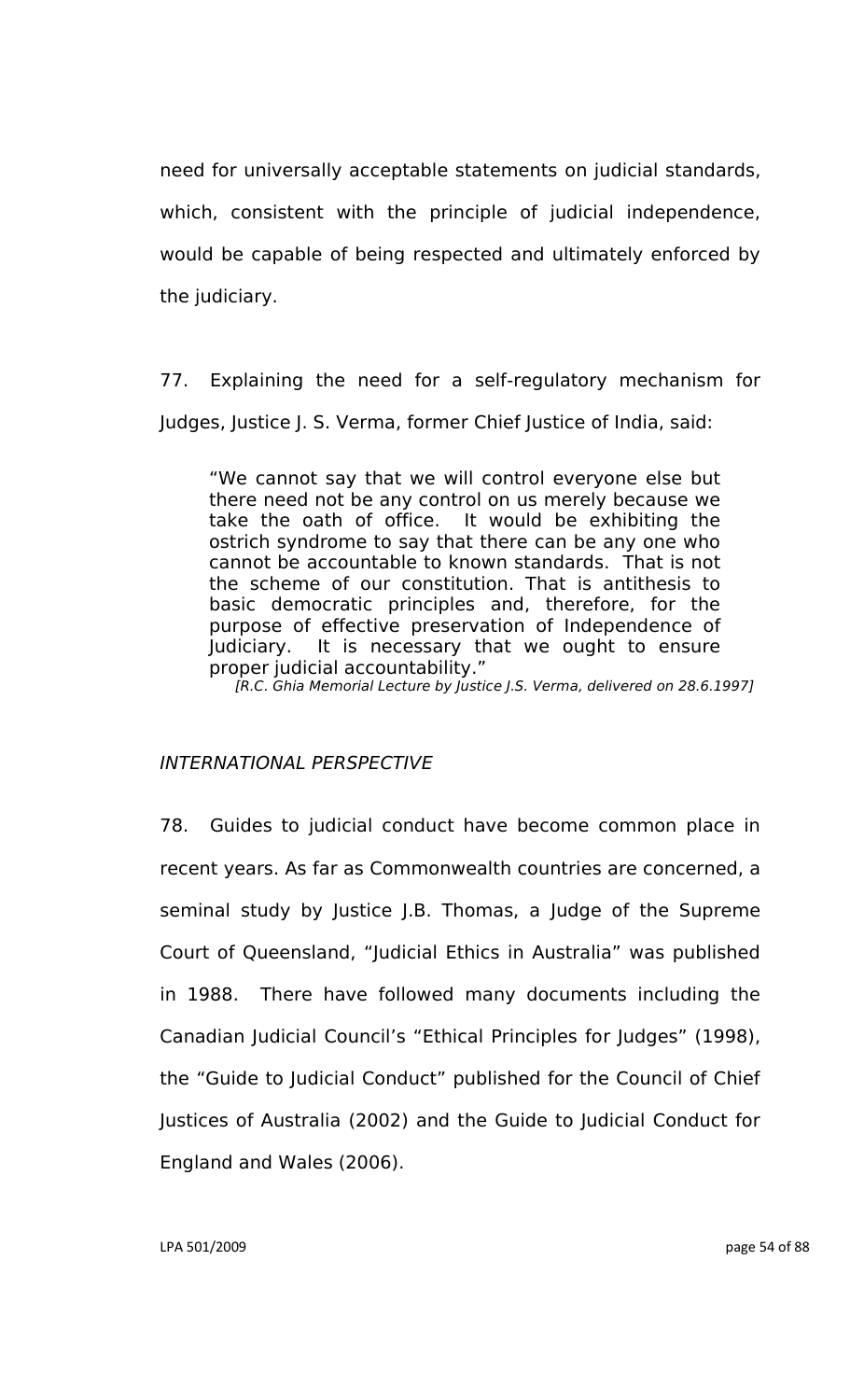79. Having posed the question whether judicial ethics exist as such, Justice J.B. Thomas stated:

> "We form a particular group in the community. We comprise a select part of an honourable profession. We are entrusted, day after day, with the exercise of considerable power. Its exercise has dramatic effects upon the lives and fortunes of those who come before us. Citizens cannot be sure that they or their fortunes will not some day depend upon our judgment. They will not wish such power to be reposed in anyone whose honesty, ability or personal standards are questionable. It is necessary for the continuity of the system of law as we know it, that there be standards of conduct, both in and out of court, which are designed to maintain confidence in those expectations."(Judicial Ethics in Australia, Sydney, Law Book Company, 1988)

80. On a wider stage, what have become known as the Bangalore Principles of Judicial Conduct were initiated in 2001. The Bangalore principles arose from a United Nations initiative with the participation of Dato' Param Cumaraswamy, UN Special Rapporteur on the Independence of Judges and Lawyers. A draft code of judicial conduct was prepared by a group comprising senior Judges from Commonwealth countries. This was discussed at several conferences attended by Judges of both common law and civil law systems and has also been considered by the Consultative Council of European Judges. Revised principles were prepared in November 2002 following a round-table meeting of Chief Justices held at the Peace Palace, the Hague and were endorsed at the 59<sup>th</sup> session of the United Nations Human Rights Commission at Geneva in April, 2003.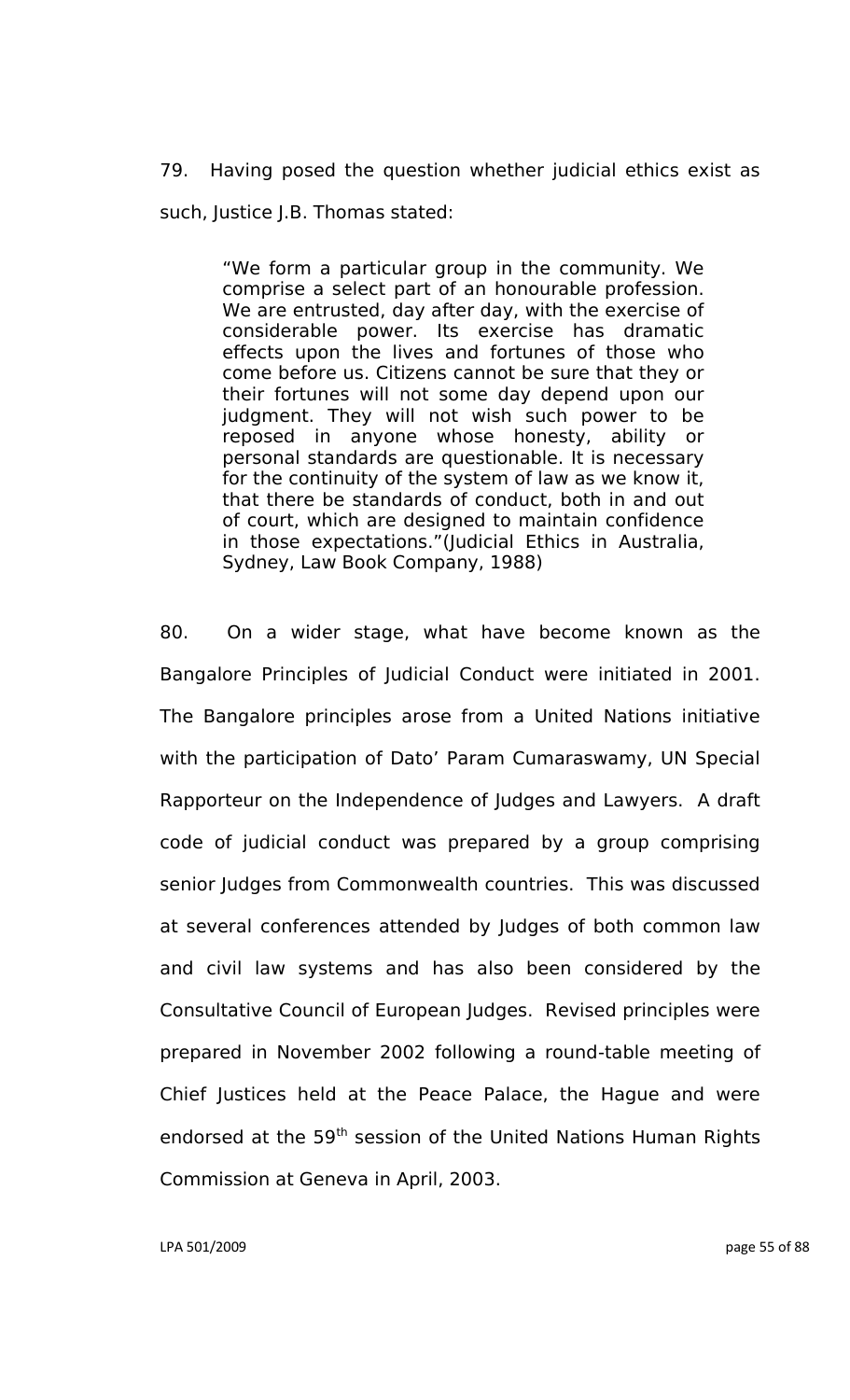81. The Bangalore Principles are succinctly stated as six "values" and their stated intention is : "To establish standards for ethical conduct of Judges. They are designed to provide a framework for regulating judicial conduct. They are also intended to assist members of the Executive and Legislature, and lawyers and the public in general, to better understand and support the judiciary". The principles are:

- (i) Judicial independence is a prerequisite to the rule of law and a fundamental guarantee of a fair trial. A Judge shall therefore uphold and exemplify judicial independence in both its individual and institutional aspects.
- (ii) Impartiality is essential to the proper discharge of the judicial office. It applies not only to the decision itself but also to the process by which the decision is made.
- (iii) Integrity is essential to the proper discharge of the judicial office.
- (iv) Propriety, and the appearance of propriety, are essential to the performance of all of the activities of the Judge.
- (v) Ensuring equality of treatment to all before the courts is essential to the due performance of the judicial office.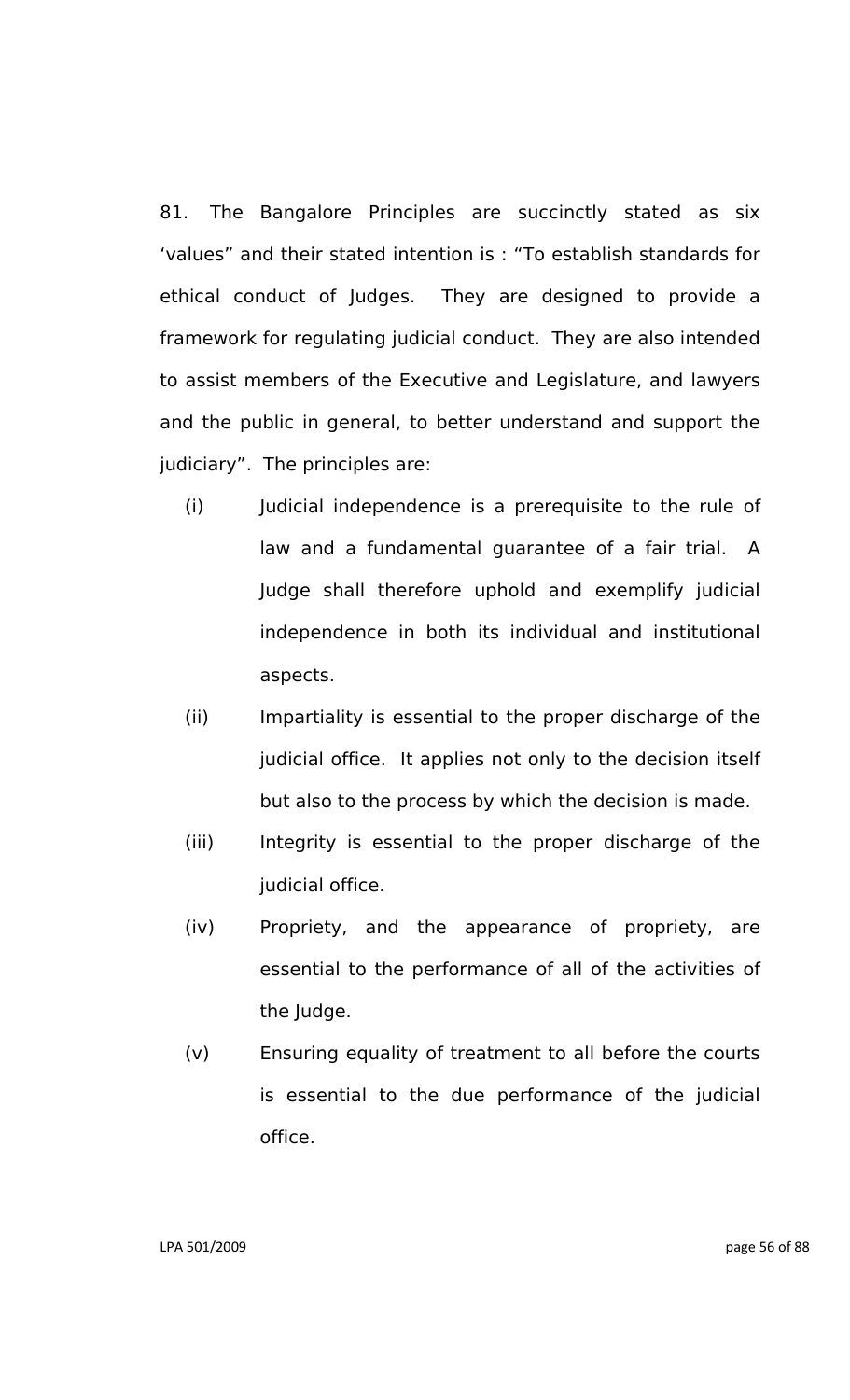(vi) Competence and diligence are prerequisites to the due performance of judicial office.

82. Prior to adoption of Bangalore Principles at the  $6<sup>th</sup>$ Conference of Chief Justices held in Beijing in August 1995, 20 Chief Justices adopted a Joint Statement of Principles of the Independence of Judiciary. This Statement was further refined during the  $7<sup>th</sup>$  Conference of Chief Justices held in Manila in August, 1997. It has now been signed by 32 Chief Justices throughout the Asia-Pacific region and, inter alia, reads as follows:

> "1. The Judiciary is an institution of the highest value in every society.

> 2. The Universal Declaration of Human Rights (Art. 10) and the International Covenant on Civil and Political Rights (Art. 14(1)) proclaim that everyone should be entitled to a fair and public hearing by a competent, independent and impartial tribunal established by law. An independent judiciary is indispensable to the implementation of this right.

3. Independence of the Judiciary requires that;

a) The judiciary shall decide matters before it in accordance with its impartial assessment of the facts and its understanding of the law without improper influences, direct or indirect, from any source; and

b) The judiciary has jurisdiction, directly or by way of review, over all issues of a justiciable nature.

4. The maintenance of the independence of the judiciary is essential to the attainment of its objectives and the proper performance of its functions in a free society observing the rule of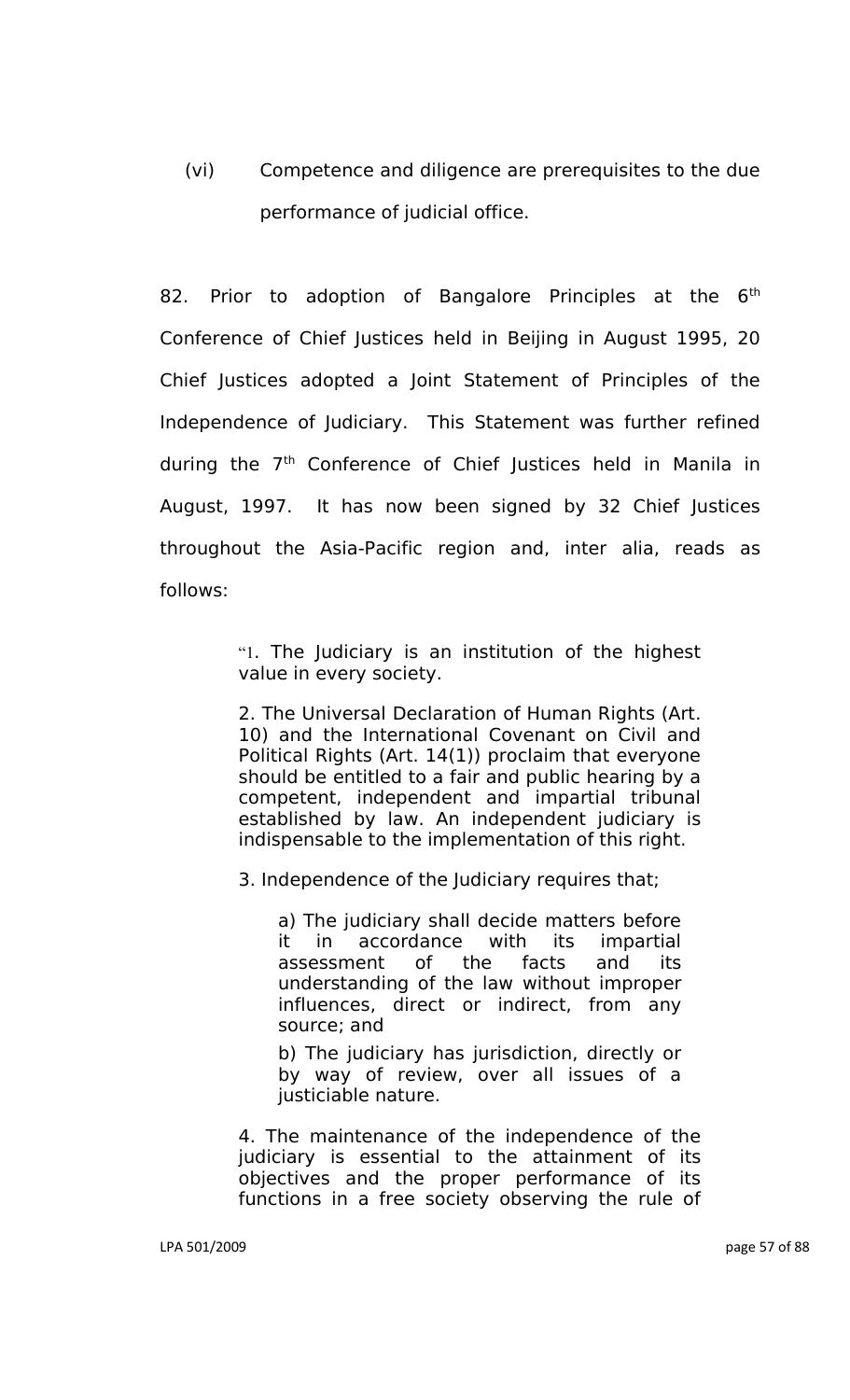law. It is essential that such independence be guaranteed by the State and enshrined in the Constitution or the law.

5. It is the duty of the judiciary to respect and observe the proper objectives and functions of the other institutions of government. It is the duty of those institutions to respect and observe the proper objectives and functions of the judiciary.

6. In the decision-making process, any hierarchical organisation of the judiciary and any difference in grade or rank shall in no way interfere with the duty of the judge exercising jurisdiction individually or judges acting collectively to pronounce judgement in accordance with Article 3 (a). The judiciary, on its part, individually and collectively, shall exercise its functions in accordance with the Constitution and the law.

7. Judges shall uphold the integrity and independence of the judiciary by avoiding impropriety and the appearance of impropriety in all their activities.

8. To the extent consistent with their duties as members of the judiciary, judges, like other citizens, are entitled to freedom of expression, belief, association and assembly.

9. Judges shall be free, subject to any applicable law, to form and join an association of judges to represent their interests and promote their professional training and to take such other action to protect their independence as may be appropriate.

### *JUDICIAL ACCOUNTABILITY*

83. The 1997 Resolution and the 1999 Judicial Conference Resolution emphasise that any code of conduct or like expression of principles for the judiciary should be formulated by the judiciary itself. That would be consistent with the principle of judicial independence and with the separation of powers. High

LPA 501/2009 page 58 of 88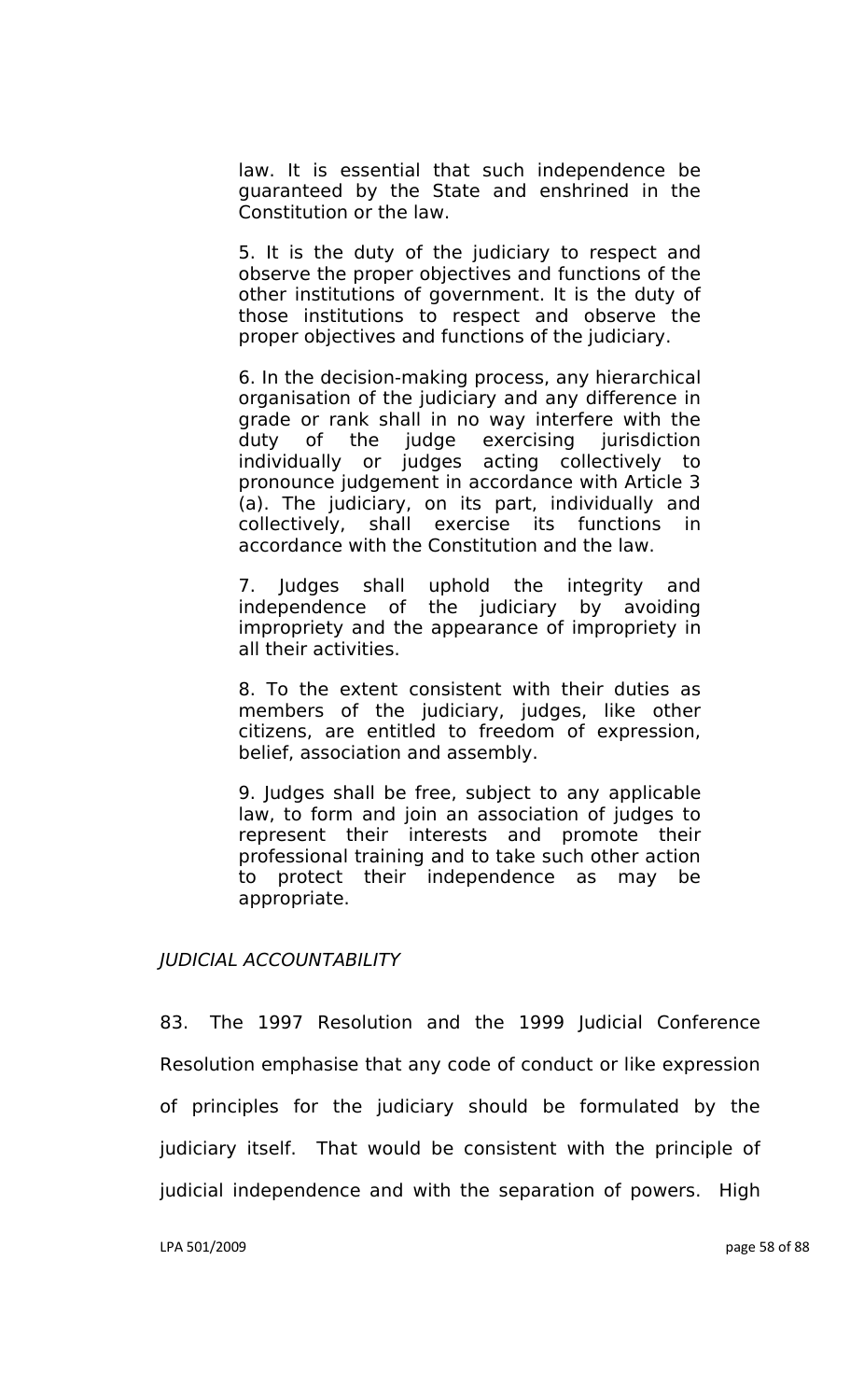integrity and independence is fundamental and inherent, notwithstanding any specific code having been provided in the constitution or by a statute. If the judiciary fails or neglects to assume responsibility for ensuring that its members maintain high standards of judicial conduct expected of them, public opinion and political expediency may lead the other two branches of government to intervene. When that happens, the principle of judicial independence upon which the judiciary is founded and by which it is sustained, is likely to be undermined to some degree, perhaps seriously.

84. The *second Judges case* witnessed an assertion by the Supreme Court of the independence of the Judiciary forming part of the basic structure of the Constitution. The need to insulate judiciary from interference by the Executive in the matter of appointments of Judges was seen as a necessary concomitant of its very functioning within the scheme of the Constitution. The Judiciary was also asserting as a part of that independence, that as an institution it believed in self-regulation. In other words, it was believed that the Judiciary as an institution could itself regulate conduct of Judges without requiring any enacted law for that purpose. The 1997 and 1999 Resolutions have to be viewed in the background of the above assertion of the independence of judiciary.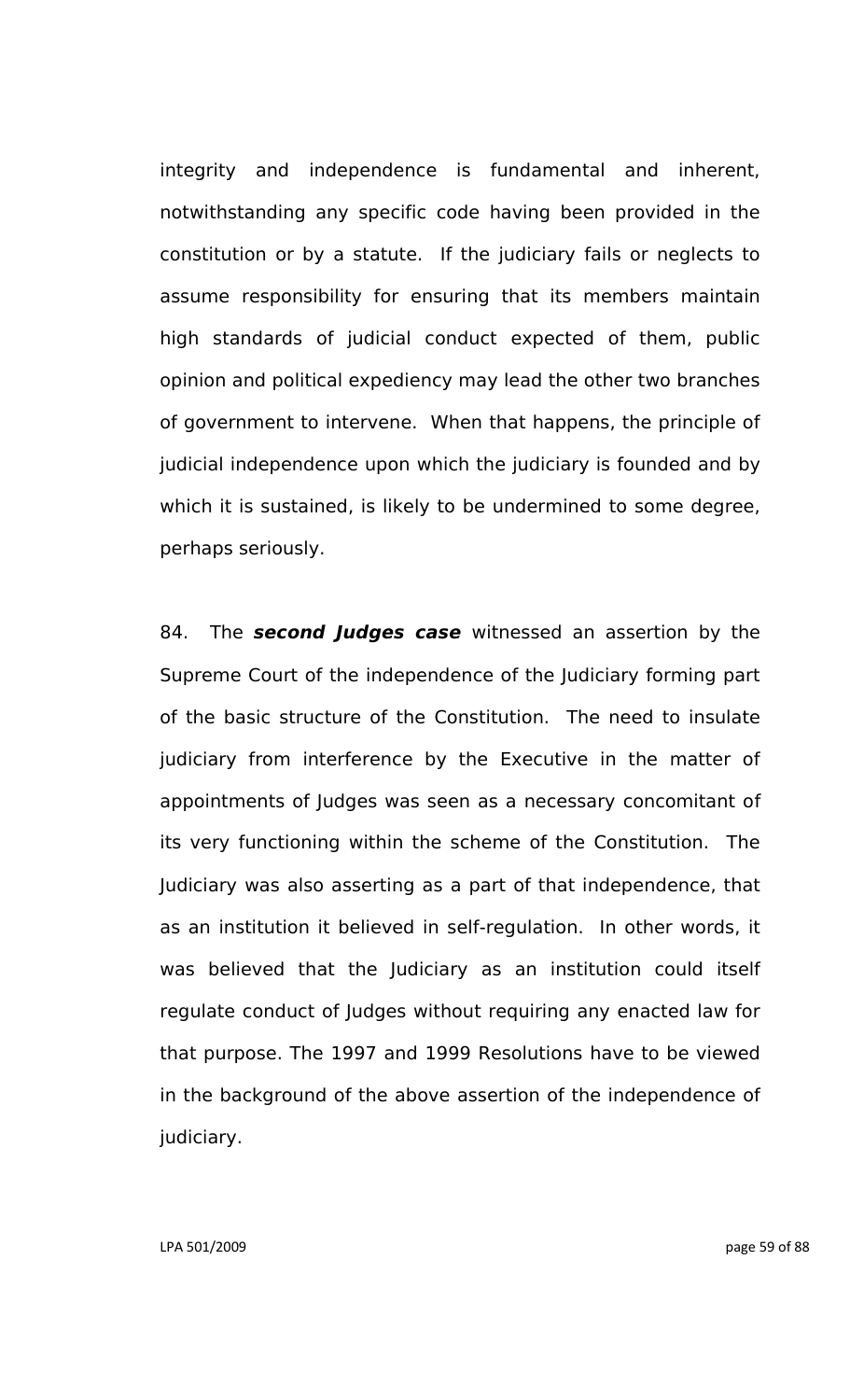85. The text of the two Resolutions focuses on two different aspects of accountability. One touching on the conduct of Judges for which the Resolutions speak of an in-house mechanism. The other concerns declaration of assets which is also seen as a facet of accountability.

86. That Judges have to declare their assets is a requirement that is not being introduced for the first time as far as subordinate Judges are concerned. They have for long been required to do that year after year in terms of the Rules governing their conditions of service. As regards accountability and independence, it cannot possibly be contended that a Judicial Magistrate at the entry level in the judicial hierarchy is any less accountable or independent than the Judge of the High Court or the Supreme Court. If declaration of assets by a subordinate judicial officer is seen as essential to enforce accountability at that level, then the need for such declaration by Judges of the constitutional courts is even greater. While it is obvious that the degree of accountability and answerability of a High Court Judge or a Supreme Court Judge can be no different from that of a Magistrate, it can well be argued that the higher the Judge is placed in the judicial hierarchy, the greater the standard of accountability and the stricter the scrutiny of accountability of such mechanism. All the Judges functioning at various levels in the judicial hierarchy form part of the same institution and are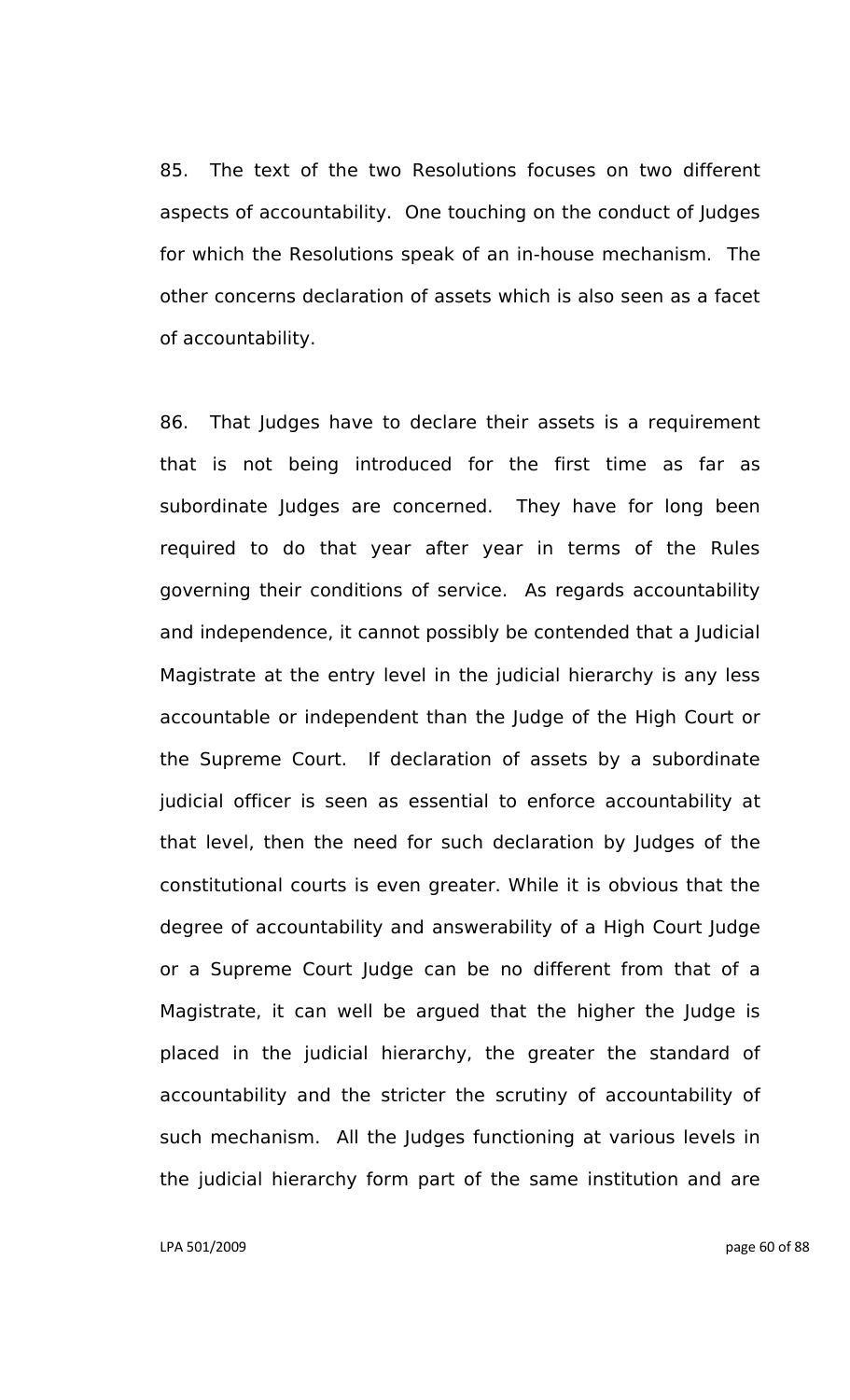independent of undue interference by the Executive or the Legislature. The introduction of the stipulation of declaring personal assets, is to be seen as an essential ingredient of contemporary accepted behaviour and established convention.

87. Questioning of the binding nature of the Resolutions is, therefore, contrary to the assertions of judicial independence. To contend that there has to be a law enacted by the Parliament to compel Judges to disclose their assets is to undermine the independence that has been asserted in **the second Judges case.**

*88.* It can hardly be imagined that Resolutions which have been unanimously adopted at a conference of Judges would not be binding on the Judges and its efficacy can be questioned. In fact, the understanding of successive CJIs and the institution as a whole since the passing of these Resolutions has been otherwise. Letters have been written by the CJI to each of the Chief Justices of the High Courts enclosing copies of the Resolutions and requiring the Chief Justice of every High Court to draw the attention of individual Judges to the text of the resolutions and to ask for information pertaining to assets possessed by each of them, his/her spouse and dependent persons. At no point in time has there been any questioning of the need to comply with the requirements of the Resolutions.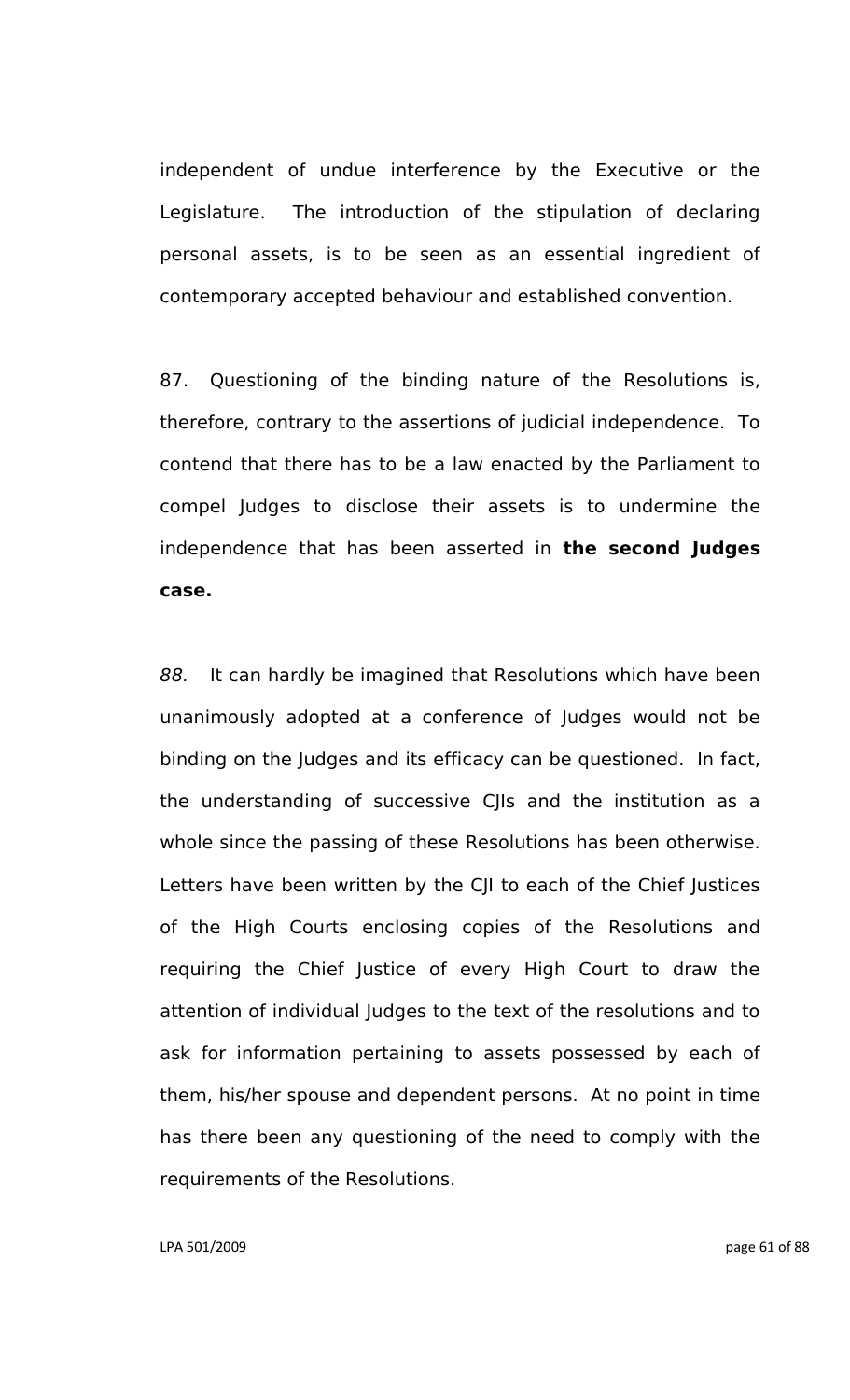### *EXTENT AND MANNER OF DECLARATION*

89. It is indeed strange that it is sought to be contended that unless and until the Resolutions themselves provide for a sanction or penalty for non-compliance of disclosure of assets by an individual Judge to the CJI or the CJ, as the case may be, the Resolutions would not have any binding effect and that would not be in the nature of 'law'. The question posed by the learned Attorney General and reiterated in the written submissions is that unless the question "as to how the Resolution is to be implemented, by whom, to what extent and in what manner" is answered, it cannot be said that the Resolutions have a binding effect.

90. Since the impugned judgment of the learned single Judge, a resolution has been passed on the administrative side by the Full Court of the Supreme Court, deciding to place information relating to assets on the website. Four High Courts have decided to disclose the assets of their Judges publicly. Two of the High Courts have placed the information on their respective websites. Although it was sought to be contended by the learned Attorney General that even such resolutions would not have a binding effect of law, such a contention cannot be accepted if the proper functioning of the judiciary as an institution has to be ensured. The consequence of accepting such an argument would mean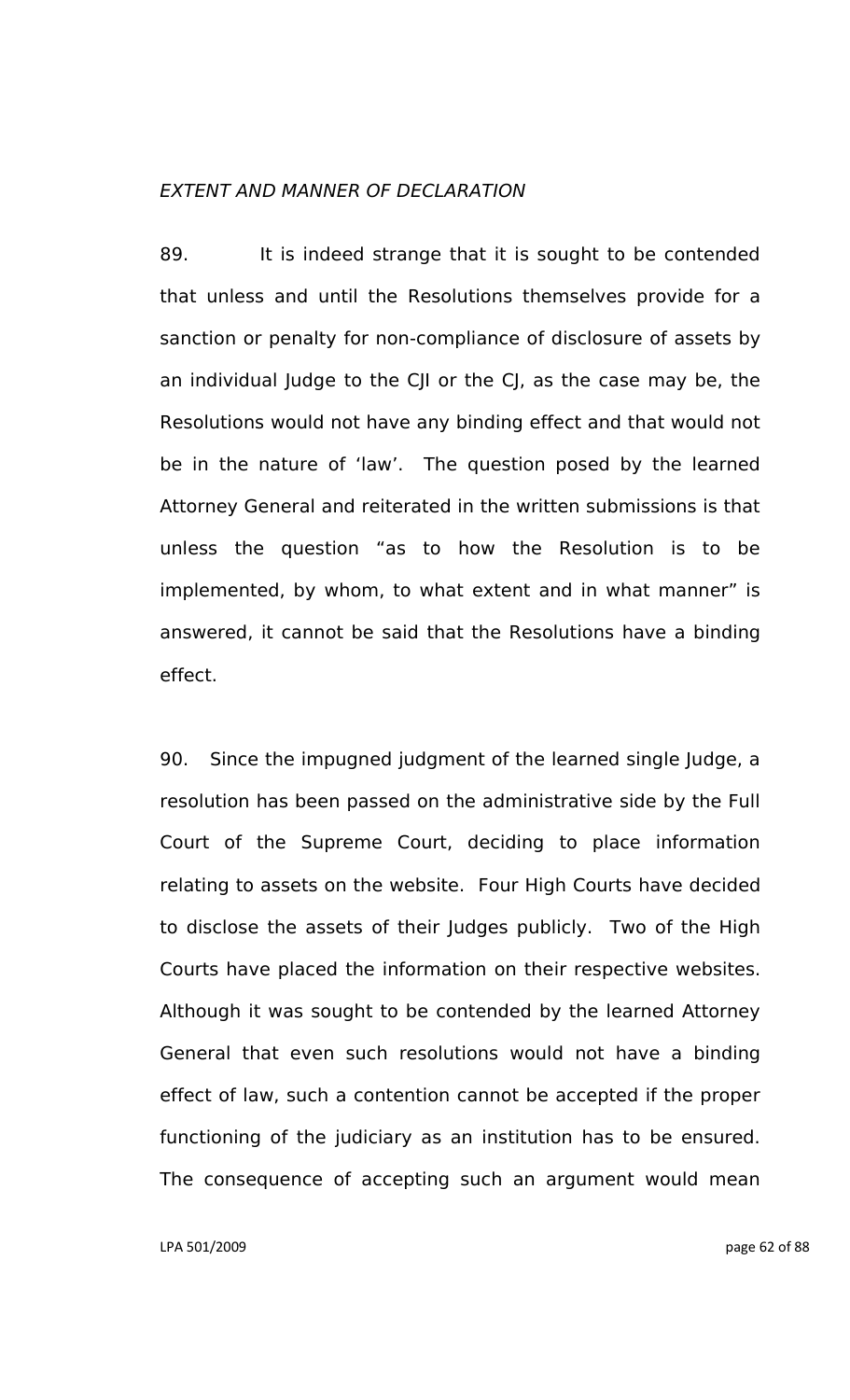that individual Judges will simply declare that they are not bound by any of the resolutions of the Court and they are free to act according to their whim. Such a position is wholly untenable and unacceptable for the proper functioning of the judiciary as a selfregulatory independent mechanism of State, accountable to the people and to the Constitution of India.

*91.* The disclosure on the website of information pertaining to assets of Judges is a complete answer to the question posed by the learned Attorney General. The disclosure of assets by Judges, their spouses and dependent persons on the website of the Supreme Court, Kerala High Court and Madras High Courts provides the answer as to how the Resolutions can be implemented, in what manner, by whom and to what extent. This, therefore, cannot be the reason for denying the binding nature of the Resolutions. Much has been said of where one should draw a line on how much should be disclosed. This is entirely for the Judges to decide consistent with their perception of their accountability to the judiciary as an institution. It can be seen from the assets disclosure of the Judges which are available on website that the uniform standards have been evolved regarding the nature of the information and the periodicity of the declarations to be made. The above development shows that the Judges have perfectly understood how much information should be disclosed and in what manner they have to put the information on the website.

LPA 501/2009 page 63 of 88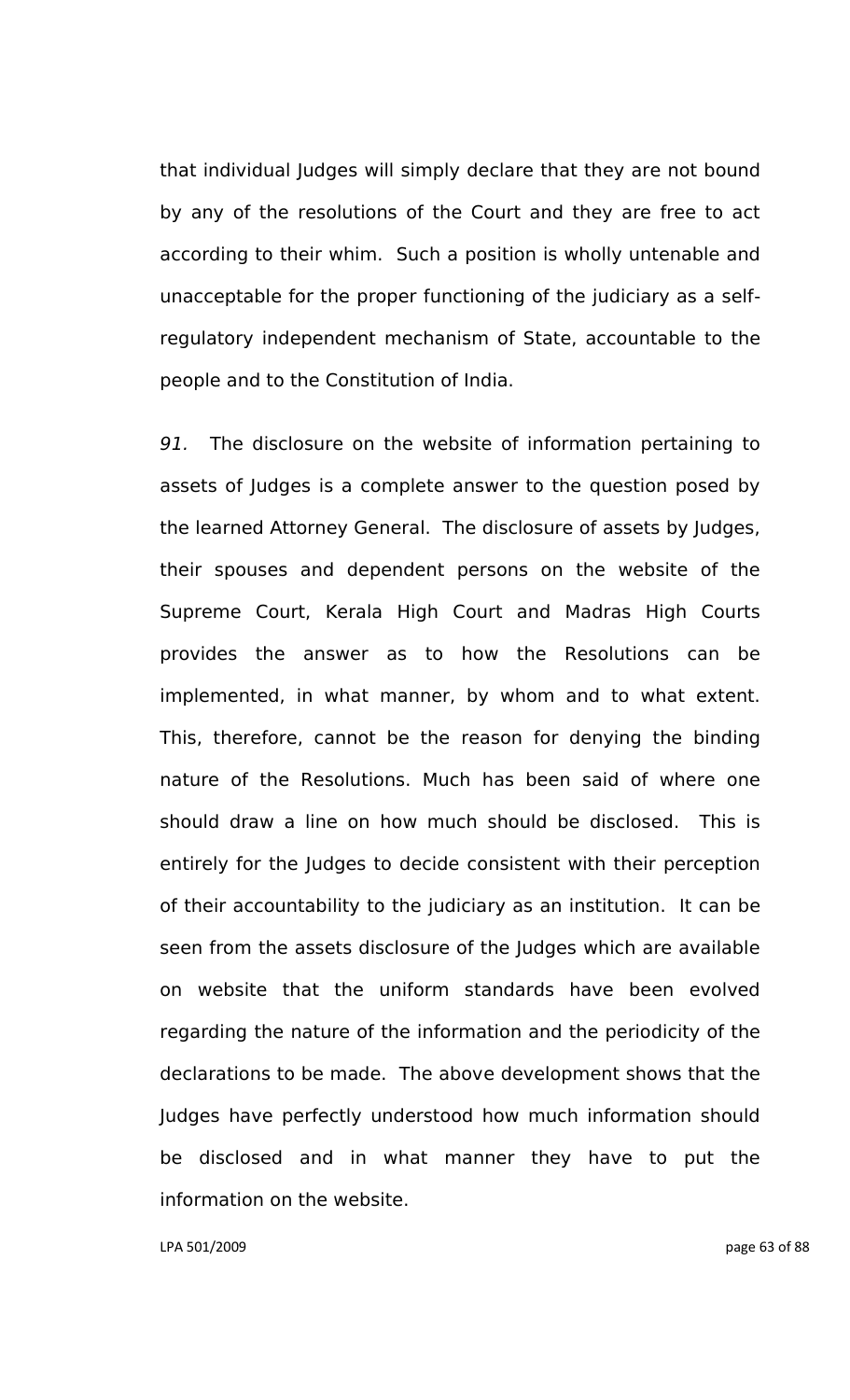### *INDIRA JAISING"S CASE DISTINGUISHED*

92. The reliance placed by the learned Attorney General on *Indira Jaising's case* is rather misconceived. In that case, a petition was filed under Article 32 of the Constitution in public interest primarily for the publication of the inquiry report made by a Committee consisting of two Chief Justices and a Judge of different High Courts in respect of certain allegations of alleged involvement of sitting Judges of the High Court of Karnataka in certain incidents and also for a direction to any professional and independent investigating agency having expertise to conduct a thorough inquiry into the said incident and to submit a report on the same to the Supreme Court. Rajendra Babu, J (as he then was) writing the judgment pointed out that a Judge cannot be removed from his office except by impeachment by a majority of the House and a majority of not less than two-third present and voting as provided by Articles 124 and 217 of the Constitution of India. The Judges (Inquiry) Act, 1968 has been enacted providing for the manner for conducting inquiry into the allegation of judicial conduct upon a motion of impeachment sponsored by at least hundred Lok Sabha Members or fifty Rajya Sabha Members. No other disciplinary inquiry is envisaged or contemplated either in the Constitution or under the Act. On account of this lacuna, in-house procedure has been adopted for inquiry to be made by the peers of Judges for report to the Chief Justice of India in case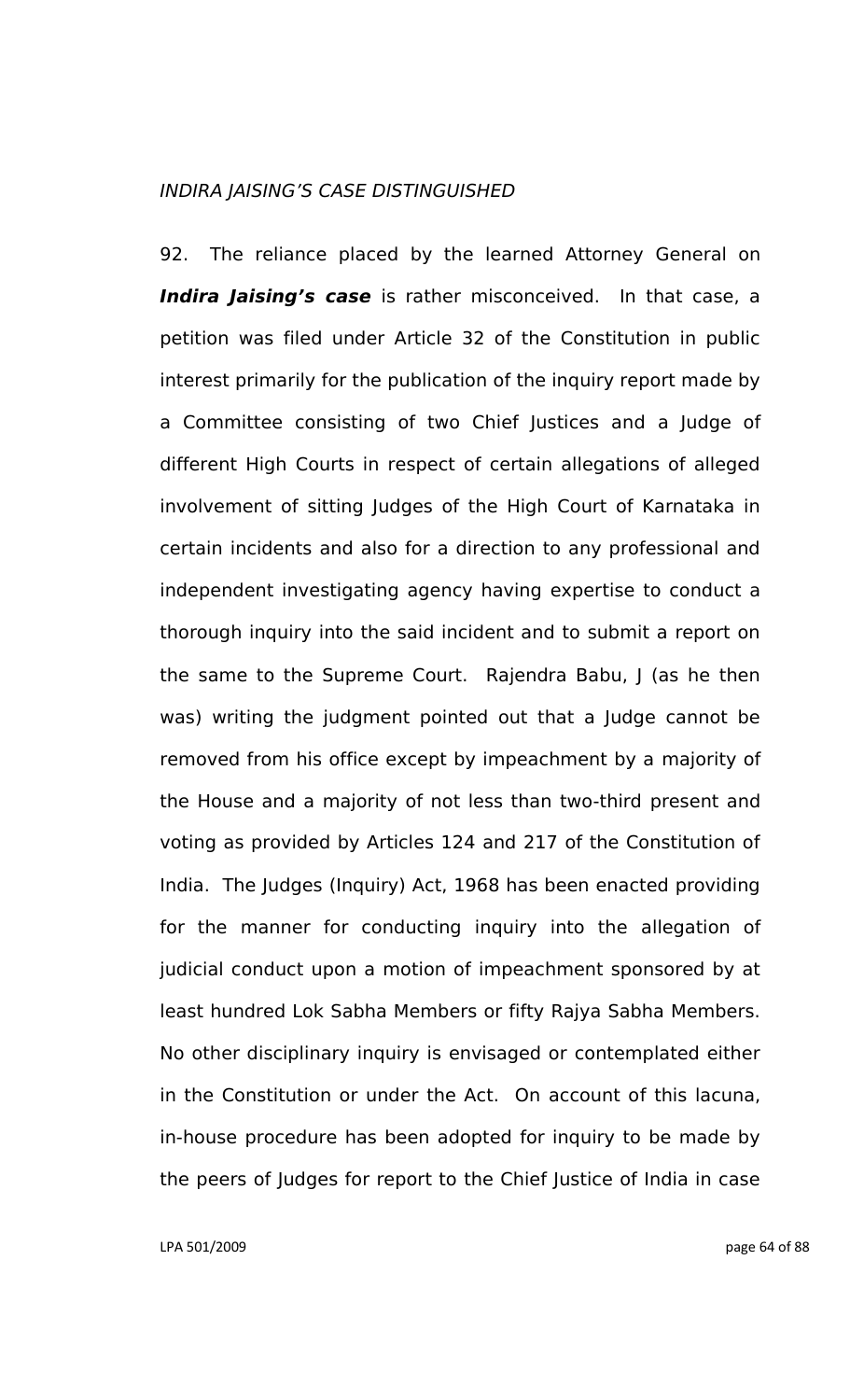of a complaint against the Chief Justices or Judges of the High Court in order to find out the truth of the imputation made in the complaint and that in-house inquiry is for the purpose of his own information and satisfaction. The report of the Inquiry Committee is purely preliminary in nature, ad hoc and not final. If the Chief Justice of India is satisfied that no further action is called for in the matter, the proceeding is closed. If any further action is to be taken as indicated in the in-house procedure itself, the Chief Justice of India may take such further steps as he deems fit. In case of breach of any rule of the Code of Conduct, the Chief Justice can choose not to post cases before a particular Judge against whom there are acceptable allegations. It is possible to criticise that decision on the ground that no inquiry was held and the Judge concerned had no opportunity to offer his explanation particularly when the Chief Justice is not vested with any power to decide about the conduct of a Judge. The Court was of the opinion that a report made on such inquiry if given publicity will only lead to more harm than good to the institution as Judges would prefer to face inquiry leading to impeachment. In such a case, the only course open to the parties concerned if they have material is to invoke provisions of Article 124 or Article 121(7) of the Constitution, as the case may be. It is in this context it was observed that the only source or authority by which the Chief Justice of India can exercise this power of inquiry is moral or ethical and not in exercise of powers under any law. The

LPA 501/2009 page 65 of 88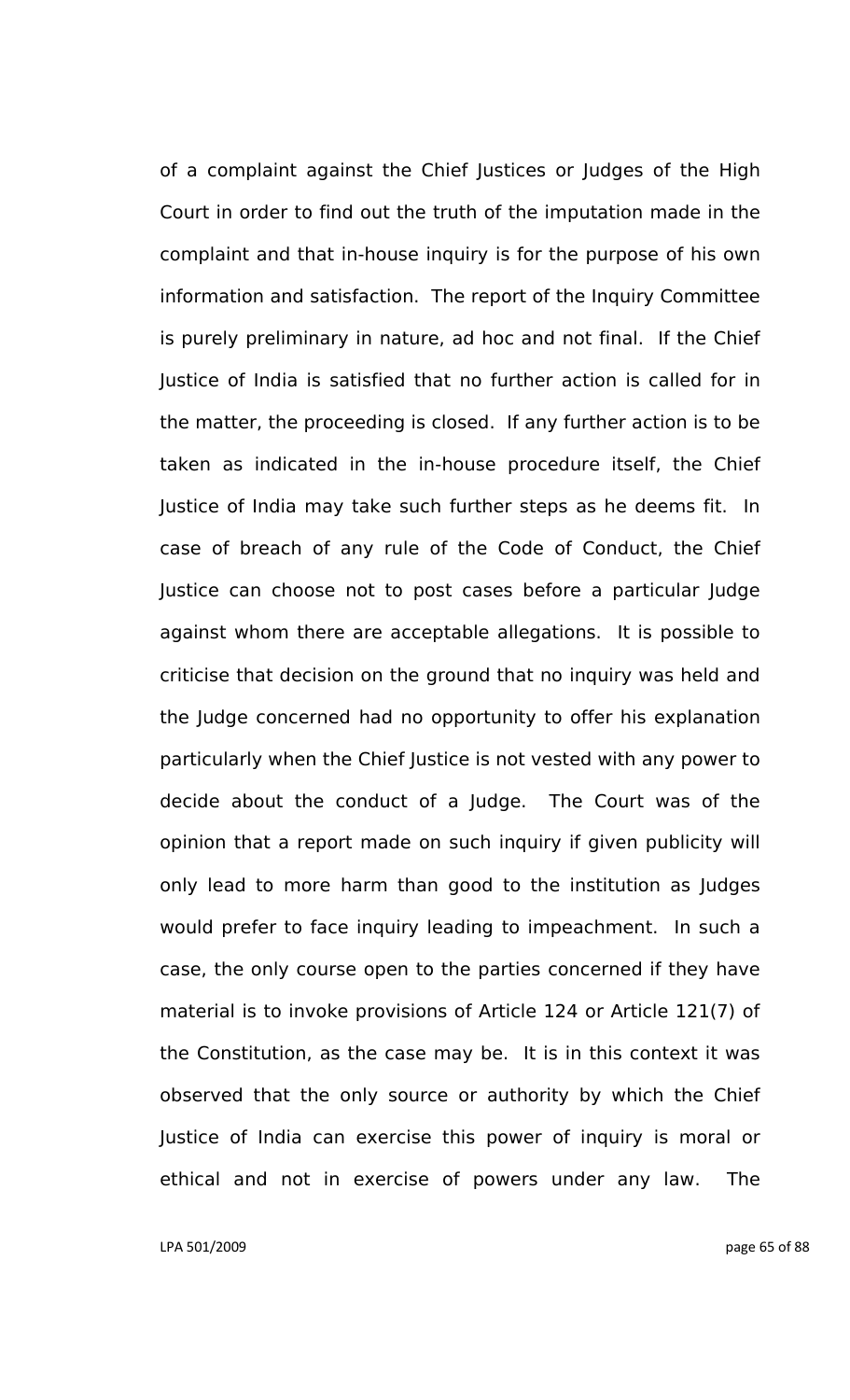obligation of the Judges to declare assets in terms of the Resolutions was not in issue before the Court. It is not even remotely suggested that the Code of Conduct is not binding on the Judges or they are free to ignore the Code of Conduct. Indeed the Court distinguished the decisions in *S.P. Gupta*, *Raj Narain* etc., relating to the right to information. We must bear in mind that this decision was rendered prior to the enactment of the Right to Information Act and may not serve as a useful guide in interpreting the provisions of the said Act.

93. The learned single Judge thus rightly concluded that the Resolutions are meant to be adhered to and that the fact that there is no objective mechanism to ensure its implementation is of little consequence because the consequence of not complying with the Resolutions is linked to the faith in the system; that thought alone is sufficient to incentivise compliance. Justice J.B. Thomas sums up this position aptly in the following manner:

> "Some standards can be prescribed by law, but the spirit of, and the quality of the service rendered by a profession depends far more on its observance of ethical standards. These are far more rigorous than legal standards.... They are learnt not by precept but by the example and influence of respected peers. Judicial standards are acquired, so to speak, by professional osmosis. They are enforced immediately by conscience."

*[Ref. Justice J.B. Thomas; Judicial Ethics in Australia, 2d ed. Sydney: LBC Information Services,1997]*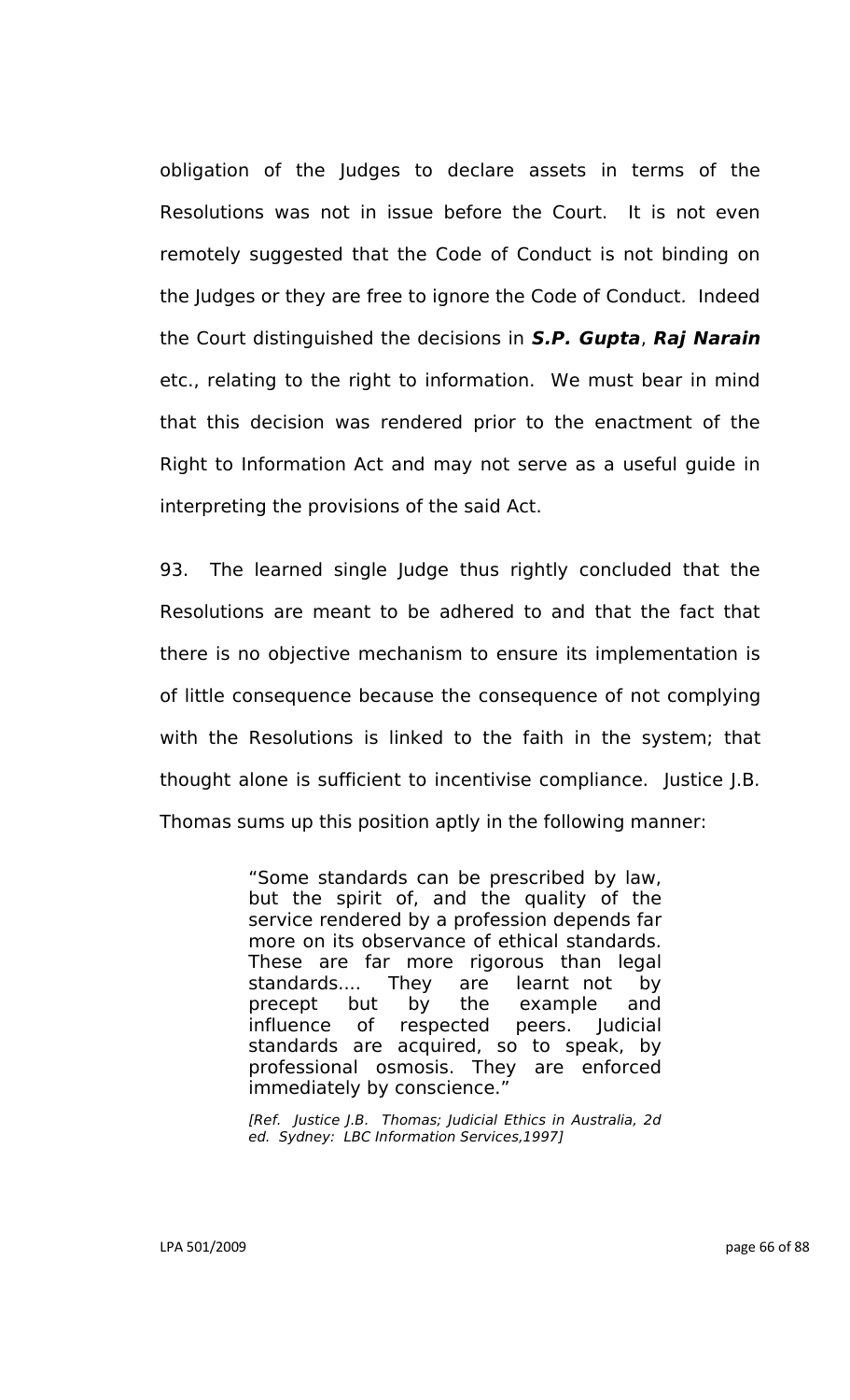94. In view of the above discussion, it is held that the respondent had right to information under Section 2(j) of the Act in respect of the information regarding making of declarations by the Judges of the Supreme Court pursuant to the 1997 Resolution.

### **POINT 2***: WHETHER THE CJI HELD THE "INFORMATION" IN HIS "FIDUCIARY" CAPACITY*

95. The submission of the learned Attorney General is that the declarations are made to the CJI in his fiduciary capacity as *pater familias* of the Judiciary. Therefore, assuming that the declarations, in terms of the 1997 Resolution constitute "information" under the Act, yet they cannot be disclosed – or even particulars about whether, and who made such declaration, cannot be disclosed – as it would entail breach of a fiduciary duty by the CJI. He relies on Section 8(1)(e) to submit that a public authority is under no obligation to furnish "information available to a person in his fiduciary relationship". He argues that the voluntary information given by the Judges is not information in the public domain. He emphasizes that the Resolution crucially states:

### "The declaration made by the Judges or the Chief Justice, as the case may be, **shall be confidential**".

LPA 501/2009 page 67 of 88 96. On the other hand, Mr.Prashant Bhushan argues that a fiduciary relationship is one that is based on trust and good faith, rather than on any legal obligation. The purpose for disclosing a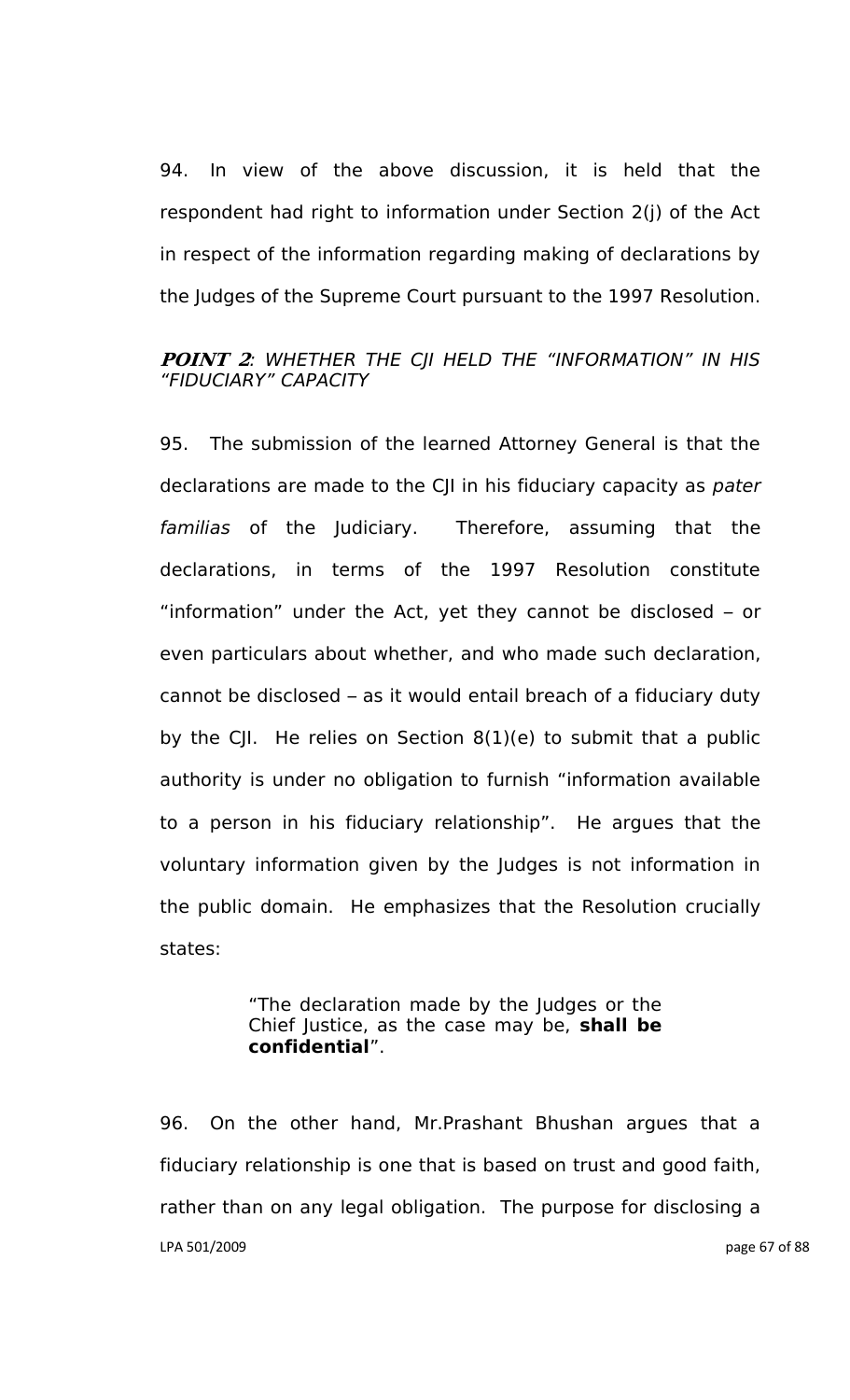statement of assets to the CJI is to foster transparency within the judiciary and is essential for an independent, strong and respected judiciary, indispensable in the impartial administration of justice. Where the Judges of the Supreme Court act in their official capacity in compliance with a formal Resolution, it cannot be said that the CJI acts as a fiduciary of the Judges and that he must, therefore, act in the interests of the Judges and not make such information public. According to him, unless the information sought can be excluded on the basis of one of the exemptions under Section 8 of the Act, the same cannot be denied merely on the classification of a document or on a plea of confidentiality, if the document is otherwise covered by the Act.

### *FIDUCIARY RELATIONSHIP*

97. As Waker defines it: "A "fiduciary" is a person in a position of trust, or occupying a position of power and confidence with respect to another such that he is obliged by various rules of law to act solely in the interest of the other, whose rights he has to protect. He may not make any profit or advantage from the relationship without full disclosure. The category includes trustees, Company promoters and directors, guardians, solicitors and clients and other similarly placed." [Oxford Companion to Law, 1980 p.469]

LPA 501/2009 page 68 of 88 98. "A fiduciary relationship", as observed by Anantnarayanan, J., "may arise in the context of a *jural relationship*. Where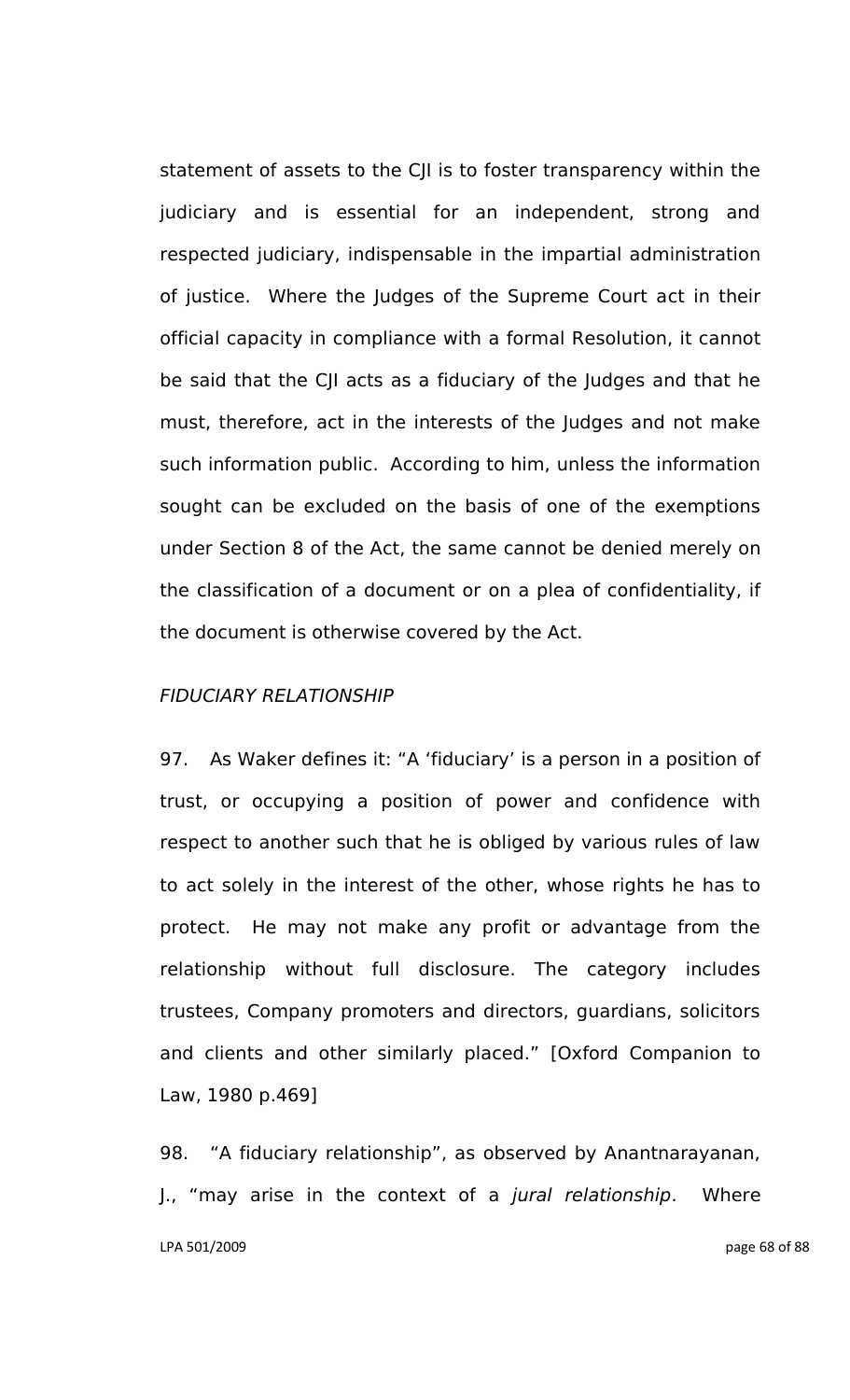*confidence is reposed* by one in another and that leads to a transaction in which there is a *conflict of interest and duty* in the person in whom such confidence is reposed, fiduciary relationship immediately springs into existence." [see *Mrs.Nellie Wapshare v. Pierce Lasha & Co. Ltd.* (AIR 1960 Mad 410)]

99. In *Lyell v. Kennedy*, (1889) 14 AC 437, the Court explained that whenever two persons stand in such a situation that confidence is necessarily reposed by one in the other, there arises a presumption as to fiduciary relationship which grows naturally out of that confidence. Such a confidential situation may arise from a contract or by some gratuitous undertaking, or it may be upon previous request or undertaken without any authority.

*100.* In *Dale & Carrington Invt. (P) Ltd. v. P.K. Prathaphan,* (2005) 1 SCC 212 and *Needle Industries (India) Ltd. V. Needle Industries Newey (India) Holding Ltd.,* (1981) 3 SCC 333, the Court held that the directors of the company owe fiduciary duty to its shareholders. In *P.V. Sankara Kurup v. Leelavathy Nambier*, (1994) 6 SCC 68, the Court held that an agent and power of attorney can be said to owe a fiduciary relationship to the principal.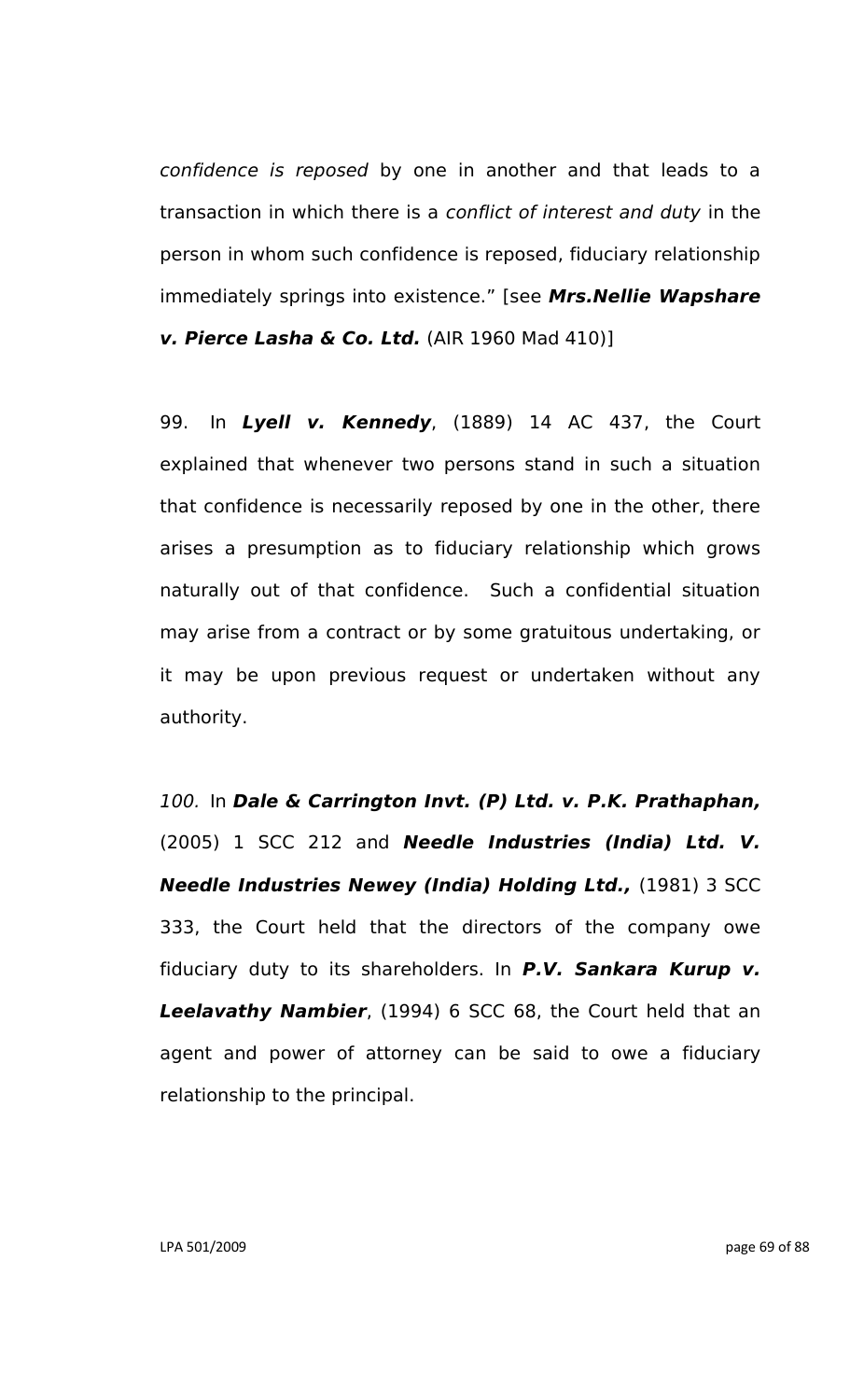101. Section 88 of the Indian Trusts Act requires a fiduciary not to gain an advantage of his position. Section 88 applies to a trustee, executor, partner, agent, director of a company, legal advisor or other persons bound in fiduciary capacity. Kinds of persons bound by fiduciary character are enumerated in Mr.M. Gandhi's book on "Equity, Trusts and Specific Relief" (2<sup>nd</sup> ed., Eastern Book Company)

- "(1) Trustee,
- (2) Director of a company,
- (3) Partner,
- (4) Agent,
- (5) Executor,
- (6) Legal Adviser,
- (7) Manager of a joint family,
- (8) Parent and child,
- (9) Religious, medical and other advisers,
- (10) Guardian and Ward,
- (11) Licensees appointed on remuneration to purchase stocks on behalf of government,
- (12) Confidential Transactions wherein confidence is reposed, and which are indicated by (a) Undue influence, (b) Control over property, (c) Cases of unjust enrichment, (d) Confidential information, (e) Commitment of job,
- (13) Tenant for life,
- (14) Co-owner,
- (15) Mortgagee,
- (16) Other qualified owners of property,
- (17) De facto guardian,
- (18) Receiver,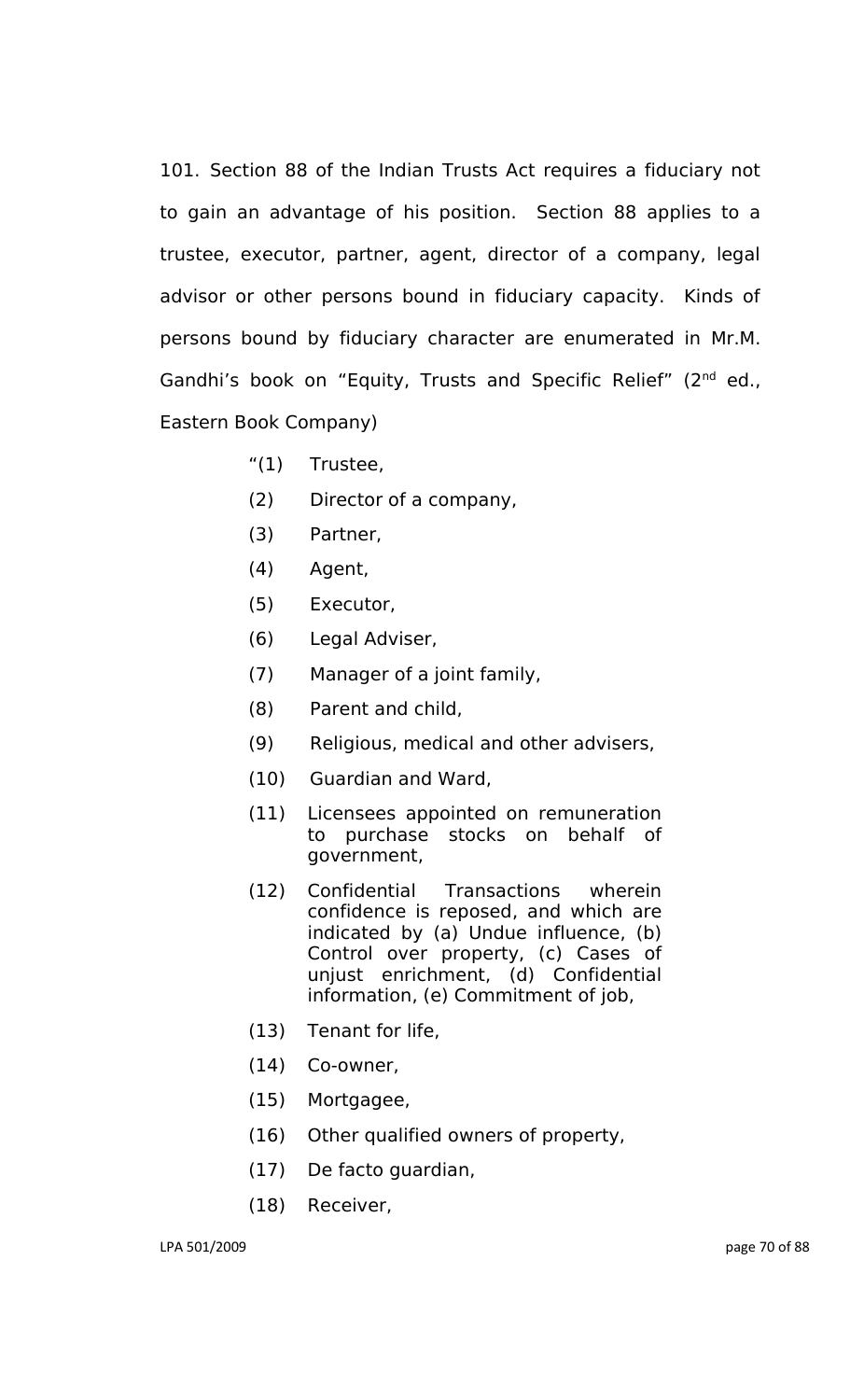- (19) Insurance Company,
- (20) Trustee de son tort,
- (21) Co-heir,
- (22) Benamidar."

102. The CJI cannot be a fiduciary vis-à-vis Judges of the Supreme Court. The Judges of the Supreme Court hold independent office, and there is no hierarchy, in their judicial functions, which places them at a different plane than the CJI. The declarations are not furnished to the CJI in a private relationship or as a trust but in discharge of the constitutional obligation to maintain higher standards and probity of judicial life and are in the larger public interest. In these circumstances, it cannot be held that the asset information shared with the CJI, by the Judges of the Supreme Court, are held by him in the capacity of fiduciary, which if directed to be revealed, would result in breach of such duty.

### *CONFIDENTIALITY*

103. The Act defines which information will be in the public domain and includes within the definition "any material in any form, including records, documents, memos, e-mails, opinions, advices, etc." Irrespective of whether such notes, e-mails, advices, memos etc. were marked confidential and kept outside the public domain, the Act expressly places them in the public domain and accessible to the people subject to exclusionary clauses contained in Section 8 of the Act. Section 11(1) of the Act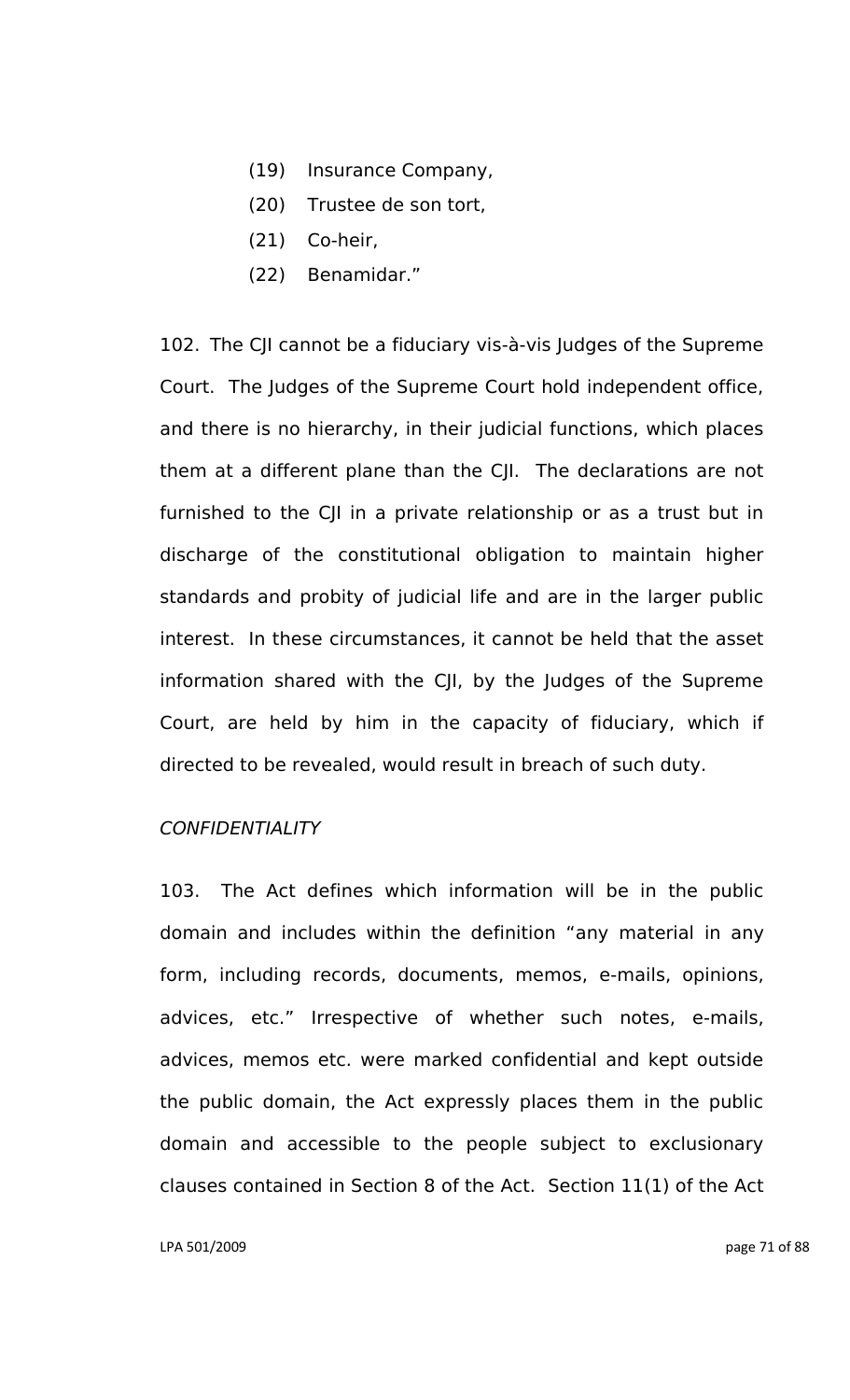provides that where the authority intends to disclose any information which relates to and was supplied by a third party and has been treated confidential by third party, it shall give a clear notice of five days to such third party inviting him to make a submission in writing or orally whether such information should be disclosed and such submission shall be kept in view while taking a decision regarding the disclosure of such information. Except in the case of trade and commerce secrets, protected by law, disclosure may be allowed in public interest if disclosure outweighs in importance any possible harm or injury to the interest of the third party. The disclosure of such information regarding a third party is, however, further subject to the provisions providing for non-disclosure of information relating to privacy of a person under Section 8(j) of the Act.

104. In U.K., the Freedom of Information Act 2000 exempts the information from disclosure where it was obtained by a public authority from any other person and the disclosure of the information to the public by the public authority would constitute an actionable breach of confidence. Similar provisions are made in the information laws of USA, New Zealand, Australia, Canada etc. However, as pointed out by Phillip Coppel, a public interest defence is available to a claim of breach of confidence. Therefore, a consideration of the public interest is required to determine whether disclosure would constitute an actionable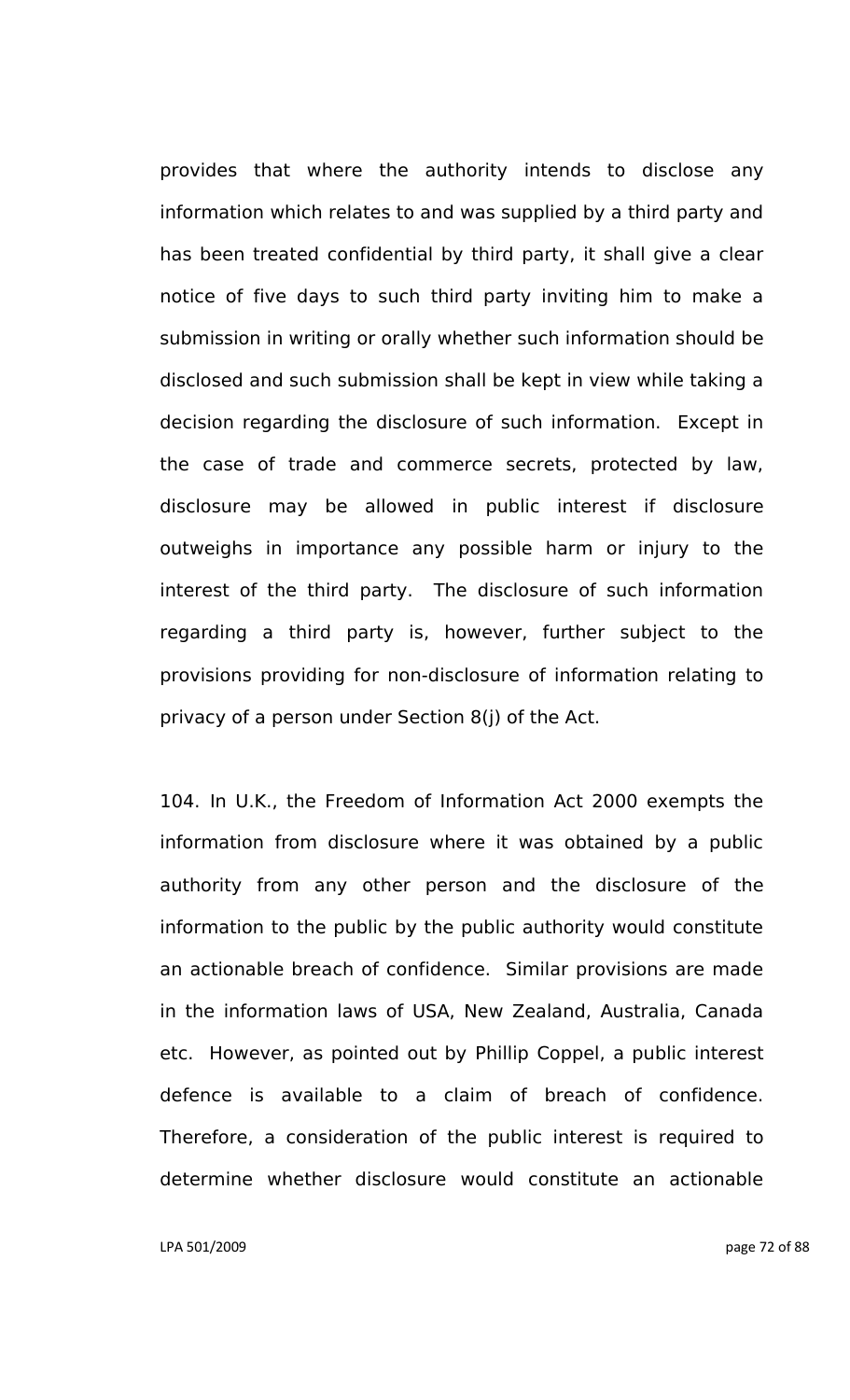breach of confidence. In addition, so far as government secrets are concerned, the Crown is not entitled to restrain disclosure or to obtain redress on confidentiality grounds unless it can establish that disclosure has damaged or would be likely to damage the public interest. [*Phillip Coppel"s "Information Rights", pg.836-837*].

105. In *Attorney General v. Guardian Newspapers Limited* [(No.2) (1990) 1 AC 109], Lord Goff identified three limiting concepts to the principles of breach of confidence. The first, that the principle of confidentiality does not apply to information that is so generally accessible that, in all the circumstances, it cannot be regarded as confidential. The second is that the duty of confidence does not apply to information that is useless or trivial. The third limiting concept identified by Lord Goff is that in certain circumstances the public interest in maintaining confidence may be outweighed by the public interest in disclosure. Lord Goff summed up the matter as follows: (pg.282)

"The third limiting principle is of far greater importance. It is that, although the basis of the law"s protection of confidence is that there is a law, nevertheless that public interest may be outweighed by some other countervailing public interest which favours disclosure. This limitation may apply, as the learned judge pointed out, to all types of confidential information. It is this limiting principle which may require a court to carry out a balancing operation, weighing the public interest in maintaining confidence against a countervailing public interest favouring disclosure. Embraced within this limiting principle is, of course, the so called defence of iniquity. In origin, this principle was narrowly stated, on the basis that a man cannot be made "the confidant of a crime or a fraud": see Gartside v. Outram per Sir William Page Wood V.C. But it is now clear that the principle extends to matters of which disclosure is required in the public interest: see Beloff v. Pressdram Ltd, per Ungoed Thomas, J and Lion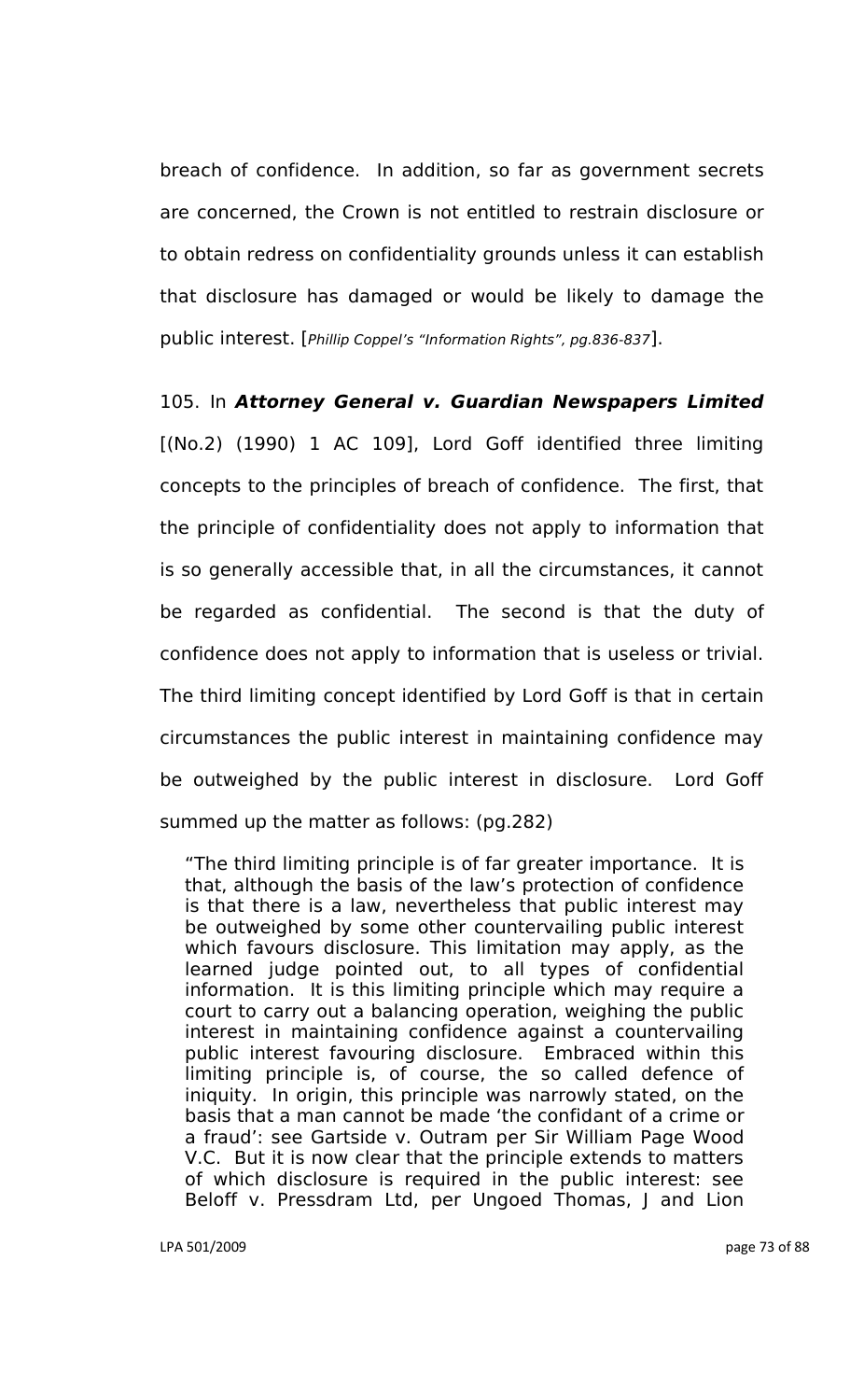Laboratories Ltd v. Evans per Griffiths L.J. It does not however follow that the public interest will in such cases require disclosure to the media, or to the public by the media. There are cases in which a more limited disclosure is all that is required: see Francome v. Mirror Group Newspapers Ltd. A classic example of a case where limited disclosure is required is a case of alleged iniquity in the Security Services."

#### *DUTY TO DENY OR CONFIRM*

106. In the present case, the only information that was sought by the respondent was whether such declaration of assets were filed by Judges of the Supreme Court and also whether High Court Judges have submitted such declarations about their assets to respective Chief Justices in States. The respondent had not sought a copy of the declaration or the contents thereof or even the names etc., of the Judges providing the same. Release of this information would not amount to actionable breach of any confidentiality. The duty to confirm or deny would not amount to breach of confidentiality unless the request is so specific that the mere confirmation that information is held (without a disclosure of that information) would be to disclose the gist of the information. Philip Coppel explains the legal position as follows:

"The duty to confirm or deny"

"The duty to confirm or deny does not arise if, or to the extent that, a confirmation or denial that the public authority holds the information specified in the request would (apart from the Act) constitute an actionable breach of confidence. This is an absolute exclusion of duty. As a matter of practice, other than where the request is so specific that the mere confirmation that the information is held (without a disclosure of that information) would be to disclose the gist of the information, it is difficult to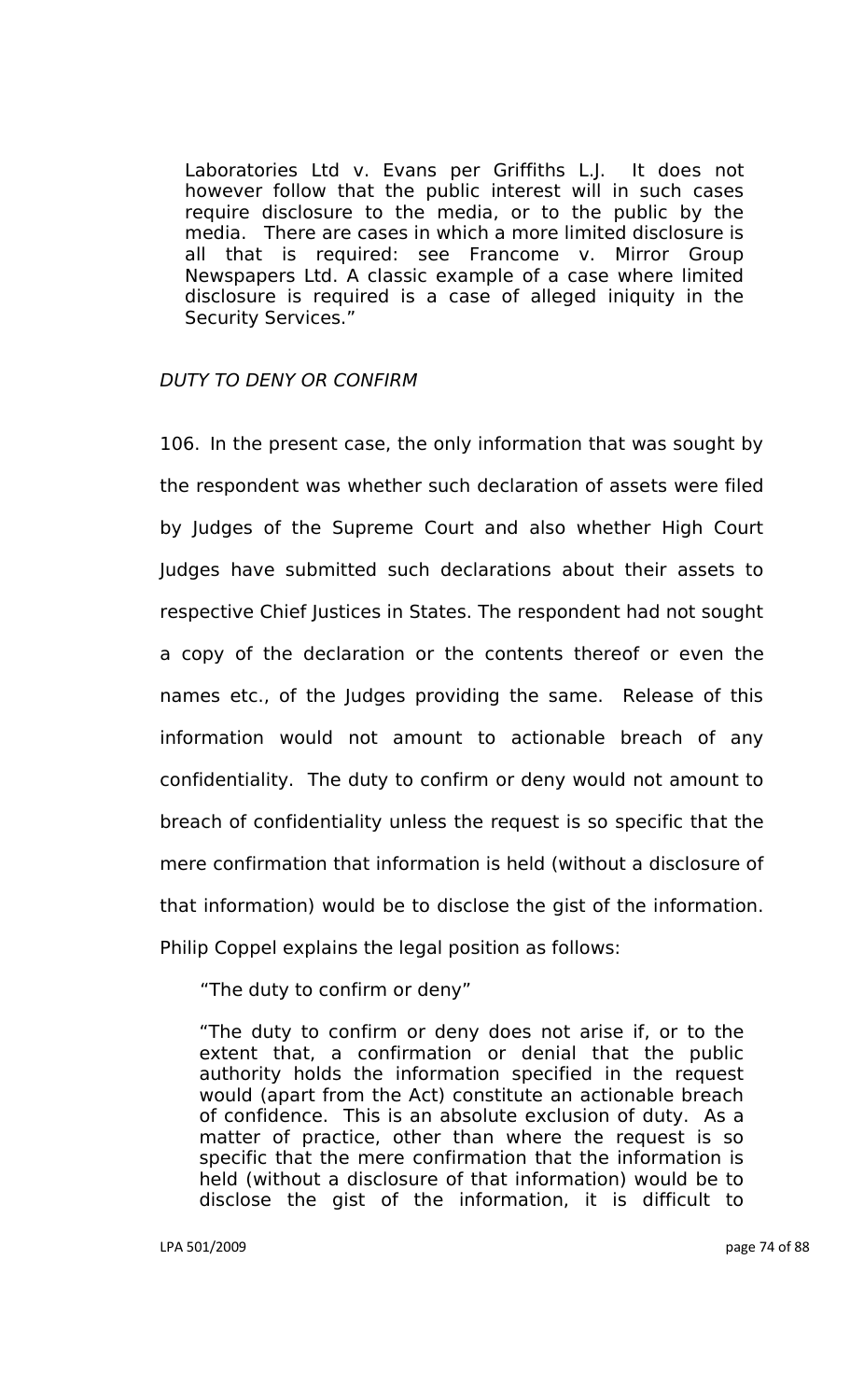contemplate circumstances in which a public authority could properly refuse to confirm or deny that it held information under S.41(2)". (page 843)

107. In our opinion, the learned single Judge has summed up the position correctly in para 58:

> "From the above discussion, it may be seen that a fiduciary relationship is one whereby a<br>person places complete confidence in person places complete confidence in another in regard to a particular transaction or his general affairs or business. The relationship need not be "formally" or "legally" ordained, or established, like in the case of a written trust; but can be one of moral or personal responsibility, due to the better or superior knowledge or training, or superior status of the fiduciary as compared to the one whose affairs he handles. If viewed from this perspective, it is immediately apparent that the CJI cannot be a fiduciary vis-à-vis Judges of the Supreme Court; he cannot be said to have superior knowledge, or be better trained, to aid or control their affairs or conduct. Judges of the Supreme Court hold independent office, and there is no hierarchy, in their judicial functions, which places them at a different plane than the CJI. In these circumstances, it cannot be held that asset information shared with the CJI, by the judges of the Supreme Court, are held by him in the capacity of a fiduciary, which if directed to be revealed, would result in breach of such duty. So far as the argument that the 1997 Resolution had imposed a confidentiality obligation on the CJI to ensure non-disclosure of the asset declarations, is concerned, the court is of opinion that with the advent of the Act, and the provision in Section 22 – which overrides all other laws, etc. (even overriding the Official Secrets Act) the argument about such a confidentiality condition is on a weak foundation. The mere marking of a document, as "confidential", in this case, does not undermine the overbearing nature of Section 22. Concededly, the confidentiality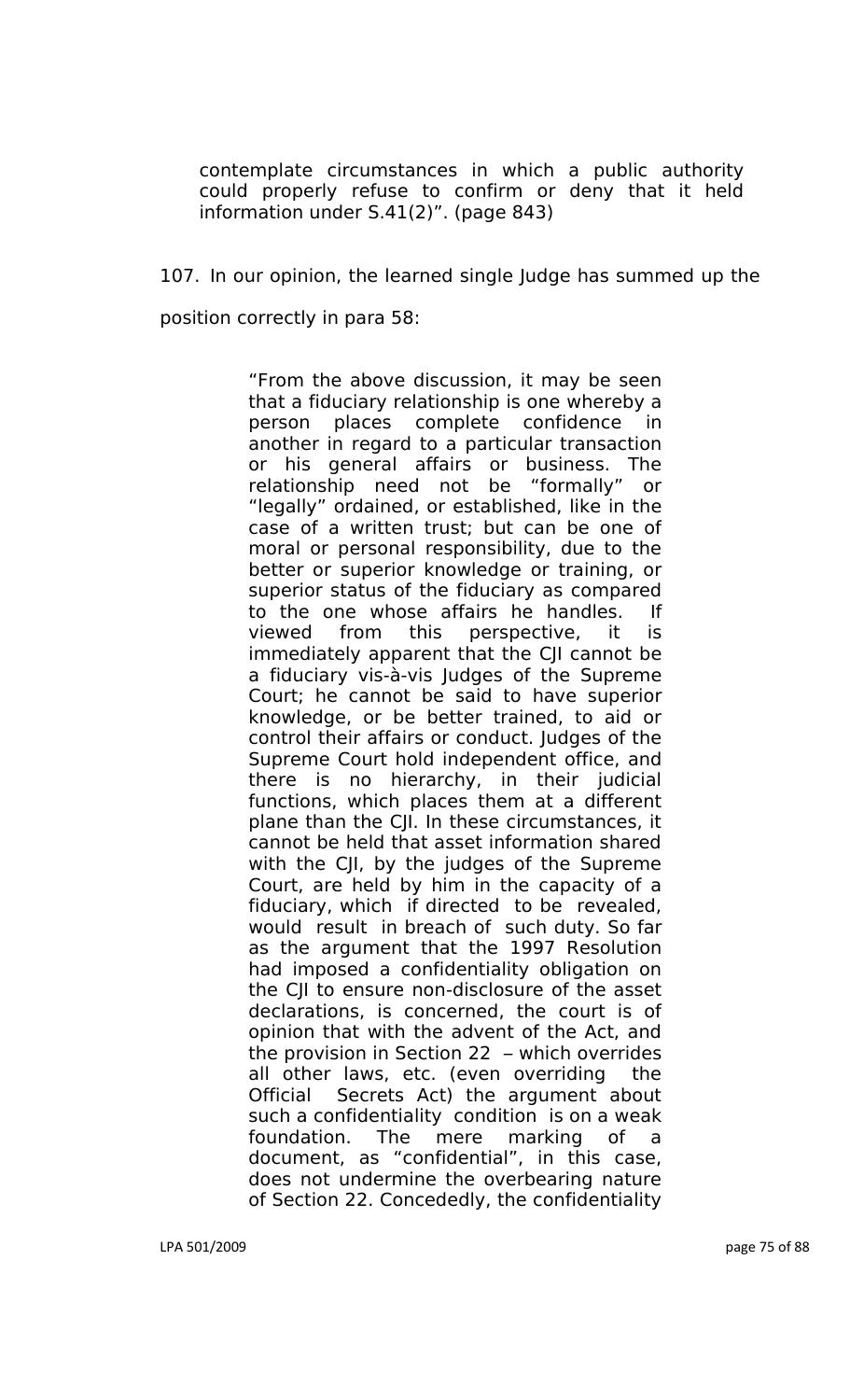clause (in the 1997 Resolution) operated, and many might have bona fide believed that it would ensure immunity from access. Yet the advent of the Act changed all that; all classes of information became its subject matter. Section 8(1)(f) affords protection to one such class, i.e. fiduciaries. The content of such provision may include certain kinds of relationships of public officials, such as doctor-patient relations; teacher-pupil relationships, in government schools and colleges; agents of governments; even attorneys and lawyers who appear and advise public authorities covered by the Act. However, it does not cover asset declarations made by Judges of the Supreme Court, and held by the CJI."

108. For the above reasons, we hold that Section 8(e) does not cover asset declarations made by Judges of the Supreme Court and held by the CJI. The CJI does not hold such declarations in a fiduciary capacity or relationship.

# **POINT 3***: WHEHTER INFORMATION ABOUT DECLARATION OF ASSETS BY JUDGES IS EXEMPT UNDER SECTION 8(1)(j).*

109. The learned Attorney General argued that the information which is sought for by the respondent is purely and simply personal information, the disclosure of which has no relationship to any public activity. He emphasized that access to such information would result in unwarranted intrusion of privacy. The submission is that such information is exempt under Section  $8(1)(j)$  of the Act. On the other hand, Mr. Prashant Bhushan argues that information as to whether declarations have been made, to the CJI can hardly be said to be called "private" and that

LPA 501/2009 page 76 of 88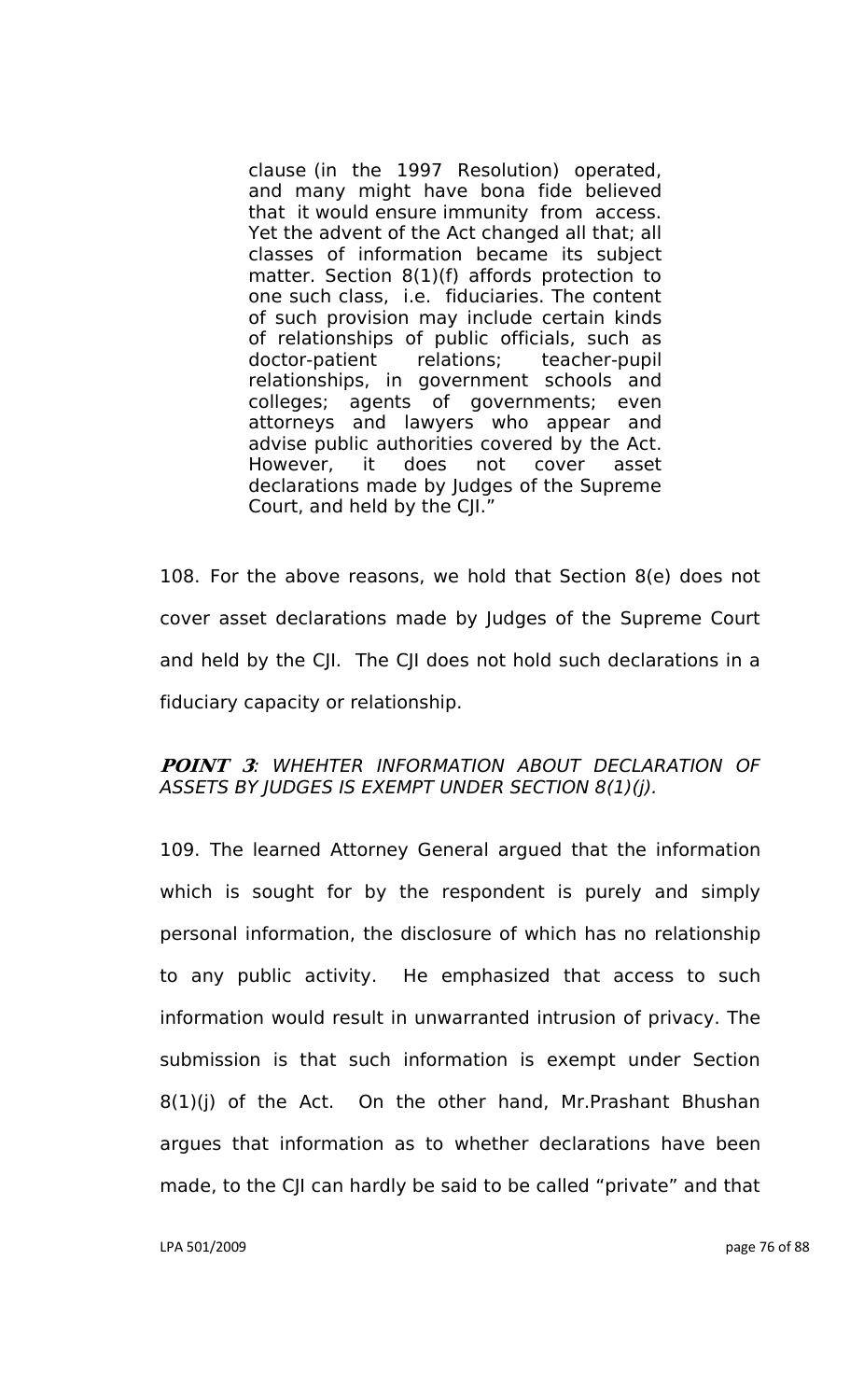declarations are made by individual judges to the CJI in their capacity as Judges. He submitted that the present proceeding is not concerned with the content of asset declarations.

### *RIGHT TO INFORMATION VIS-À-VIS RIGHT TO PRIVACY*

110. The right to privacy as an independent and distinctive concept originated in the field of Tort law, under which the new cause of action for damages resulting from unlawful invasion of privacy was recognized. This right has two aspects: (i) The ordinary law of privacy which affords a tort action for damages resulting from an unlawful invasion of privacy and (ii) the constitutional recognition given to the right to privacy which protects personal privacy against unlawful government invasion. Right to privacy is not enumerated as a fundamental right in our Constitution but has been inferred from Article 21. The first decision of the Supreme Court dealing with this aspect is *Kharak* **Singh** v. **State of UP**, AIR 1963 SC 1295. A more elaborate appraisal of this right took place in later decisions in *Gobind* v. *State of MP*, (1975) 2 SCC 148, *R.Rajagopal* v. *State of T.N.,* (1994) 6 SCC 632 and *District Registrar and Collector* v. *Canara Bank*, (2005) 1 SCC 496.

111. The freedom of information principle holds that, generally speaking, every citizen should have the right to obtain access to government records. The underlying rationale most frequently

LPA 501/2009 page 77 of 88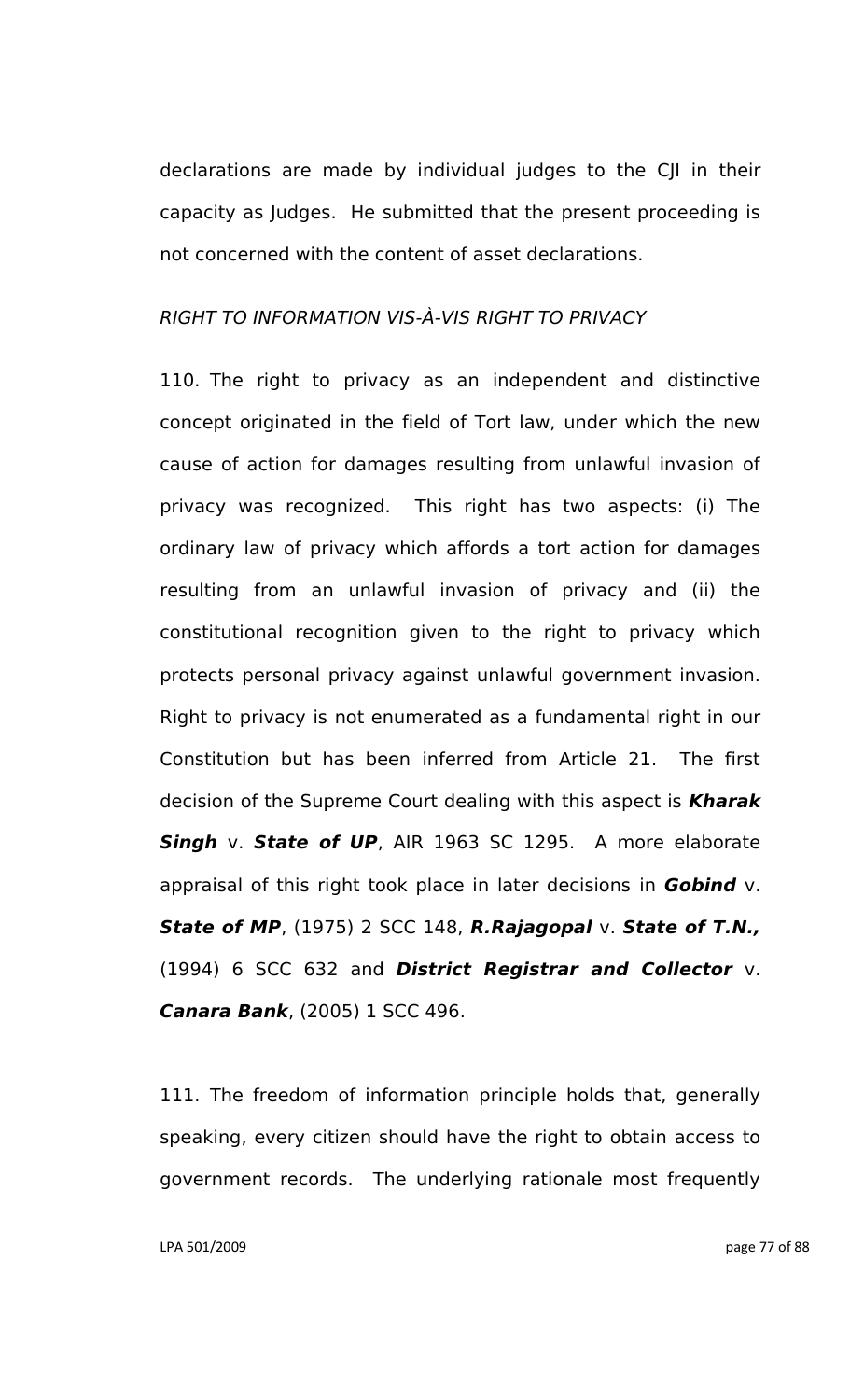offered in support of the principle are, first, that the right of access will heighten the accountability of government and its agencies to the electorate; second, that it will enable interested citizens to contribute more effectively to debate on important questions of public policy; and third, that it will conduce to fairness in administrative decision-making processes affecting individuals. The protection of privacy principle, on the other hand, holds in part at least that individuals should, generally speaking, have some control over the use made by others, especially government agencies, of information concerning themselves. Thus, one of the cardinal principles of privacy protection is that personal information acquired for one purpose should not be used for another purpose without the consent of the individual to whom the information pertains. The philosophy underlying the privacy protection concern links personal autonomy to the control of data concerning oneself and suggests that the modern acceleration of personal data collection, especially by government agencies, carries with it a potential threat to a valued and fundamental aspect of our traditional freedoms.

LPA 501/2009 page 78 of 88 112. The right to information often collides with the right to privacy. The government stores a lot of information about individuals in its dossiers supplied by individuals in applications made for obtaining various licences, permissions including passports, or through disclosures such as income tax returns or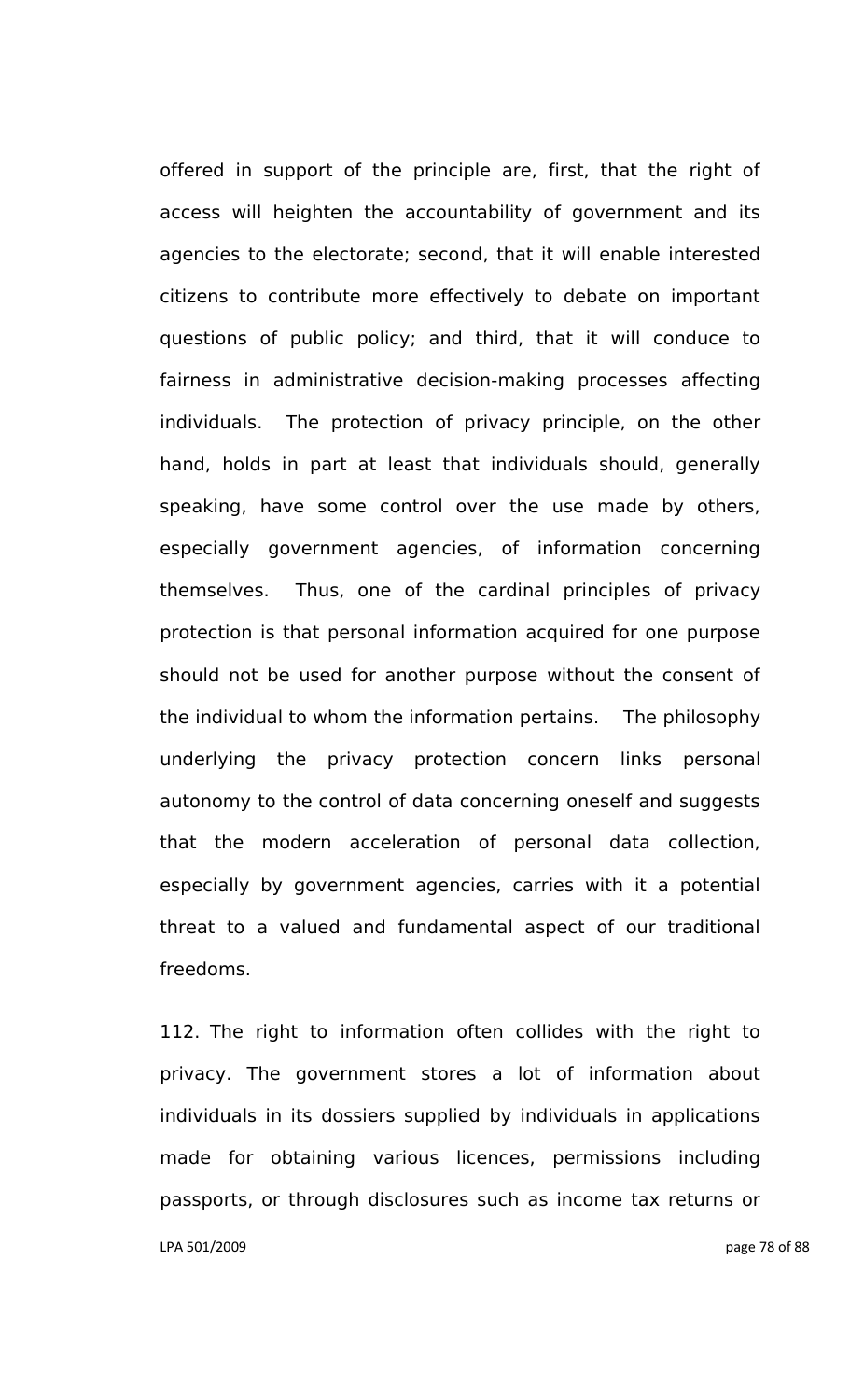for census data. When an applicant seeks access to government records containing personal information concerning identifiable individuals, it is obvious that these two rights are capable of generating conflict. In some cases this will involve disclosure of information pertaining to public officials. In others, it will involve disclosure of information concerning ordinary citizens. In each instance, the subject of the information can plausibly raise a privacy protection concern. As one American writer said one man"s freedom of information is another man"s invasion of privacy.

#### *PROTECTION OF PERSONAL INFORMATION UNDER SECTION 8(1)(j)*

113. The right to information, being integral part of the right to freedom of speech, is subject to restrictions that can be imposed upon that right under Article 19(2). The revelation of information in actual practice is likely to conflict with other public interests including efficient operations of the Government, optimum use of limited fiscal resources and the preservation of confidentiality of sensitive information and, therefore, with a view to harmonize these conflicting interests while preserving the paramountacy of the democratic ideal, Section 8 has been enacted for providing certain exemptions from disclosure of information. Section 8 contains a well defined list of ten kinds of matters that cannot be made public. A perusal of the aforesaid provisions of Section 8 reveals that there are certain information contained in sub-clause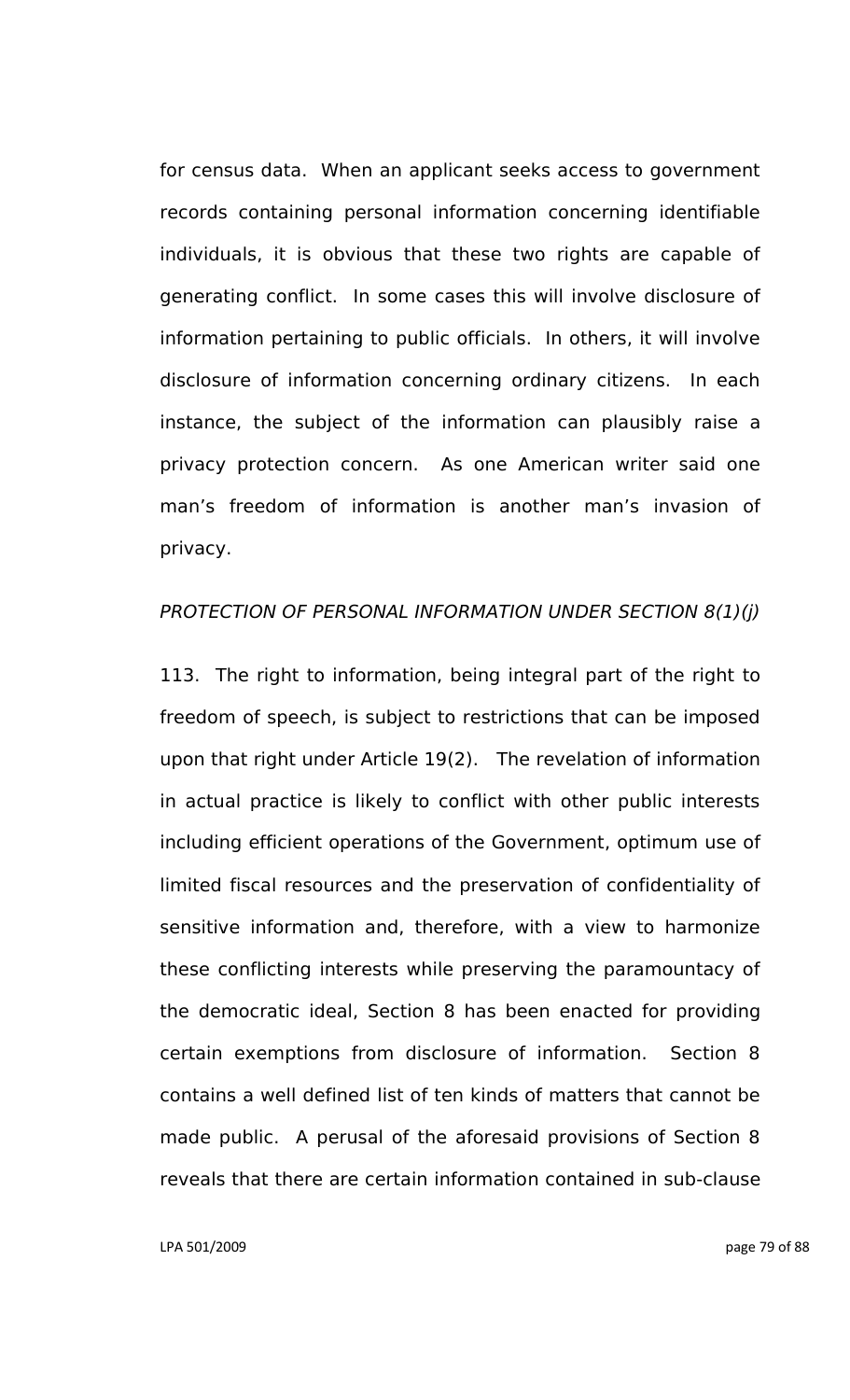(a), (b), (c), (f),(g) and (h), for which there is no obligation for giving such an information to any citizen; whereas information protected under sub-clause (d), (e) and (j) are protected information, but on the discretion and satisfaction of the competent authority that it would be in larger public interest to disclose such information, such information can be disclosed. These information, thus, have limited protection, the disclosure of which is dependent upon the satisfaction of the competent authority that it would be in larger public interest as against the protected interest to disclose such information.

LPA 501/2009 page 80 of 88 114. There is an inherent tension between the objective of freedom of information and the objective of protecting personal privacy. These objectives will often conflict when an applicant seeks access for personal information about a third party. The conflict poses two related challenges for law makers; first, to determine where the balance should be struck between these aims; and, secondly, to determine the mechanisms for dealing with requests for such information. The conflict between the right to personal privacy and the public interest in the disclosure of personal information was recognized by the legislature by exempting purely personal information under Section 8(1)(j) of the Act. Section 8(1)(j) says that disclosure may be refused if the request pertains to "personal information the disclosure of which has no relationship to any public activity or interest, or which would cause unwarranted invasion of the privacy of the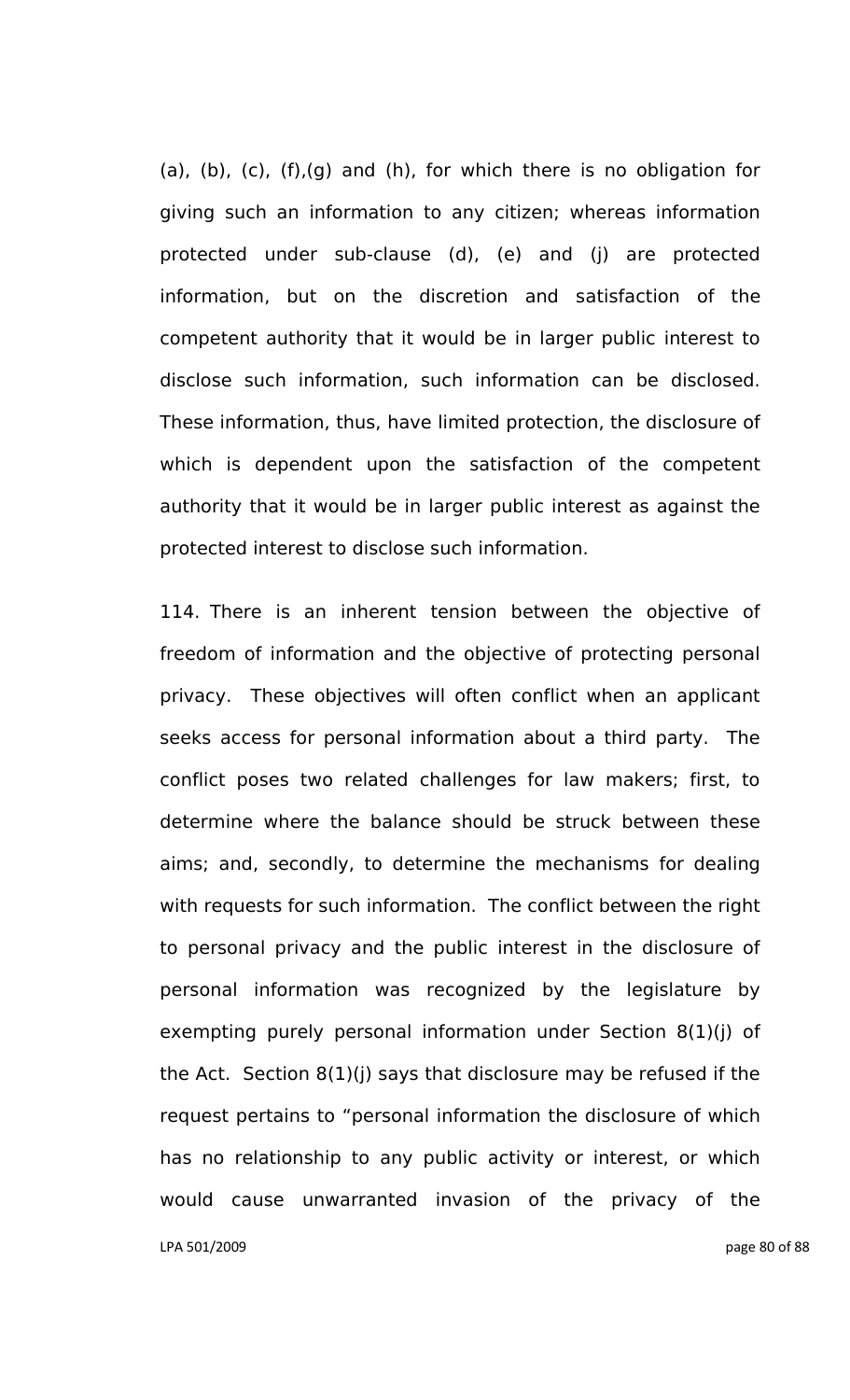individual." Thus, personal information including tax returns, medical records etc. cannot be disclosed in view of Section 8(1)(j) of the Act. If, however, the applicant can show sufficient public interest in disclosure, the bar (preventing disclosure) is lifted and after duly notifying the third party ( i.e. the individual concerned with the information or whose records are sought) and after considering his views, the authority can disclose it. The nature of restriction on the right of privacy, however, as pointed out by the learned single Judge, is of a different order; in the case of private individuals, the degree of protection afforded to be greater; in the case of public servants, the degree of protection can be lower, depending on what is at stake. This is so because a public servant is expected to act for the public good in the discharge of his duties and is accountable for them.

115. The Act makes no distinction between an ordinary individual and a public servant or public official. As pointed out by the learned single Judge "----- an individual's or citizen's fundamental rights, which include right to privacy - are not subsumed or extinguished if he accepts or holds public office." Section 8(1)(j) ensures that all information furnished to public authorities – including personal information [such as asset disclosures] are not given blanket access. When a member of the public requests personal information about a public servant, - such as asset declarations made by him – a distinction must be made between personal data inherent to the person and those that are not, and,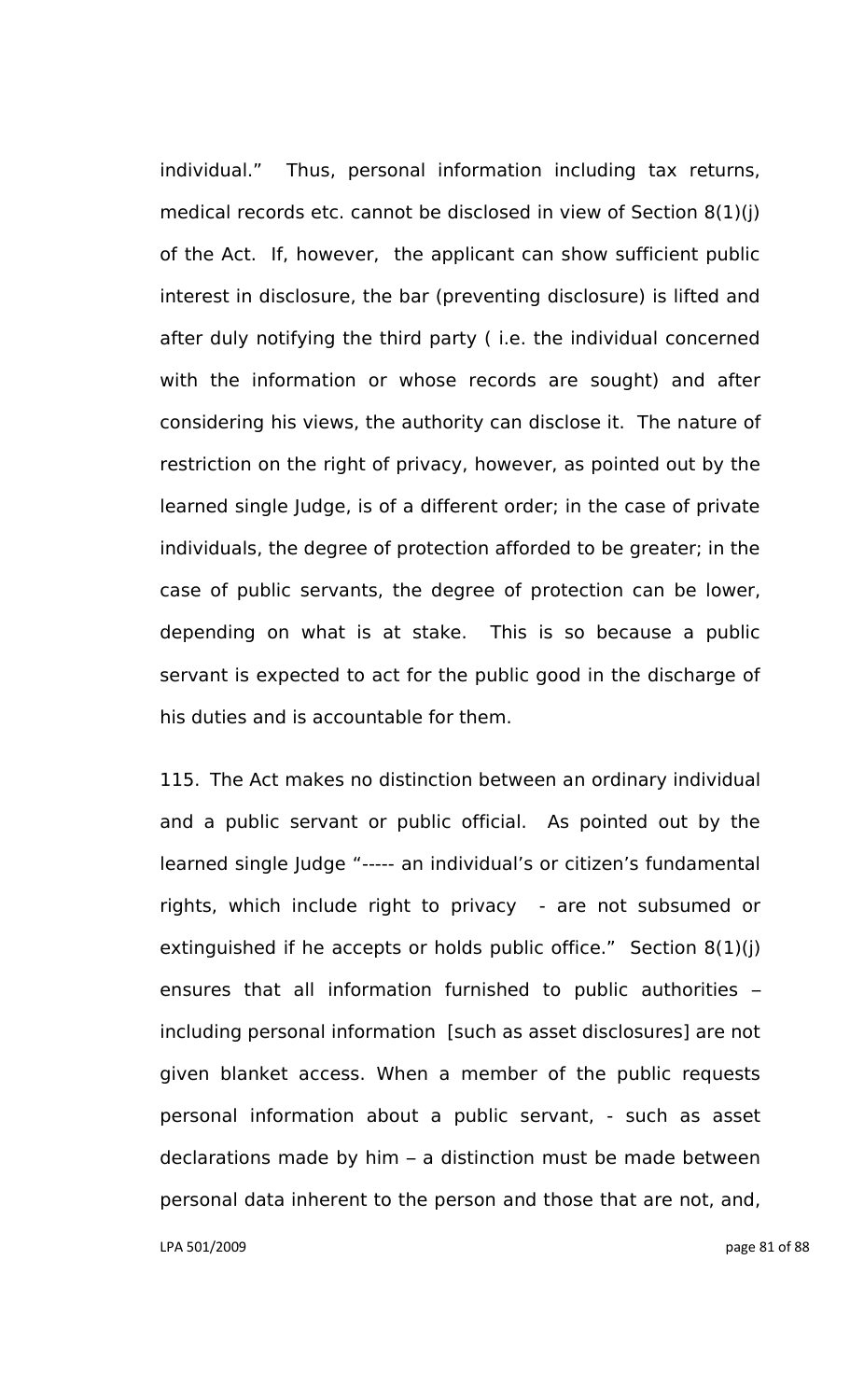therefore, affect his/her private life. To quote the words of the learned single Judge "if public servants ---- are obliged to furnish asset declarations, the mere fact that they have to furnish such declaration would not mean that it is part of public activity, or "interest". ----- That the public servant has to make disclosures is a part of the system"s endeavour to appraise itself of potential asset acquisitions which may have to be explained properly. However, such acquisitions can be made legitimately; no law bars public servants from acquiring properties or investing their income. The obligation to disclose these investments and assets is to check the propensity to abuse a public office, for a private gain." Such personal information regarding asset disclosures need not be made public, unless public interest considerations dictates it, under Section 8(1)(j). This safeguard is made in public interest in favour of all public officials and public servants.

LPA 501/2009 page 82 of 88 116. In the present case the particulars sought for by the respondent do not justify or warrant protection under Section 8(1)(j) inasmuch as the only information the applicant sought was whether 1997 Resolution was complied with. That kind of innocuous information does not warrant the protection granted by Section 8(1)(j). We concur with the view of the learned single Judge that the contents of asset declarations, pursuant to the 1997 Resolution, are entitled to be treated as personal information, and may be accessed in accordance with the procedure prescribed under Section 8(1)(j); that they are not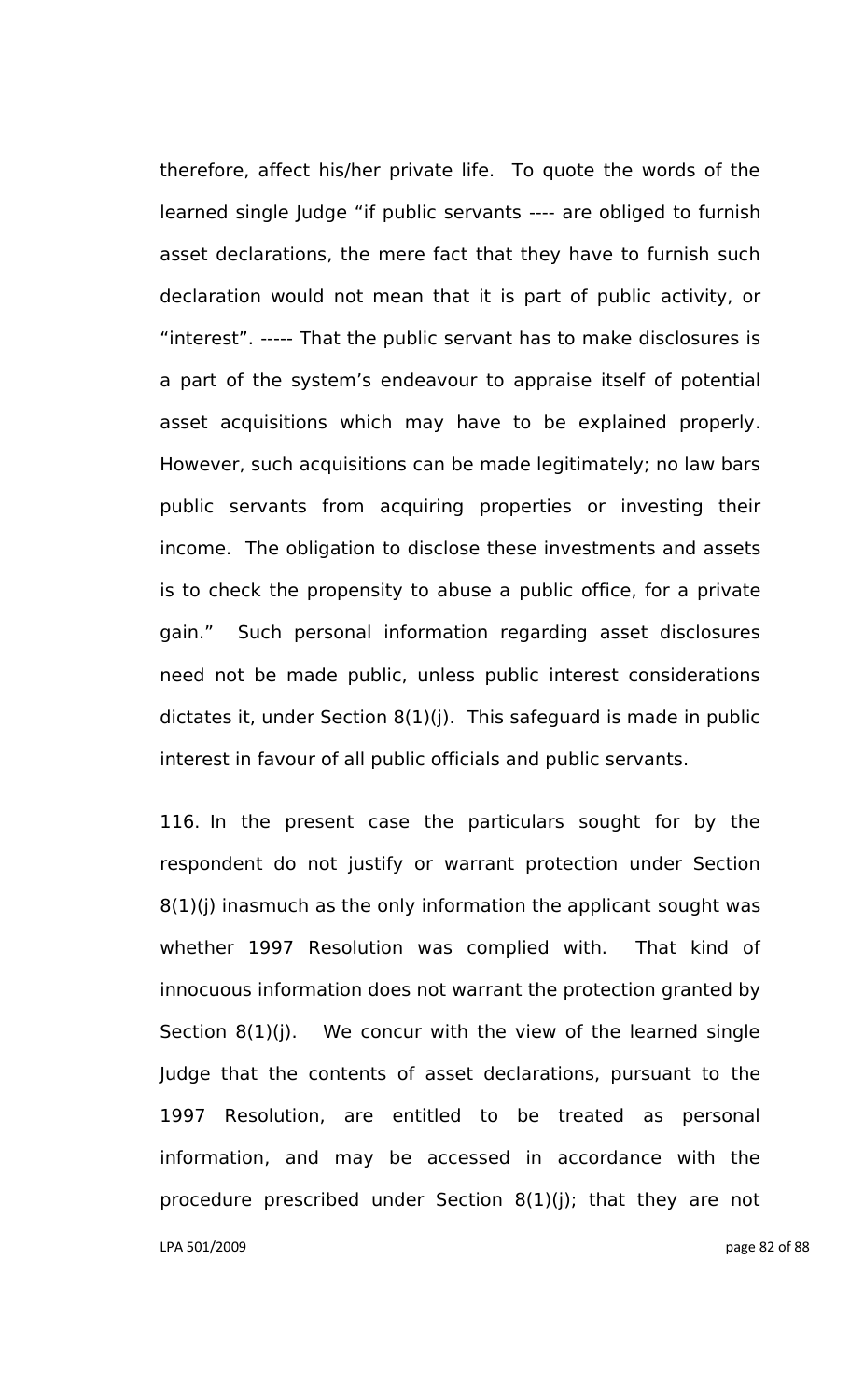otherwise subject to disclosure. Therefore, as regards contents of the declarations, information applicants would have to, whenever they approach the authorities, under the Act satisfy them under Section 8(1)(j) that such disclosure is warranted in "larger public interest".

## *DISCLOSURE OF ASSETS INFORMATION OF JUDGES – INTERNATIONAL TRENDS*

117. "Although Judges often balk at the invasion of privacy that disclosure of their private finances entails, it is almost uniformly considered to be an effective means of discouraging corruption, conflicts of interest, and misuse of public funds..." [*Guidance for Promoting Judicial Independence and Impartiality, 2001, USAID, Technical Publication*]. Income and Asset Disclosure is generally perceived to be an essential aid towards monitoring whether judges perform outside work, monitoring conflicts of interests, discouraging corruption, and encouraging adherence to the standards prescribed by judicial code of conduct. In countries where disclosure is mandatory, "the Guidance Principle" suggests that list of judges" assets and liabilities must be declared at appointment and annually thereafter. "Guidance Principle" further stipulates that the information disclosure must be accurate, timely and comprehensive. Furthermore, security and privacy concerns of judges should be respected, oversight body monitoring the register must be credible and the public should have proper access to the public portion of the register.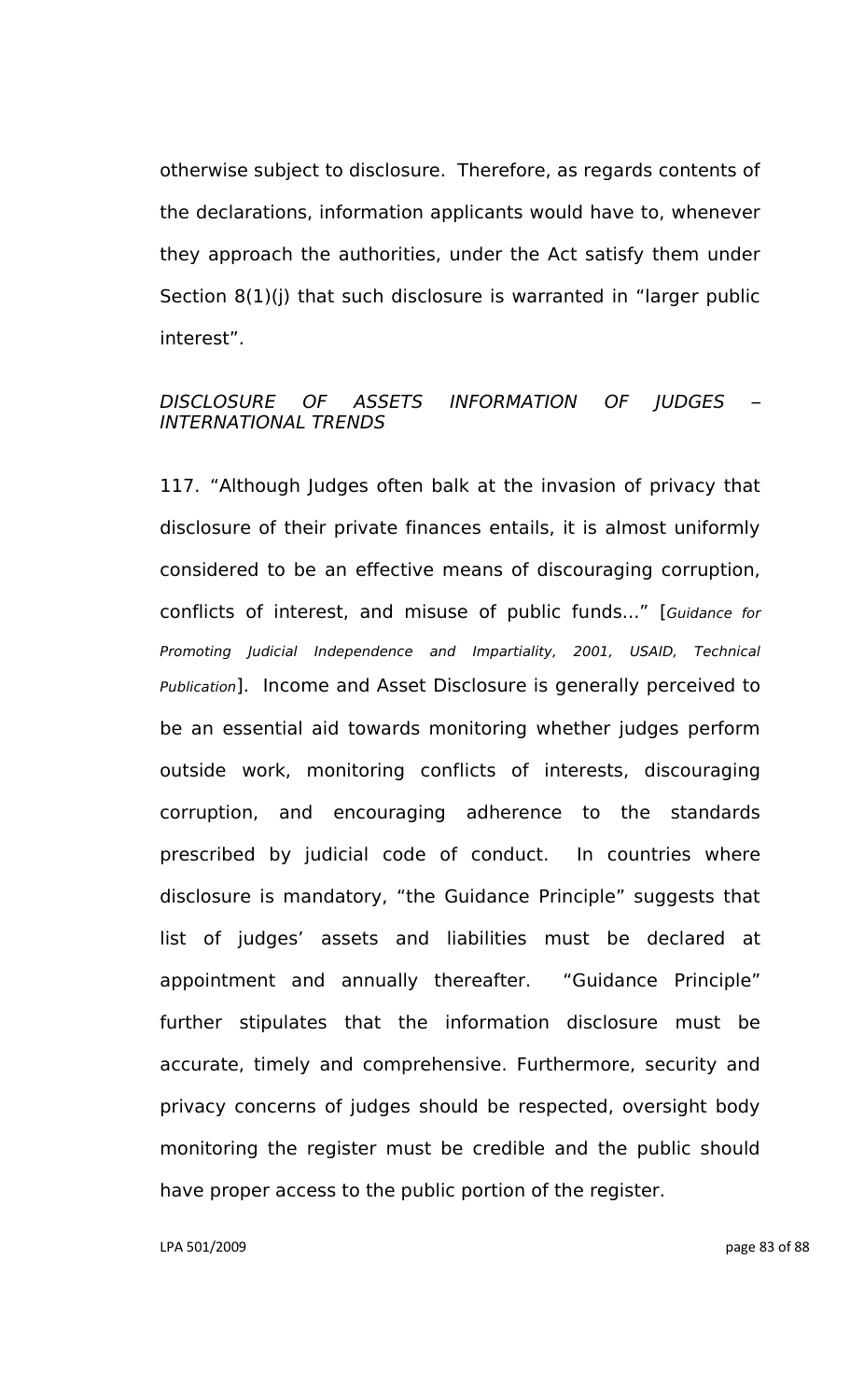118. Keith E. Henderson in his article "Asset and Income Disclosure for Judges: A Summary Overview and Checklist" states that even though the OAS Convention created the legal basis for income and asset disclosure of public officials, the legal question as to whether Judges are deemed to be public officials remains unclear or is being debated on in a number of countries. In some countries, Judges have raised issues of constitutional separation of powers and have taken the position that the judicial branch itself must pass and enforce its own disclosure laws and rules. This is exactly what is achieved by the 1997 and 1999 Resolutions. Other unresolved issues relate to how to effectively and fairly implement and enforce disclosure laws and how much of this personal information should be publicly available and in what form. The author has pointed out that there are three basic sources of the assets declaration obligation:

a) Constitutional Obligation: Some constitutions impose an obligation to disclose assets of public officials e.g. Colombia, Constitution Article 122.

(b) Legislative Obligation: Some countries regulate asset disclosure by statute, although there are different types of Acts creating this obligation e.g. Poland, El Salvador, etc.

c) Court rules: In some countries, such as United States, Argentina, the judiciary itself regulates the conduct of Judges.

According to the author, while addressing the issue of assets disclosure, it is fundamental to find a balance between the kind of information that must be available to the public and the rights to

LPA 501/2009 page 84 of 88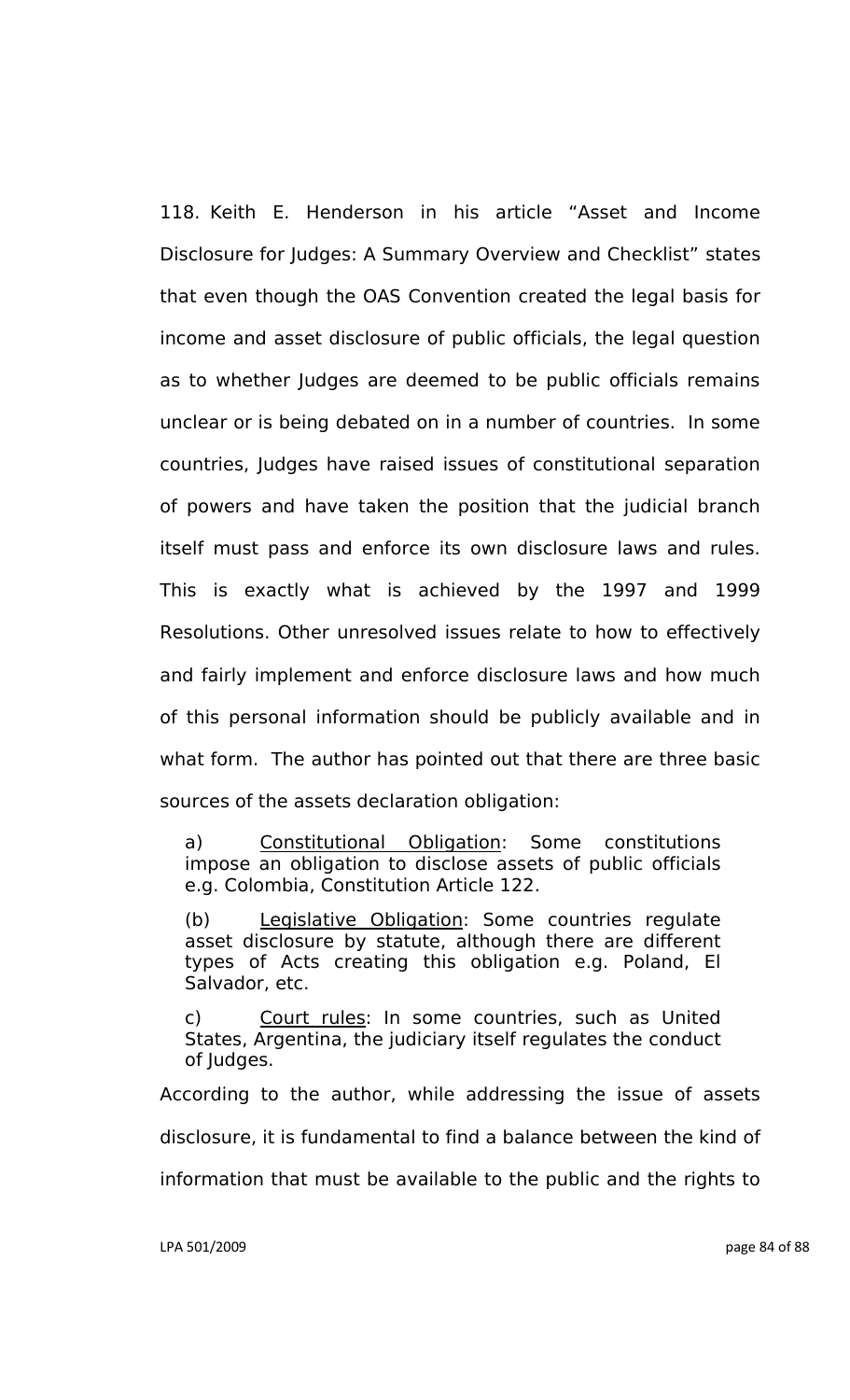privacy and security of the official or Judge. Corrupt "information keepers" or weak information systems and institutions can result in serious information leaks that could have serious human rights implications – particularly in transition countries. A cursory review of existing laws reveals that there is no one model law or policy regarding exactly the range of assets Judges should disclose. To some degree, it depends, inter alia, on the development context of the country in question. Regarding the kind of assets to be disclosed, different countries have likewise adopted different models depending on the development context:

Broad Disclosure - In the United States, there is an obligation to make a broad accounting of financial holdings, including a list of gifts, lecture fees or other outside incomes. However, there has been some criticism of some judges not fully disclosing their having received trip expenses from private sources and these rules are still under debate.

Medium-size disclosure - In Argentina, judges are exempt from declaring some kinds of property if it might jeopardize their security. For example, judges are not obligated to submit details of the place where they live or their credit card numbers.

Narrow disclosure - In many transition countries, judges must declare only incomes – assets are exempt. "

119. The Ethics in Government Act, 1978 of United States requires that federal judges disclose personal and financial information each year. Under the Act, federal judges must disclose the source and amount of income, other than that earned as employees of the United States government, received during the preceding calendar year. Judges must also disclose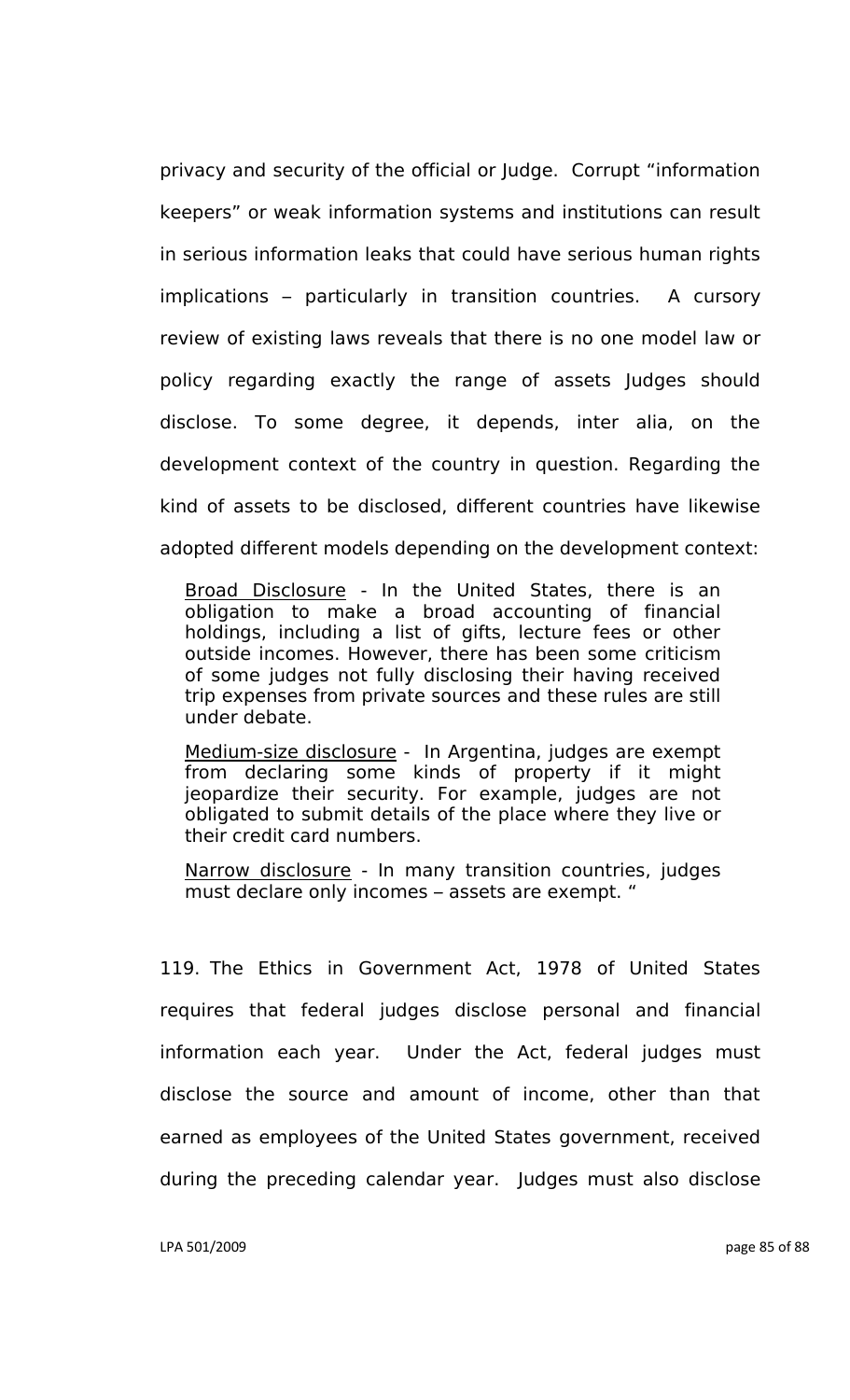the source description and value of gifts, for which the correct value is more than certain minimal amount, received from any source other than a relative; the source and description of reimbursements; the identity and category of value of property and interests; the identity and category of values of liabilities owed to creditors other than certain immediate family members; and other financial information. The Act allows judges to redact information from their financial disclosure request under certain circumstances. A report may be redacted "(i) to the extent necessary to protect the individual who files the report; and (ii) for so long as the danger to such individual exists". The Act further charges the US Judicial Conference Committee with the task of submitting to the House and Senate Committee on the Judiciary an annual report documenting redactions. When a member of the public requests for a copy of judges financial disclosure report, the Committee sends a notification of the request to the judge in question asking the judge to respond in writing whether he would like to request new or additional redactions of information. If the judge does not request redaction from his/her report, a copy of the report is released to the requester. However, if the judge requests redaction upon receiving the request for a copy of the report, the Committee then votes on the redaction request, with a majority needed to approve or deny the request, and finally a copy of the report is released, with approved redactions, if any.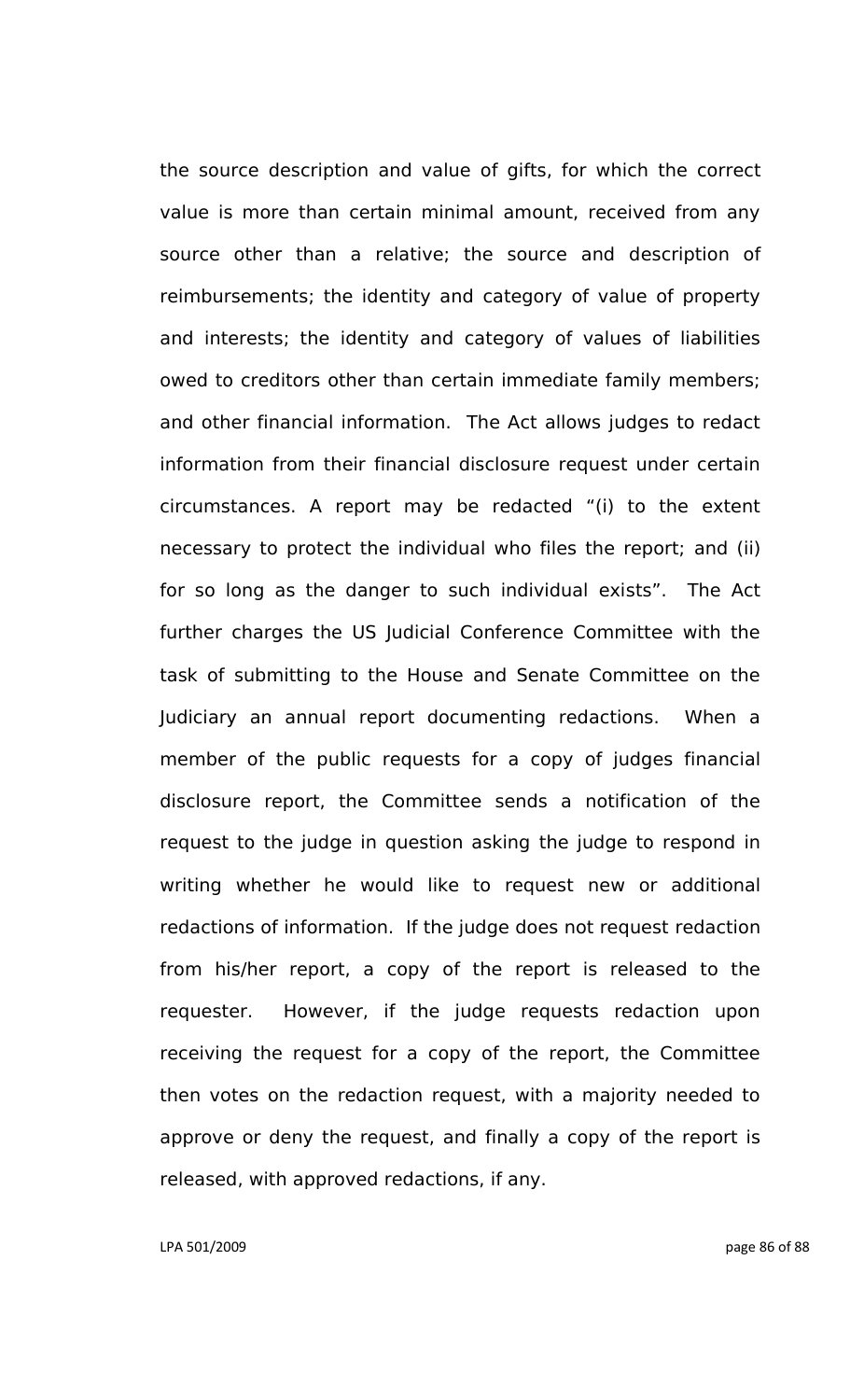120. It will be useful to note certain developments which led to the federal judges" asset information being placed on the internet. In September, 1999, APBnews.com ("APB"), a site focused on criminal justice news, requested for financial disclosure reports filed by federal judges in 1998. The Judicial Conference Committee denied this request in December, 1999 ruling that the disclosure reports should not be turned over to APB because posting the reports on the internet would contravene the statutory requirement that all report registers identify themselves by name, occupation and address. After the Judicial Conference Committee denied APB"s request, APB filed suit in the US District Court for southern districts of New York to obtain the report. But on March 14, 2000, the Judicial Conference Committee voted to reverse its decision and allowed the reports to be available on the internet, recognizing that the statutory language did not permit withholding the reports in their entirety from news organizations. Though the Act generally prohibits obtaining or using a report for commercial purposes, it contains an exemption for "news and communication media" involved in "dissemination to the general public". Thus APB could not be refused access to the reports. Before the forms were released to the APB, however, the Committee removed some personal information submitted by judges but not required by the Act, such as home addresses and names of spouses and dependants.

LPA 501/2009 page 87 of 88